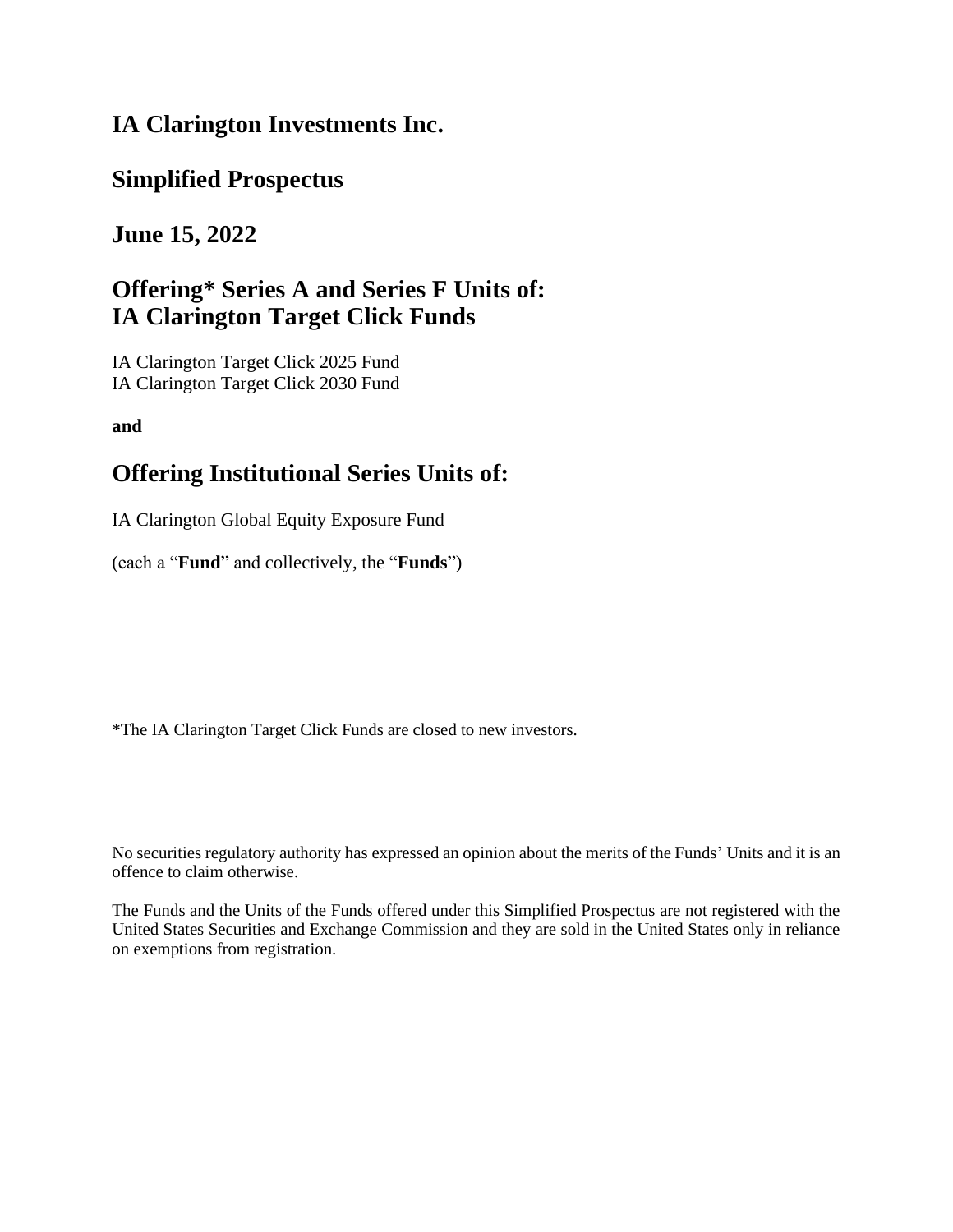# **Table of Contents**

| n<br>70<br>≈<br>19 | ٧<br>n |
|--------------------|--------|
|--------------------|--------|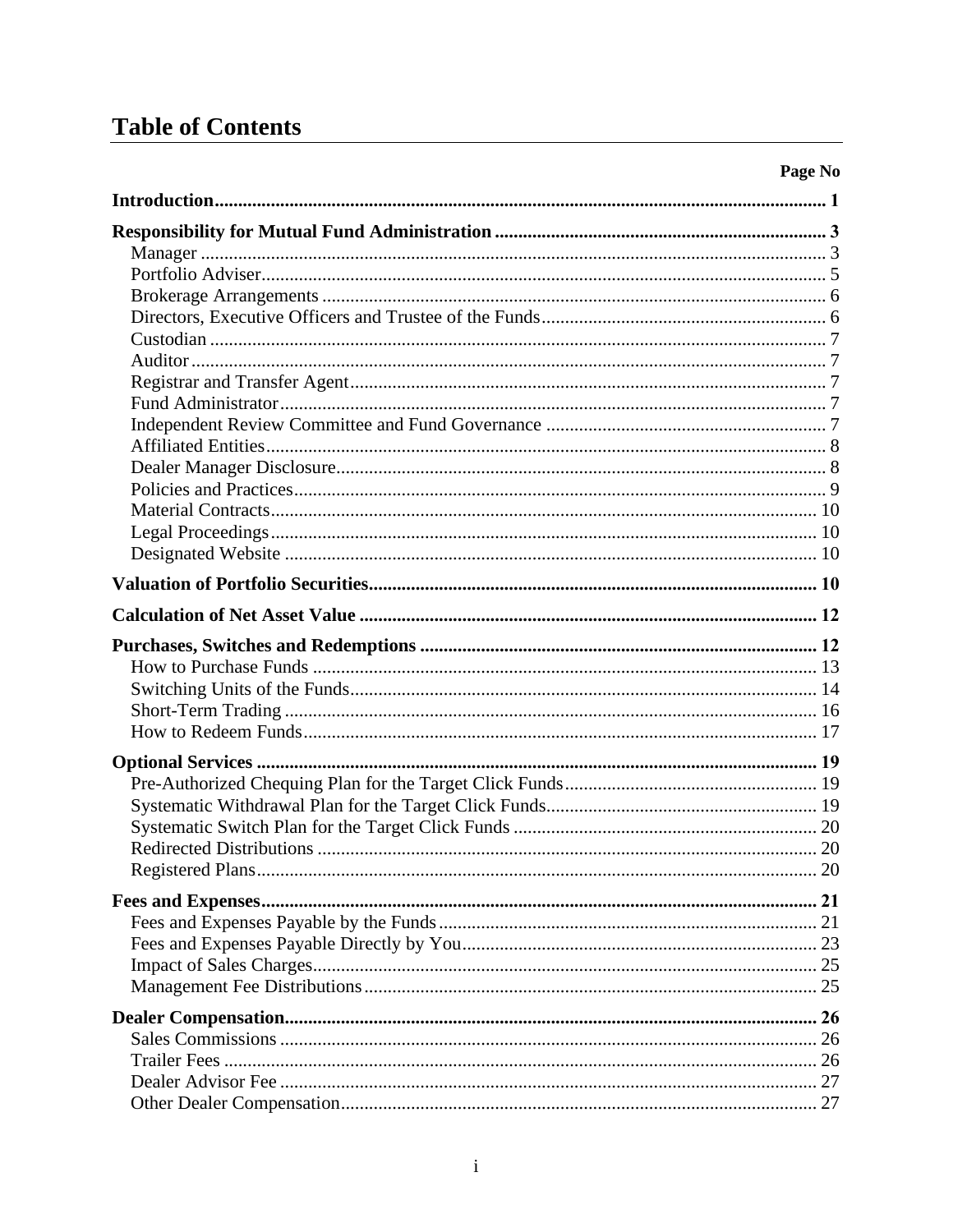| Specific Information about Each of the Mutual Funds Described in this Document 37 |  |
|-----------------------------------------------------------------------------------|--|
| What is a Mutual Fund and What are the Risks of Investing in a Mutual Fund?  37   |  |
|                                                                                   |  |
|                                                                                   |  |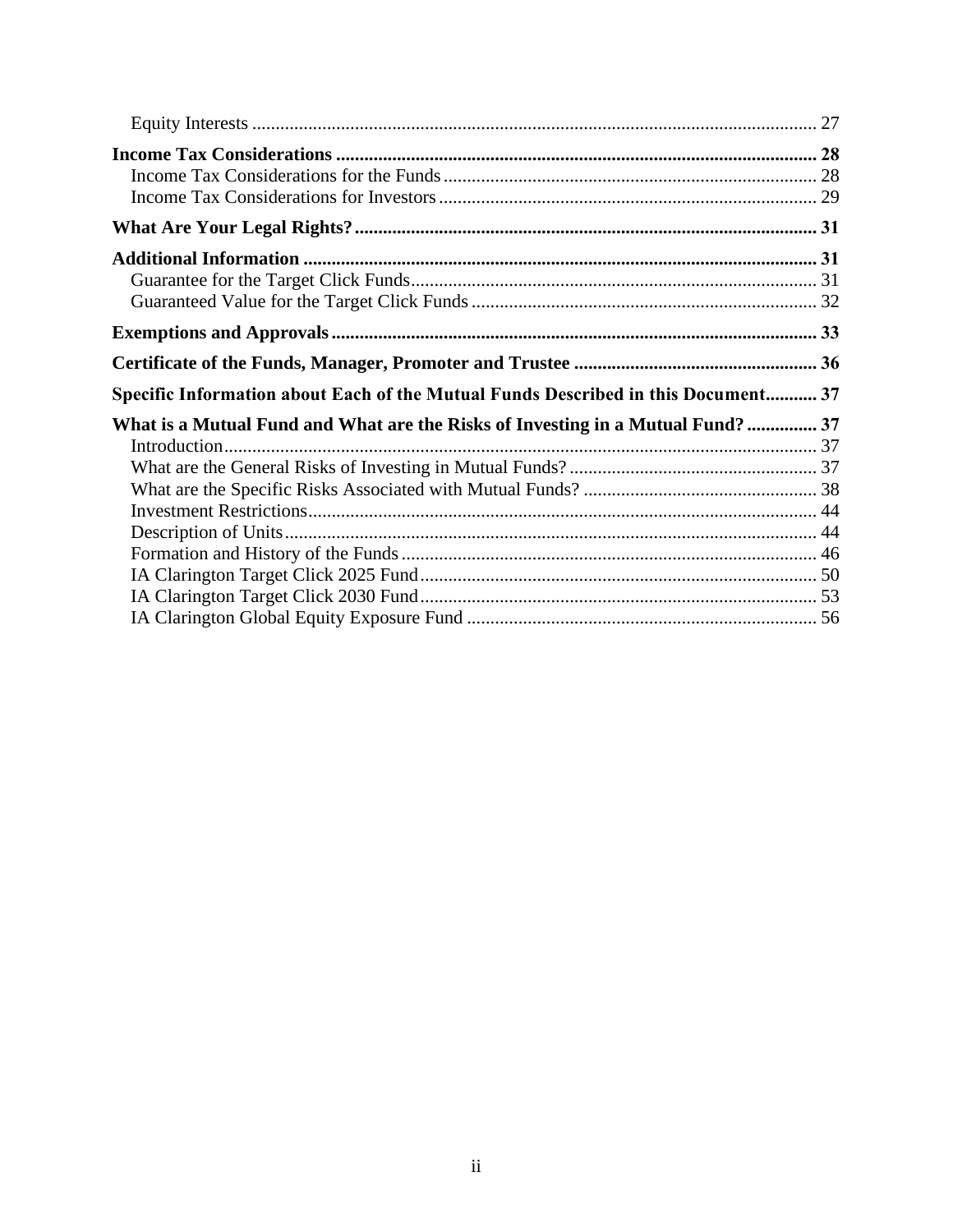## <span id="page-3-0"></span>**Introduction**

This document contains selected important information to help you make an informed investment decision and to help you understand your rights as an investor. Throughout this document:

- "**ACB**" refers to adjusted cost base as described on page 29,
- "**Accelerated Guaranteed Value**" in respect of a series of Units of a Target Click Fund refers to the greater of: the series net asset value per unit on the accelerated Maturity Date of the Target Click Fund or the Net Present Value of the Guaranteed Value of that series of Units of the Target Click Fund,
- "**Active Component**" refers to the component of each Target Click Fund's portfolio that is invested in units of the Underlying Fund and Cash Equivalents,
- "**Administration Fee**" refers to the fixed rate administration fee described on page [22](#page-24-0) under the sub-heading "*Operating Expenses*",
- "**Cash Equivalents**" has the meaning as defined in NI 81-102,
- "**CRA**" refers to the Canada Revenue Agency,
- "**Deferred Sales Charge Option**" refers to the purchase option of a Target Click Fund as described on page [14,](#page-16-1)
- "**DSC Securities**" refers to Units purchased under the Deferred Sales Charge Option,
- "**ETF"** refers to an exchange traded fund or series,
- "**Free Redemption Amount**" refers to the redemption amount allowable before a redemption fee is charged,
- "**Front End Option**" refers to the purchase option of a Target Click Fund as described on page [14,](#page-16-2)
- "**Front End Securities**" refers to Units purchased under the Front End Option,
- "**Funds**" refers to the Target Click Funds and the GEEF offered by iA Clarington under this Simplified Prospectus,
- "**Fund Costs**" refers to the costs payable by the Target Click Funds described on page [22,](#page-24-1)
- "**GEEF**" or "**Underlying Fund**" refers to the IA Clarington Global Equity Exposure Fund, part of the Active Component of each Target Click Fund's portfolio, offered by IA Clarington under this Simplified Prospectus,
- **"Gold ETFs"** refers to certain exchanged-traded funds that seek to provide daily results that replicate the performance of gold or the value of a specified derivative, the underlying interest of which is gold, on an unlevered basis,
- "**Guarantee**" refers to the guarantee provided by Industrial Alliance Insurance and Financial Services Inc. in favour of each Target Click Fund in respect of the Guaranteed Value or the Net Present Value of the Guaranteed Value, as the case may be,
- "**Guaranteed Value**", which is only paid on the Maturity Date of a Target Click Fund, means, in respect of a series of Units of a Target Click Fund, the greatest of the following three values: (i) \$10.00 per unit (the series net asset value per unit on the start date of the Target Click Fund), (ii) the highest month-end series net asset value per unit during the period from the start date of the Target Click Fund until the Maturity Date of the Target Click Fund, and (iii) the series net asset value per unit on the Maturity Date of the Target Click Fund. The Guaranteed Value is calculated during the term of a Target Click Fund based on the greater of \$10.00 per unit and the then highest month-end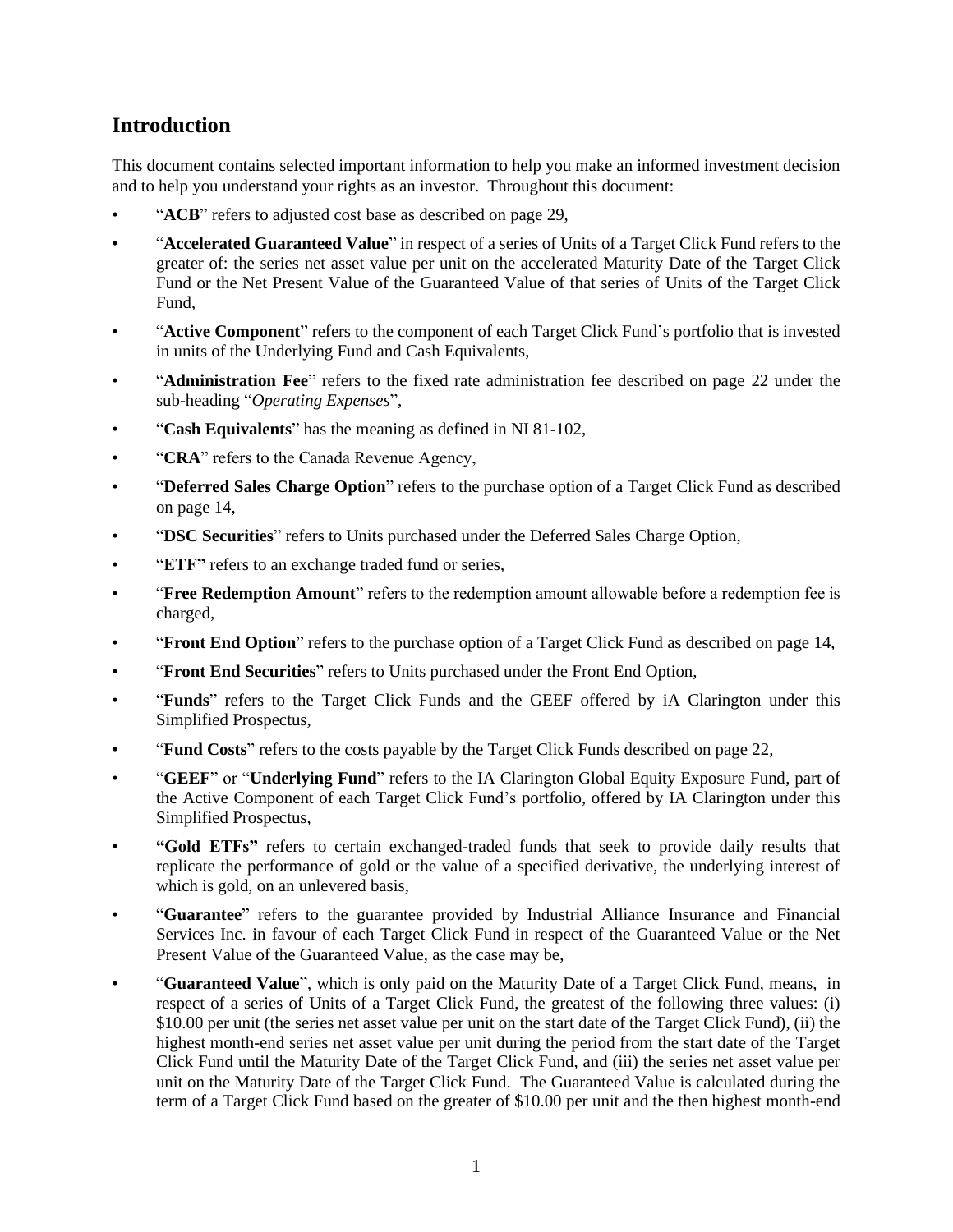series net asset value per unit,

- "**IA Clarington Funds**" refers to the Funds and other mutual funds managed by us which are offered under a separate simplified prospectus,
- "i**AIM**" or the "**Portfolio Manager**" refers to Industrial Alliance Investment Management Inc.
- "**iAIFS**" refers to Industrial Alliance Insurance and Financial Services Inc.,
- **"Leveraged ETFs"** refers to certain exchange-traded funds which seek to provide daily results that replicate the daily performance of a specified widely-quoted market index by a multiple of up to 200% or an inverse multiple up to 200%,
- **"Leveraged Gold ETFs"** refers to certain exchange-traded funds that seek to provide daily results that replicate the performance of gold or the value of a specified derivative, the underlying interest of which is gold on an unlevered basis, by a multiple of 200%,
- "**Low Load Option**" refers to the purchase option of a Target Click Fund as described on pag[e 14,](#page-16-3)
- "**Low Load Securities**" refers to Units purchased under the Low Load Option,
- "**Maturity Date**" in respect of a Target Click Fund refers to the date on which the Target Click Fund is originally scheduled to terminate or, if the scheduled Maturity Date is accelerated, the earlier date on which the Target Click Fund will be terminated,
- **"MER"** refers to the management expense ratio of the Fund,
- "**NAV**" refers to the net asset value of a Fund.
- "**Net Present Value of the Guaranteed Value**" in respect of a series of Units of a Target Click Fund refers to the amount determined on the accelerated Maturity Date, if any, of the Target Click Fund by applying discount rates based on the internal rates of return of the fixed income securities held in the passive component of the Target Click Fund to the Guaranteed Value in effect on the date of the notice to investors advising of the accelerated Maturity Date of the Target Click Fund,
- "**NI 81-102**" refers to *National Instrument 81-102 – Investment Funds*, as amended from time to time,
- "**NI 81-107**" refers to *National Instrument 81-107 – Independent Review Committee for Investment Funds*, as amended from time to time.
- "**Operating Expenses**" refers to the operating expenses of the Target Click Funds, other than Fund Costs, paid by IA Clarington,
- "**PAC Plan**" refers to the Pre-Authorized Chequing Plan for investments in the Target Click Funds as described on page [19,](#page-21-1)
- "**Passive Component**" refers to the component of each Target Click Fund's portfolio that is invested in fixed income securities issued by the Canadian federal or provincial governments, Canadian corporations and Cash Equivalents,
- "**Portfolio Manager**" refers to Industrial Alliance Investment Management Inc., the portfolio manager of the Funds,
- "S**ecurities**" refers to the units or shares of the IA Clarington Funds,
- "**Systematic Plan**" refers to a systematic switch plan or similar systematic dealer plan that allows you to make periodic switches between, or purchases of the IA Clarington Funds,
- "**Target Click Funds**" refers to IA Clarington Target Click 2025 Fund and IA Clarington Target Click 2030 Fund offered by IA Clarington under this Simplified Prospectus,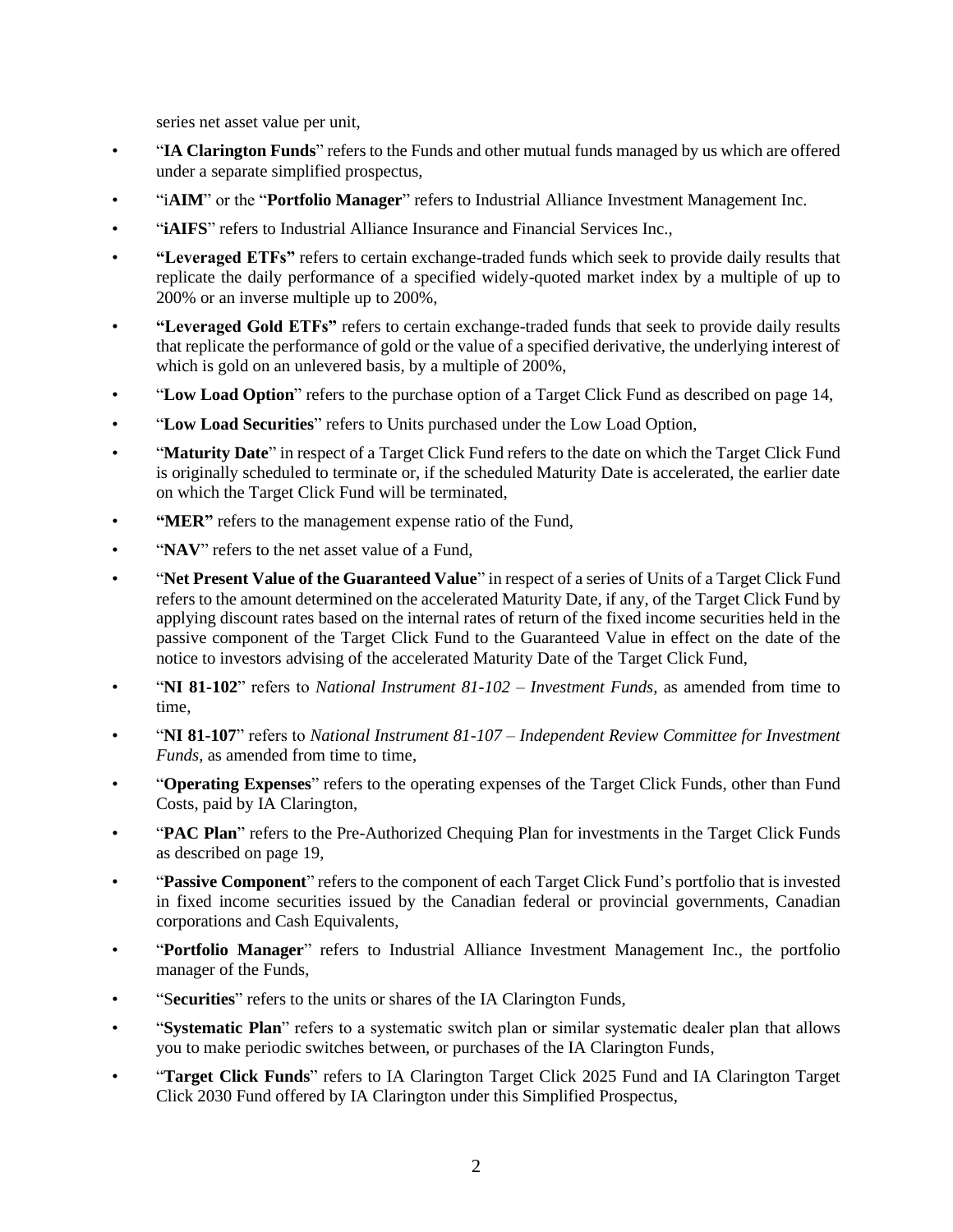- "**Tax Act**" refers to the *Income Tax Act*, R.S.C., 1985, c.1, as amended from time to time,
- "**Unit**" or "**Units**" refer to the unit or units of the Funds,
- <span id="page-5-2"></span>• "**Underlying ETFs**" refers to Leveraged ETFs, Gold ETFs and Leveraged Gold ETFs,
- "**we**", "**us**", "**our**", "**iA Clarington**" or the "**Manager**" refers to IA Clarington Investments Inc., and
- "**you**" refers to everyone who invests in the Funds.

See "*Formation and History of the Funds – The IA Clarington Target Click Funds*" on page 46 for more information concerning some of the above definitions.

This document is divided into two parts. The first part, from pages 1 through 36, contains general information applicable to all of the Funds. The second part, from pages 37 through 58, contains specific information about each of the Funds described in this document.

Additional information about each Fund is available in the following documents:

- the Fund's most recently filed Fund Facts,
- the Fund's most recently filed annual financial statements,
- any interim financial report of the Fund filed after those annual financial statements,
- the most recently filed annual management report of fund performance,
- any interim management report of fund performance filed after that annual management report of fund performance.

These documents are incorporated by reference into this document, which means that they legally form part of this document just as if they were printed as part of this document. You can get a copy of these documents, at your request and at no cost, by calling us toll-free at **1-800-530-0204** or from your dealer.

These documents are also available on the mutual fund's designated website at **[www.iaclarington.com](http://www.iaclarington.com/)** or by contacting the Funds at **[funds@iaclarington.com.](mailto:funds@iaclarington.com)**

<span id="page-5-0"></span>These documents and other information about the Funds are also available at **[www.sedar.com.](http://www.sedar.com/)**

## **Responsibility for Mutual Fund Administration**

#### <span id="page-5-1"></span>**Manager**

The manager of the Funds is IA Clarington Investments Inc., a corporation amalgamated under the laws of Canada with its head office at 1080 Grande Allée Ouest, Québec City, Québec, G1K 7M3 and an office at 522 University Avenue, Suite 700, Toronto, Ontario, M5G 1Y7. The phone number for the Manager is **416-860-9880** or toll-free at **1-800-530-0204**, the email address is **[funds@iaclarington.com](mailto:funds@iaclarington.com)** and the website address is **[www.iaclarington.com](http://www.iaclarington.com/)**. The Manager manages the overall business of the Funds, including administration services, promoting the sales of each Fund's units, arranging for the provision of other services and hiring the Fund's portfolio manager.

The names and municipalities of residence of the directors and executive officers of the Manager, and their positions, are as follows:

| <b>Name and Municipality of Residence</b> | <b>Position and Office</b>                                                     |
|-------------------------------------------|--------------------------------------------------------------------------------|
| Sean O'Brien<br>Toronto, Ontario          | Director and Chair of the Board                                                |
| Adam Elliott<br>Toronto, Ontario          | Director, President and Chief Executive Officer, Ultimate<br>Designated Person |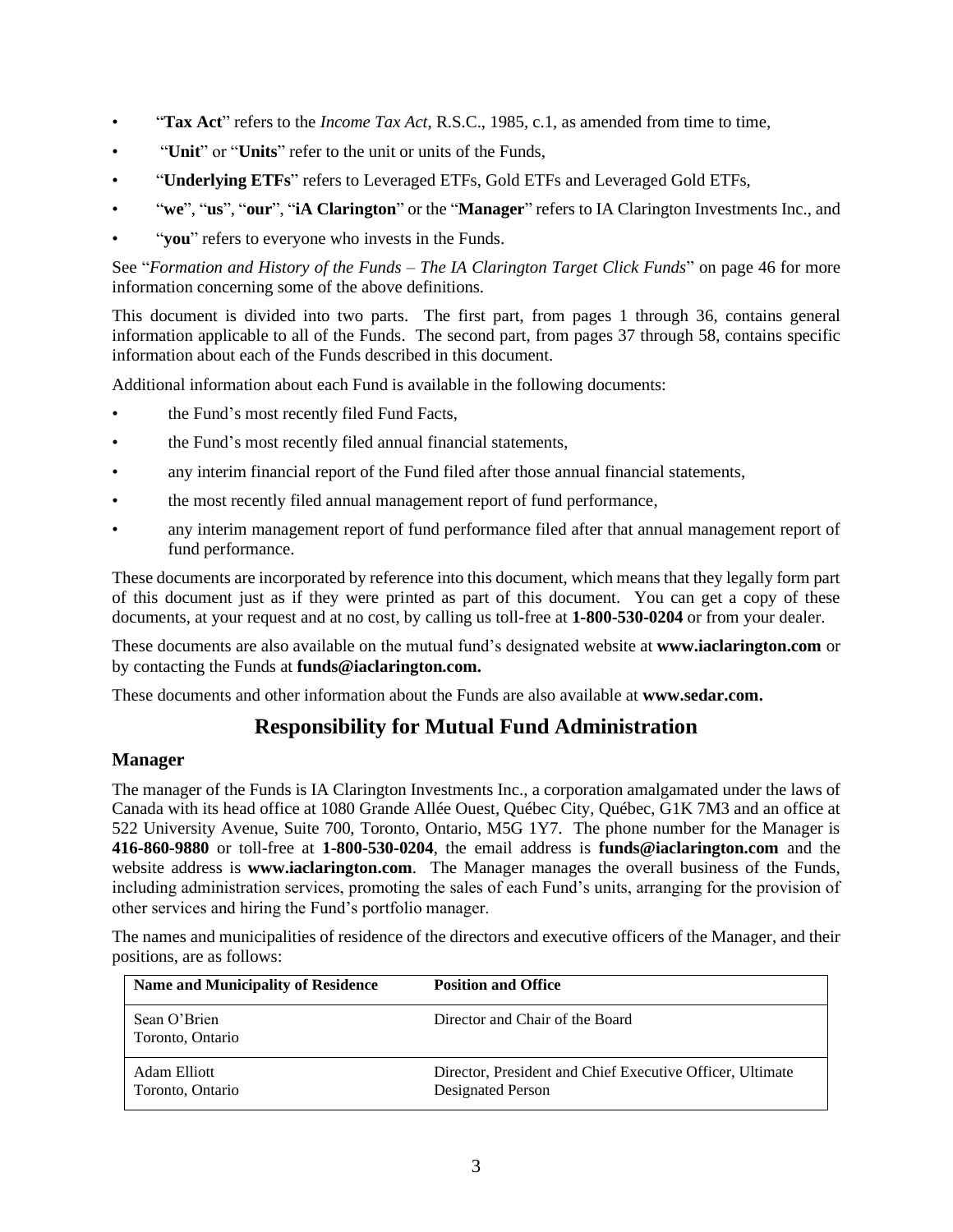| <b>Name and Municipality of Residence</b>   | <b>Position and Office</b>                                                                              |
|---------------------------------------------|---------------------------------------------------------------------------------------------------------|
| Frank Lachance<br>Québec City, Québec       | Director                                                                                                |
| Normand Pépin<br>Québec City, Québec        | Director                                                                                                |
| Michael Lee Stickney<br>Scottsdale, Arizona | Director                                                                                                |
| Nancy Cappadocia<br>Toronto, Ontario        | Vice President, Finance and Chief Financial Officer                                                     |
| Dolores Di Felice<br>Richmond Hill, Ontario | Vice President and Chief Legal Counsel                                                                  |
| Joel Eady<br>Whitby, Ontario                | Vice President, Chief Compliance Officer, Chief Anti-Money<br>Laundering Officer, Chief Privacy Officer |
| Pascal Garneau<br>Lévis, Québec             | <b>Chief Investment Officer</b>                                                                         |
| Kosmas (Kos) Lazaridis<br>Toronto, Ontario  | Senior Vice President, Chief Product Officer and Head of<br>Strategy                                    |

Caroline Labrecque is the Corporate Secretary of the Manager.

<span id="page-6-1"></span><span id="page-6-0"></span>On February 4, 2005, the Target Click Funds entered into the existing master management agreement dated August 28, 2000, as amended and restated on June 25, 2004, March 7, 2005, June 22, 2005, June 30, 2006, May 30, 2012 and June 28, 2013 (the "**Master Management Agreement**") with ClaringtonFunds Inc., which was assigned to the Manager on June 30, 2006. On February 4, 2005, the previous trustee entered into a management agreement on behalf of the GEEF (the "**GEEF Management Agreement**") which was assigned to IA Clarington on December 7, 2015. Pursuant to the Master Management Agreement and the GEEF Management Agreement, the Funds have appointed the Manager to provide them with all necessary administrative and management services in respect of the Funds. These services include providing, or arranging for the provision of, investment advice on the purchase and sale of portfolio securities, portfolio management and the calculation of NAVs of the Funds, where necessary. The Manager may provide these services directly or it may retain agents to perform these services.

The Master Management Agreement provides that the Manager is paid a management fee as compensation for its services to the Funds. Please refer Management Fees on page [21](#page-23-2) for the management fees applicable to each Fund. The GEEF Management Agreement provides that the Manager is not paid a management fee as compensation for its services to the GEEF from the assets of the Fund. Management fees are negotiated and paid directly by investors, not by the GEEF, and will not exceed 4% per annum.

The Master Management Agreement also provides that the Manager is paid a fixed administration fee in exchange for the payment by the Manager of the operating expenses of the Target Click Funds. Please see page [22](#page-24-2) for the fixed administration fee applicable to each series of the Target Click Funds. The GEEF pays all of its own operating expenses.

The Master Management Agreement continues in effect from year to year unless terminated by either party upon at least 60 days' written notice or as a result of the insolvency or default of either party. The GEEF Management Agreement continues in effect from year to year unless terminated by either party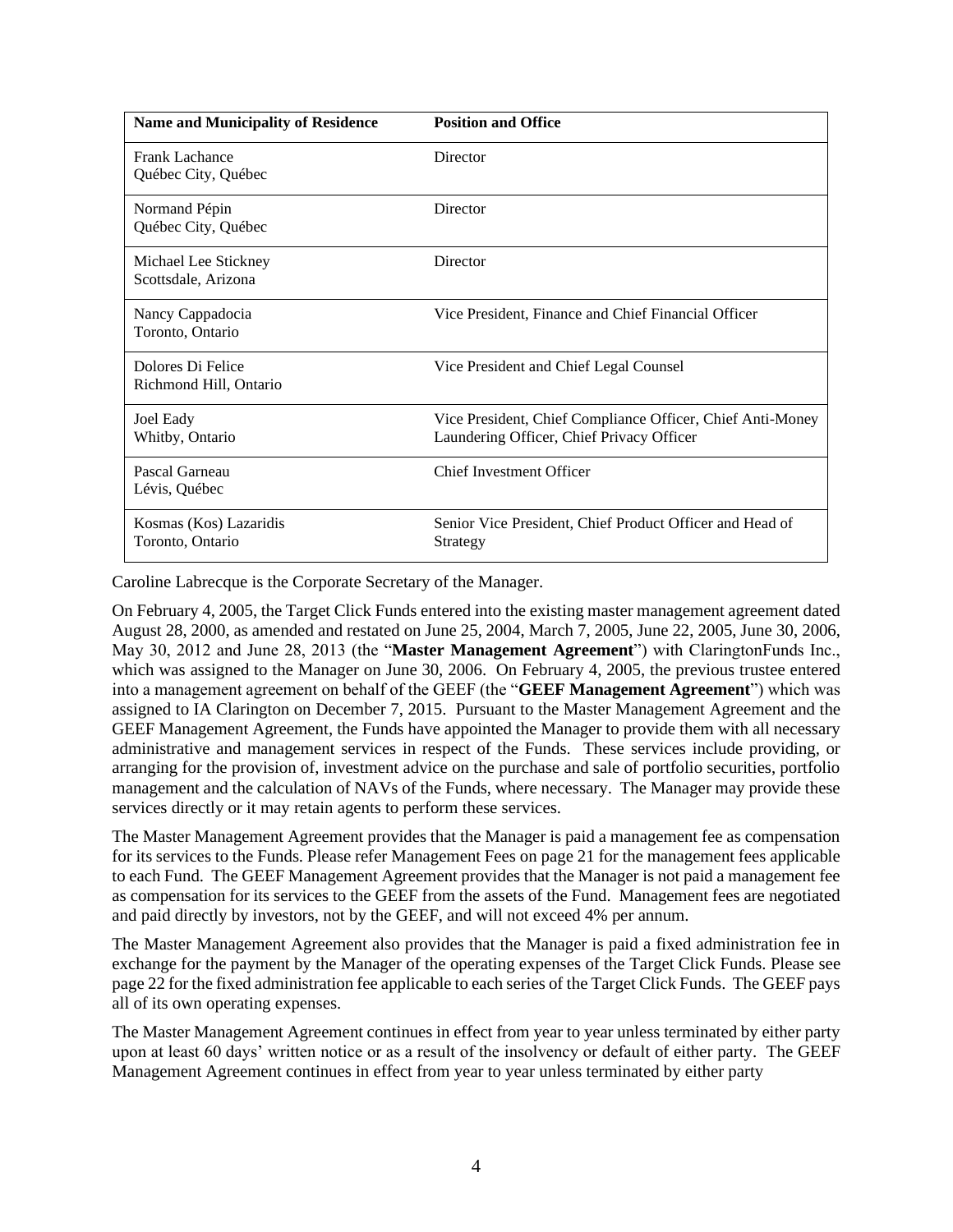The Master Management Agreement and the GEEF Management Agreement permit the Manager to appoint agents to assist it in performing all necessary services required by the Funds. The Master Management Agreement and the GEEF Management Agreement may not be assigned by the Manager without any applicable regulatory approval and the approval of at least a majority of the votes cast at a meeting of the unitholders of the Funds, unless the assignment is to an affiliate of the Manager within the meaning of the *Securities Act* (Ontario).

#### *History of the Manager*

iA Clarington was created on July 19, 1999 and originally named BLC-Edmond de Rothschild Asset Management Inc. It changed its name to Industrial Alliance Fund Management Inc. on January 19, 2005 and to IA Clarington Investments Inc. on June 30, 2006. On January 1, 2009, iA Clarington amalgamated with Sarbit Asset Management Inc. On January 1, 2011, iA Clarington amalgamated with Industrial Alliance Mutual Funds Inc. The Manager was formed by the amalgamation of iA Clarington and JovFinancial Solutions Inc. on March 1, 2015.

iA Clarington is a subsidiary of Industrial Alliance Insurance and Financial Services Inc. and an indirect wholly-owned subsidiary of iA Financial Corporation Inc. ("**iAFC**"). iA Financial Group is one of the largest insurance and wealth management groups in Canada, with operations in the United States. iAFC is listed on the TSX under the ticker symbols "IAG" (common shares) and "IAF" (preferred shares).

On June 30, 2006, we assumed management of the Target Click Funds from ClaringtonFunds Inc. (formerly called Clarington Capital Management Inc.). On December 31, 2015, we assumed management of the GEEF from BNP Paribas Investment Partners Canada Ltd.

#### *Fund of Funds*

Each of the Target Click Funds will invest in the Underlying Fund. The Underlying Fund is managed by iA Clarington. There is no duplication of management fees when a Target Click Fund invests in an Underlying Fund managed by us, or an affiliate.

Where iA Clarington is the manager of both a Target Click Fund and the Underlying Fund, it will not vote the Securities of the Underlying Fund held directly by the Target Click Fund. Instead, where applicable, iA Clarington may arrange for such Securities to be voted by the beneficial Securityholders of the Fund.

## <span id="page-7-0"></span>**Portfolio Adviser**

The Manager has entered into an investment advisory agreement dated July 4, 2007, as amended from time to time, with its affiliate, Industrial Alliance Investment Management Inc. to act as the portfolio manager of the Funds. The head office of iAIM is located at 1080 Grande Allée West, Québec City, Québec G1K 7M3. Pursuant to the investment advisory agreement, the Portfolio Manager is responsible for providing, or causing to be provided, investment analysis to the Funds and for making, or causing to be made, investment recommendations to the Manager and investment decisions for the Funds' portfolios. The Funds do not pay fees to iAIM.

The investment advisory agreement between the Manager and the Portfolio Manager may be terminated on 90 days' written notice by the Portfolio Manager or immediately by the Manager. This agreement is effective in respect of the Target Click Funds as of December 5, 2011 and, in respect of the GEEF, January 1, 2016.

The Portfolio Manager may place orders on behalf of a Fund for the purchase and sale of portfolio securities through brokers or dealers who are affiliates or subsidiaries of the Portfolio Manager. They may do so provided that such orders are to be executed on terms and conditions as favourable to a Fund as could be expected to be obtained from other brokers or dealers and at commission rates comparable to that which would have been charged by such other brokers or dealers. The decisions of the Portfolio Manager are not subject to the oversight, approval or ratification of a committee.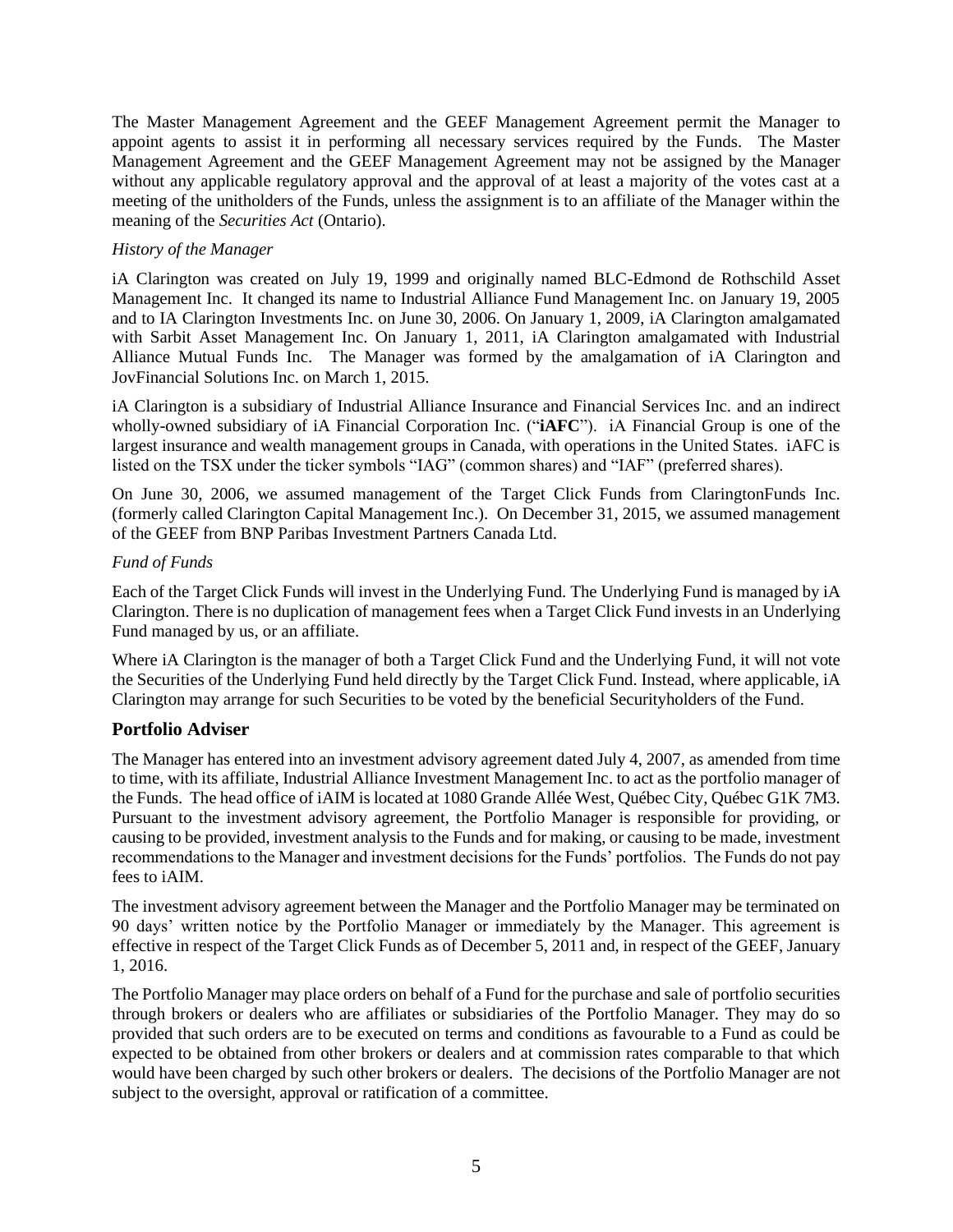The persons at iAIM who are making investment decisions, overseeing the day-to-day management of the Funds and the implementation of their investment strategy are detailed below:

| <b>Name</b>         | <b>Position and Office</b>                       |  |
|---------------------|--------------------------------------------------|--|
| Daniel Groleau      | Senior Vice President, Head of<br>Global Trading |  |
| Pier-André Blanchet | Director, Portfolio Manager                      |  |

All investments proposed by the above individual in respect of a Fund's portfolio are initially evaluated using a risk management system developed by the Portfolio Manager or its affiliates. These trades are then reviewed by a designated officer of the Portfolio Manager to ensure that they comply with the Fund's investment objective and strategies. In addition, the overall portfolio of each Fund is regularly reviewed by non-trading staff of the Portfolio Manager.

#### <span id="page-8-0"></span>**Brokerage Arrangements**

Decisions as to the purchase and sale of portfolio securities and decisions as to the execution of portfolio transactions, including selection of market, dealer or broker and the negotiation, where applicable, of commissions, are made by the Portfolio Manager. In effecting portfolio transactions, the Portfolio Manager has a duty to seek best execution. In making a determination regarding best execution, the Portfolio Manager will take into account certain criteria including the commission rate offered, execution capability, trading expertise, value market depth and available liquidity, timing and size of an order, and current market conditions, amongst other things.

Where a dealer or broker offers goods and services other than order execution to the Funds through the Portfolio Manager, these must be limited to "investment decision-making services" which means investment advice, provided either directly or through publications, as to the value of securities and the advisability of effecting transactions in securities, analyses and reports concerning securities, portfolio strategy or performance, issuers, industries or economic or political factors and trends; and, databases or software to the extent they are designed mainly to support those services or effecting securities transactions and performing functions incidental thereto (such as clearance, settlement and custody).

No dealer, broker or third party provides investment decision-making services other than order execution services in connection with the Funds.

Where the investment objectives and policies of the Funds and other clients for which the Portfolio Manager provides its services are substantially similar and, accordingly, the Portfolio Manager has determined to buy or sell the same security for a Fund and for one or more other entities, the orders for all securities will be placed for execution by methods determined by the Portfolio Manager to be impartial and fair in order to seek favourable results for all of its clients. Generally, the Portfolio Manager pro-rates each client's participation in an investment opportunity based upon the amount each client otherwise would have invested, taking into consideration each client's investment portfolio and other factors present at the time.

## <span id="page-8-1"></span>**Directors, Executive Officers and Trustee of the Funds**

A list of the directors and executive officers of the Manager is set out under the sub-heading **Manager** on page [3.](#page-5-1)

The Manager has been appointed as the trustee of the Target Click Funds by a master declaration of trust dated February 4, 2005, as assigned to iA Clarington on June 30, 2006, as amended and restated on July 4, 2007, June 28, 2013 and June 15, 2015 (the "**Master Declaration of Trust**").

<span id="page-8-3"></span><span id="page-8-2"></span>iA Clarington has been appointed as the trustee of the GEEF by a declaration of trust dated February 4, 2005 (the "**GEEF Declaration of Trust**"), which was amended on August 29, 2008 and then by an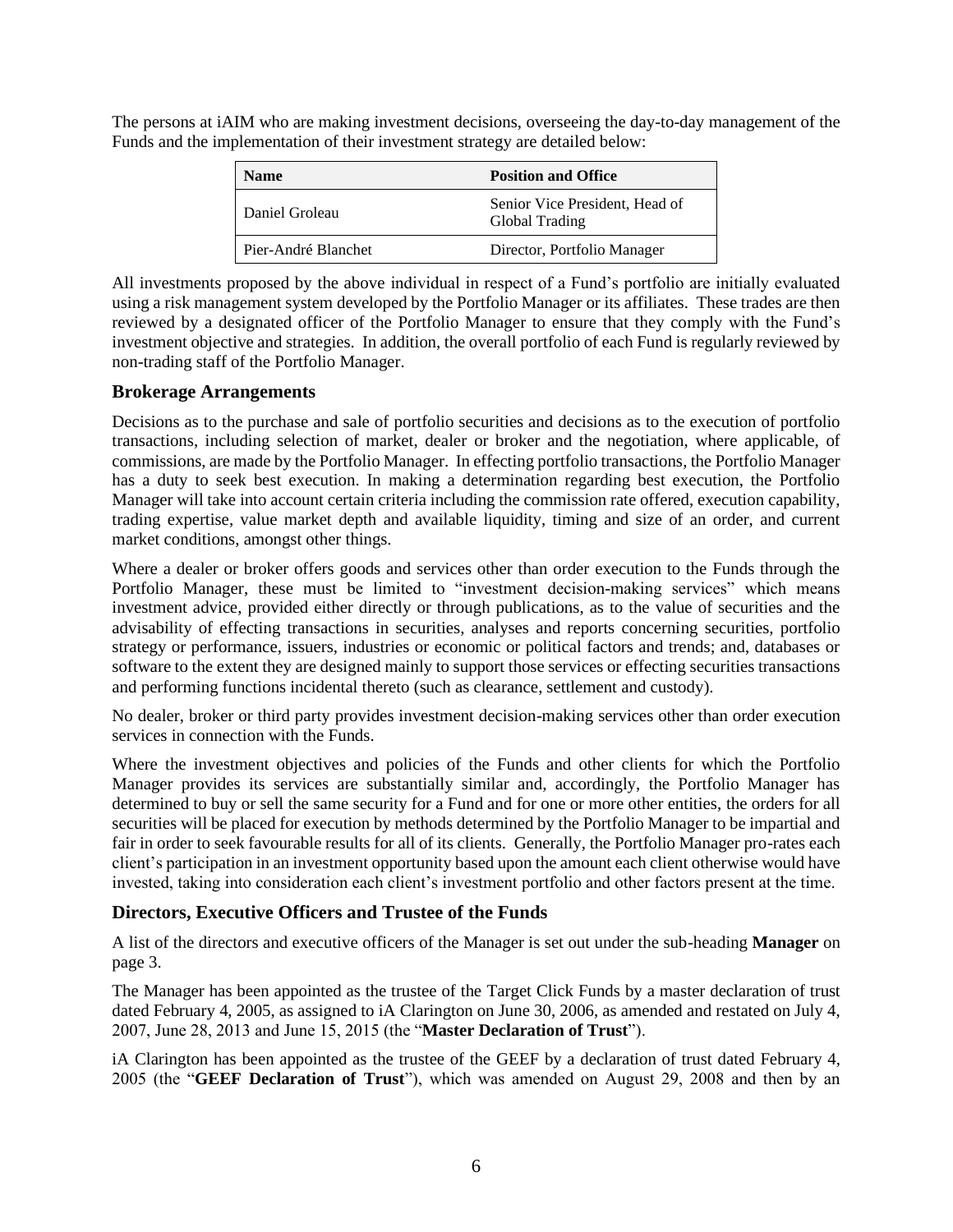Agreement Regarding Assignment and Assumption dated December 7, 2015, assigned to and assumed by iA Clarington effective December 31, 2015.

The schedules to or regulations under the Master Declaration of Trust and the GEEF Declaration of Trust may be amended from time to time. The GEEF Declaration of Trust provides that the Trustee may terminate the GEEF as of a date not earlier than 60 days following the mailing of notice of termination to unitholders.

## <span id="page-9-0"></span>**Custodian**

The portfolio assets of the Funds are held under the custodianship of CIBC Mellon Trust Company ("**CIBC Trust**" or the "**Custodian**") pursuant to a custodian agreement dated July 8, 2020 (the "**Custodial Agreement**"), as amended from time to time. Under the Custodial Agreement, all portfolio assets held by the Funds are held by CIBC Trust or sub-custodians appointed by CIBC Trust and all securities transactions take place through CIBC Trust. When a Fund uses certain derivatives, the Fund may deposit portfolio securities or cash as margin with a dealer, or in the case of forward contracts, with the counterparty to the derivative transaction. In any case, posting such margin or collateral is done in accordance with securities legislation. The Custodial Agreement may be terminated by the Manager for cause, upon insolvency of the Custodian, for regulatory reasons or upon convenience after July 8, 2025, with at least 12 months prior written notice. The head office of CIBC Trust, the custodian, is in Toronto, Ontario. CIBC Trust offers a variety of services, including trustee and custodial services.

## <span id="page-9-1"></span>**Auditor**

The auditor of the Funds is PricewaterhouseCoopers LLP of Montréal, Québec. Any change in the auditors of a Fund may be made with the approval of the IRC of the applicable Fund in accordance with securities regulatory policies.

## <span id="page-9-2"></span>**Registrar and Transfer Agent**

The Manager is the registrar and transfer agent of the Funds and maintains the register of units of the Funds at its principal office in Toronto, Ontario.

## <span id="page-9-3"></span>**Fund Administrator**

The Manager has retained CIBC Mellon Global Securities Services Company ("**CIBC Global**"), for the purposes of calculating the NAV of the Funds pursuant to a fund administration agreement dated July 8, 2020 (the "**Fund Administration Services Agreement**"), as amended from time to time. However, the ultimate responsibility and oversight of the Funds' NAV calculation rests with the Manager. The Fund Administration Services Agreement may be terminated by the Manager for cause, upon insolvency of CIBC Global, for regulatory reasons or upon convenience after July 8, 2026, with at least 12 months prior written notice. The head office of CIBC Global is in Toronto, Ontario. CIBC Global provides a variety of services including financial reporting and fund valuation.

## <span id="page-9-4"></span>**Independent Review Committee and Fund Governance**

#### <span id="page-9-5"></span>*Independent Review Committee*

The mandate of the Independent Review Committee (**"IRC"**) is to review any matter that involves a conflict of interest between the Manager and any of the Funds within the meaning of NI 81-107. NI 81-107 requires the Manager to have policies and procedures relating to conflicts of interest. As such, the Manager has developed and implemented policies governing conflicts of interest and the referral of conflict of interest matters to the IRC. The IRC is comprised of three individuals, each of whom is independent from the Manager and its affiliates. The members of the IRC are Jean Morissette, Patrick Lincoln and Karen McRae. Mr. Morissette, the chair of the IRC, was appointed on March 31, 2009 and his term expires March 30, 2024. Mr. Lincoln was appointed on September 18, 2018 and his term expires on September 17, 2023.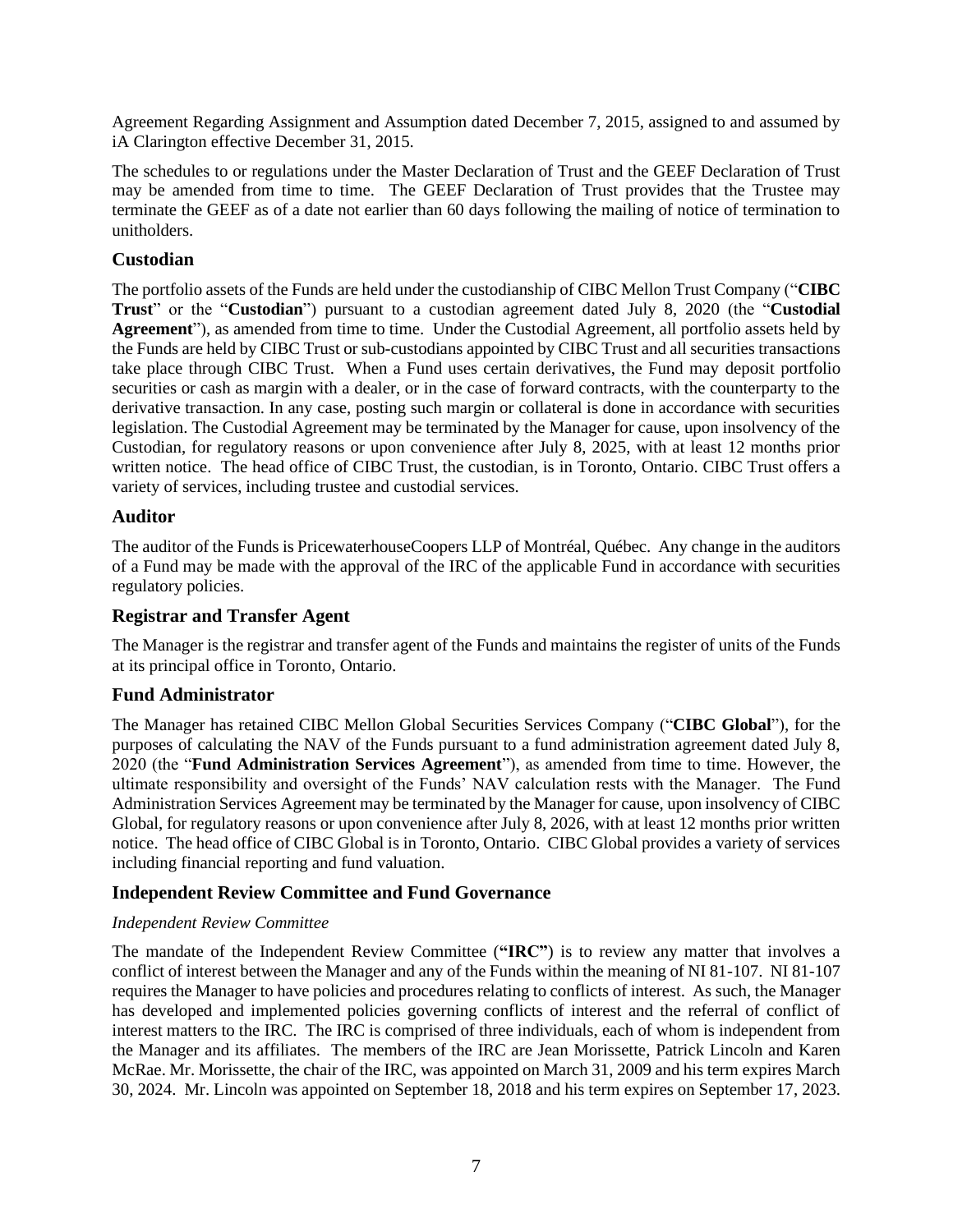Ms. McRae's appointment to the IRC was effective on January 3, 2022 and her term expires on January 2, 2025.

The IRC prepares, at least annually, a report of its activities for securityholders and makes such reports available on the mutual fund's designated website at **[www.iaclarington.com](http://www.iaclarington.com/)**, or at the securityholder's request and at no cost, by contacting us at **[funds@iaclarington.com](mailto:funds@iaclarington.com)** or calling us toll-free at **1-800-530-0204**.

#### *Fund Governance*

The responsibility for governance of the Funds lies with the Board of Directors of the Manager. A list of these directors is set out under the sub-heading **Manager** on pag[e 3.](#page-5-1)

#### *Investment Oversight Committee*

The Manager has an Investment Oversight Committee that is responsible for, among other things, the oversight of policies and procedures related to liquidity risk management ("**LRM**"). This committee is comprised of at least one member who is independent of portfolio management, and includes representatives from the Manager, the Portfolio Manager, compliance, finance and fund governance, each of whom has relevant subject matter expertise. LRM is part of the Manager's broader risk management process which includes documented internal policies pertaining to the measurement, monitoring, mitigation and reporting of liquidity risks.

## <span id="page-10-0"></span>**Affiliated Entities**

As of the date of this Simplified Prospectus, iAIFS, the Portfolio Manager, Industrial Alliance Trust Inc. and iA Private Wealth Inc. are the only persons or companies that are "affiliated entities" of the Manager and provide services to the Funds or to the Manager in relation to the Funds. The amount of fees received from a Fund by an affiliated entity in a financial year, if any, is in the applicable audited annual financial statements of the Fund. The Portfolio Manager provides portfolio management services to the Funds. iAIFS provides the Guarantee to the Funds and provides administration services to the Manager. Industrial Alliance Trust Inc. provides services to the Manager in connection with Registered Plans. iA Private Wealth Inc. provides brokerage services for some of the Funds.

The following diagram shows the corporate relationship between the Manager and its affiliated entities, which provide services to the Funds or Manager, as at the date of this Simplified Prospectus:



## <span id="page-10-1"></span>**Dealer Manager Disclosure**

The Funds are deemed to be dealer managed investment funds under securities legislation and follow the dealer manager provisions and restrictions of NI 81-102. As a result, the Funds may not, unless otherwise permitted by exemptive relief from Canadian securities regulatory authorities, knowingly make an investment in any issue if a partner, director, officer or employee of such Funds' portfolio manager, or a partner, director, officer or employee of an affiliate or associate of such Funds' portfolio manager, is also a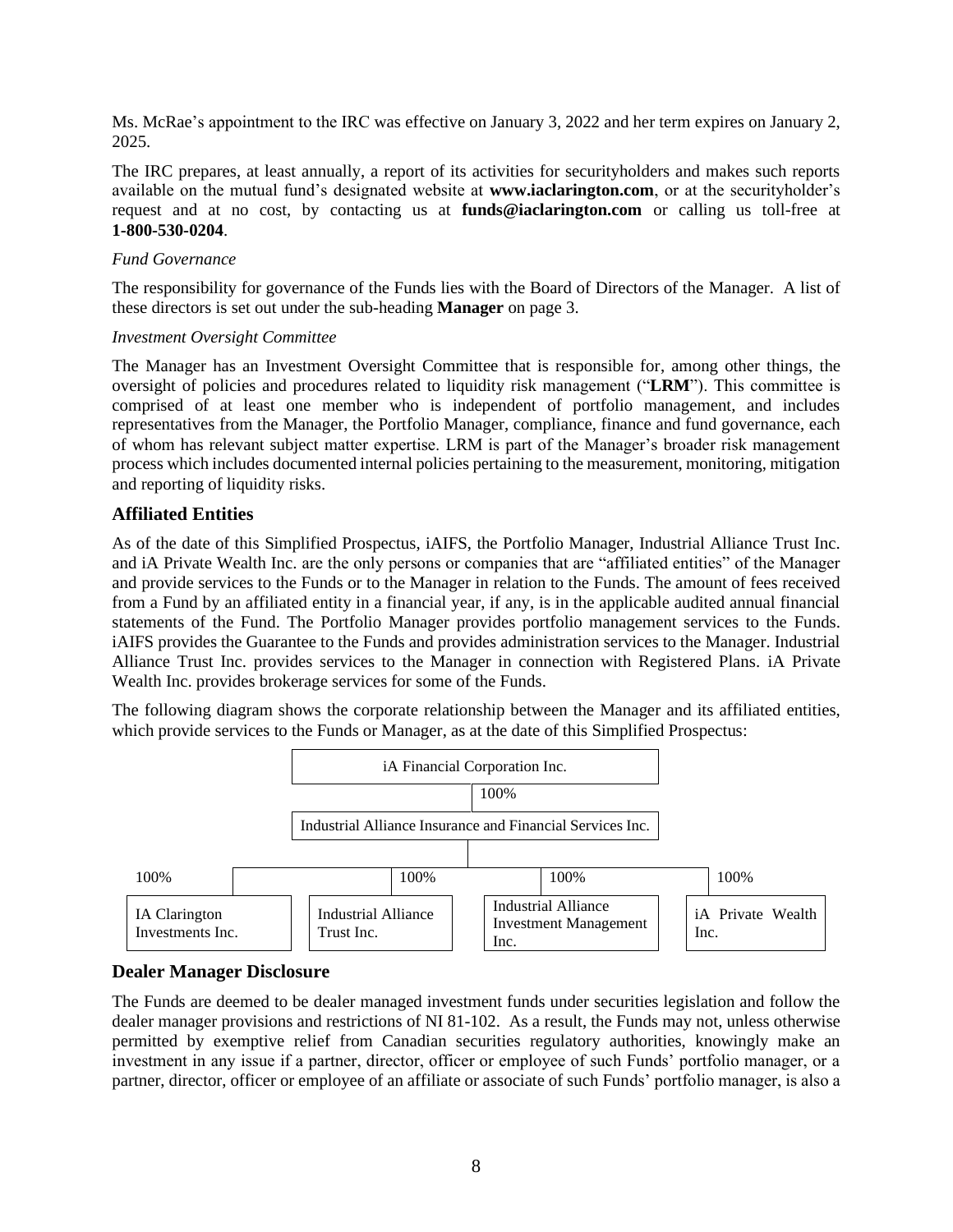partner, director, officer or employee of the issuer of those securities (such issuer is referred to as a "**Related Issuer**") unless that partner, director, officer or employee:

- does not participate in the formulation of investment decisions made on behalf of the dealer managed investment fund,
- does not have access before implementation to information concerning investment decisions made on behalf of the dealer managed investment fund; and
- does not influence, other than through research, statistical and other reports generally available to clients, the investment decisions made on behalf of the dealer managed investment fund.

In addition, the dealer managed funds are not permitted to make an investment in securities of an issuer during, or for 60 days after, the period in which the dealer manager of the Fund (or an associate or affiliate of the dealer manager) acts as an underwriter in the distribution of such securities, except in certain circumstance provided under securities legislation and except where the IRC has approved the transaction and each investment complies with certain prescribed conditions.

#### <span id="page-11-0"></span>**Policies and Practices**

#### *Policies Regarding Derivatives*

The objectives and goals for derivatives trading and risk management procedures in connection therewith are regularly reviewed by management. The GEEF follows the investment restrictions and practices set out in NI 81-102 with respect to the use of derivatives for hedging and non-hedging purposes. An analysis of derivative instruments is performed regularly to ensure the mark-to-market value with any one counterparty does not exceed, for a period of 30 days, 10% of the NAV of the GEEF. The Manager monitors trading activities in conjunction with the Portfolio Manager and is responsible for applying trading limits, if any, and other controls, if required.

Except as described above, there are no other written policies with respect to derivative use. The Portfolio Manager of the GEEF is responsible for establishing trading limits and other controls on derivative trading. The risk exposure of a GEEF's derivatives trades is not generally independently monitored.

#### *Policies Regarding Proxy Voting*

The Manager retains all securities voting responsibilities in respect of the securities held by the Funds. The Manager will exercise that responsibility in accordance with the best economic interests of the applicable Fund and the Fund's investors. Generally, the Manager will vote for proposals that enhance the investment value of the relevant security and against proposals that increase the risk level and reduce the overall investment value.

The Funds' portfolios are comprised of an active component and a passive component. The passive component consists of fixed income securities and cash equivalents, which are non-voting. The active component consists of units of an underlying fund (the "**Underlying Fund**") and cash equivalents. Units of the Underlying Fund are permitted to vote on the matters that require unitholder approval under NI 81-102 or the Underlying Fund's declaration of trust. Accordingly, the only portfolio securities that the Funds could vote would be the units of the Underlying Fund that are held by each Fund.

Where iA Clarington is the manager of the Underlying Fund, it will not vote the securities of the Underlying Fund held directly by a Fund. Instead, iA Clarington will arrange for such securities to be voted by the beneficial unitholders of the applicable Fund.

The policies and procedures that a Fund follows when voting proxies relating to portfolio securities are available on request, at no cost, by calling us toll free at **1-800-530-0204** or e-mailing us at **[proxyvoting@iaclarington.com.](mailto:proxyvoting@iaclarington.com)** A Fund's proxy voting record for the annual period ended June 30 will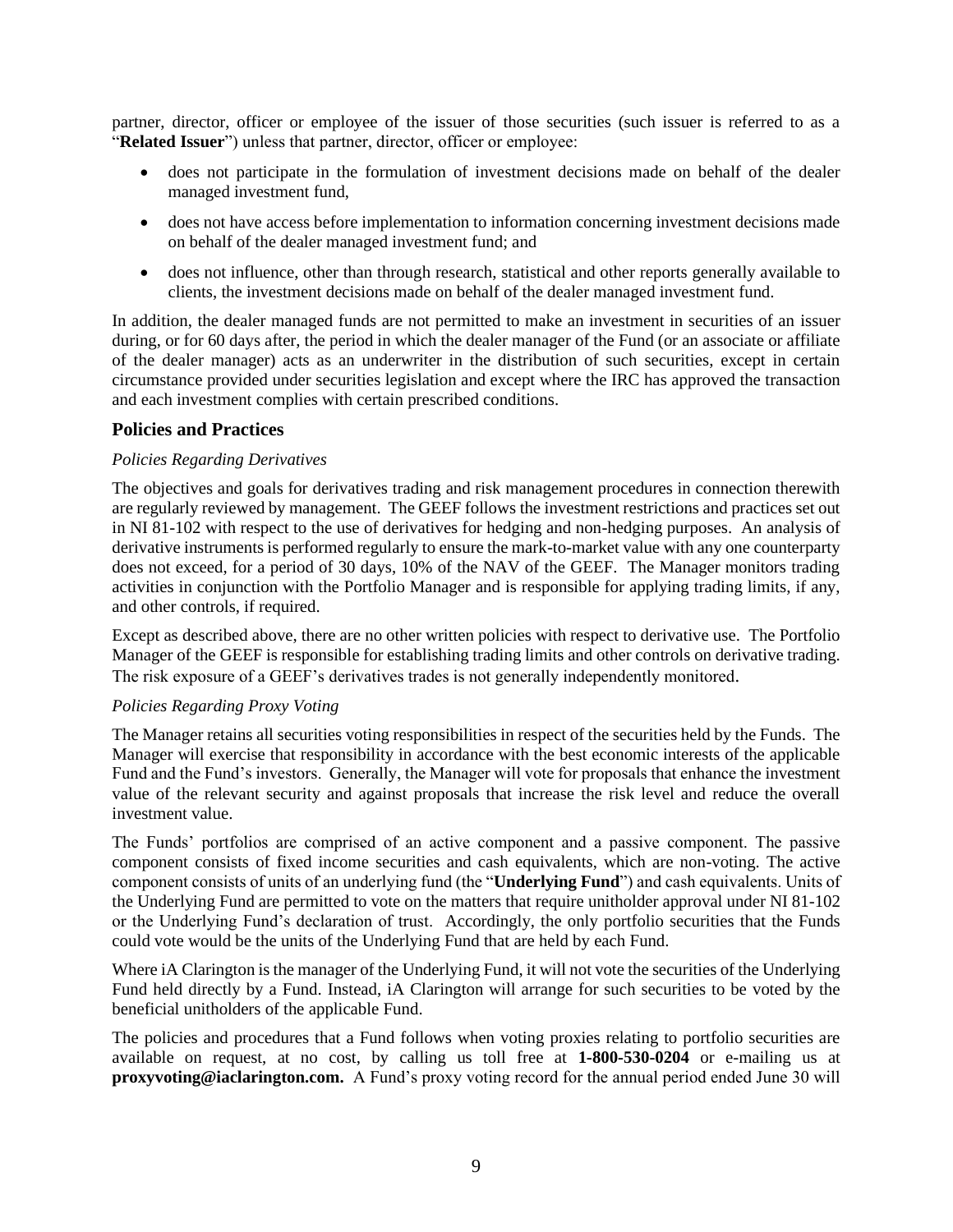be available free of charge to any investor of the Fund upon request at any time after August 31 of that year. A Fund's proxy voting record is available on our Internet site at **[www.iaclarington.com.](http://www.iaclarington.com/)**

## <span id="page-12-0"></span>**Material Contracts**

- 1. Master Declaration of Trust as described under "*Directors, Executive Officers and Trustee of the Funds*" on page [6,](#page-8-1)
- 2. GEEF Declaration of Trust as described under "*Directors, Executive Officers and Trustee of the Funds*" on page [6,](#page-8-1)
- 3. Master Management Agreement as described under "*Manager*" on page [4;](#page-6-0)
- 4. GEEF Management Agreement as described under "*Manager*" on pag[e 4](#page-6-1)
- 5. Investment advisory agreement as described under "*Portfolio Adviser*" on page [5,](#page-7-0)
- 6. Custodial Agreement as described under "*Custodian*" on page [7,](#page-9-0)
- 7. Fund Administration Services Agreement as described under "*Fund Administrator*" on page [7;](#page-9-3) and
- 8. Guarantee Letter dated December 15, 2011 made by iAIFS in favour of the Funds and the Manager, as described under "*Guaranteed Value for the Target Click Funds*" on page [32.](#page-34-0)

Copies of the material contracts mentioned above may be inspected during ordinary business hours on any business day at the office of the Funds at 522 University Avenue, Suite 700, Toronto, Ontario, M5G 1Y7.

## <span id="page-12-1"></span>**Legal Proceedings**

The Manager is not aware of any ongoing legal and administrative proceedings material to the Funds to which we or the Funds are a party.

## <span id="page-12-2"></span>**Designated Website**

A mutual fund is required to post certain regulatory disclosure documents on a designated website. The designated website of the mutual funds this document pertains to can be found at **[www.iaclarington.com](http://www.iaclarington.com/)**.

## **Valuation of Portfolio Securities**

<span id="page-12-3"></span>In calculating the NAV of any unit for the purposes of purchases and redemptions of securities of the Funds, the following valuation principles apply:

- 1. Short-term investments, Canadian federal bonds, provincial zero-coupon bonds and municipal bonds are accounted for at the mid rate from a third party independent service provider on a valuation date at the close of trading on the Toronto Stock Exchange.
- 2. The value of any cash or its equivalent on hand, on deposit or on call, bills and demand notes and accounts receivable, prepaid expenses, cash dividends declared and interest accrued and not yet received will be its face amount, unless the Manager determines an otherwise fair value.
- 3. The value of any security or interest in a security that is listed or dealt in upon a stock exchange will be determined by:
	- a) in the case of a security traded on the day as of which the NAV is being determined, the last sale price or official close price, where available, on the principal exchange on which it is traded,
	- b) in the case of a security not traded on the day as of which the NAV is being determined because such exchange is closed for business on such day, unless decided otherwise by the Manager, the most recent closing sale price, and
	- c) subject to paragraph (5) below, in the case of any other security not traded on such exchange on the day as of which the NAV is being determined, a price estimated to be the true value thereof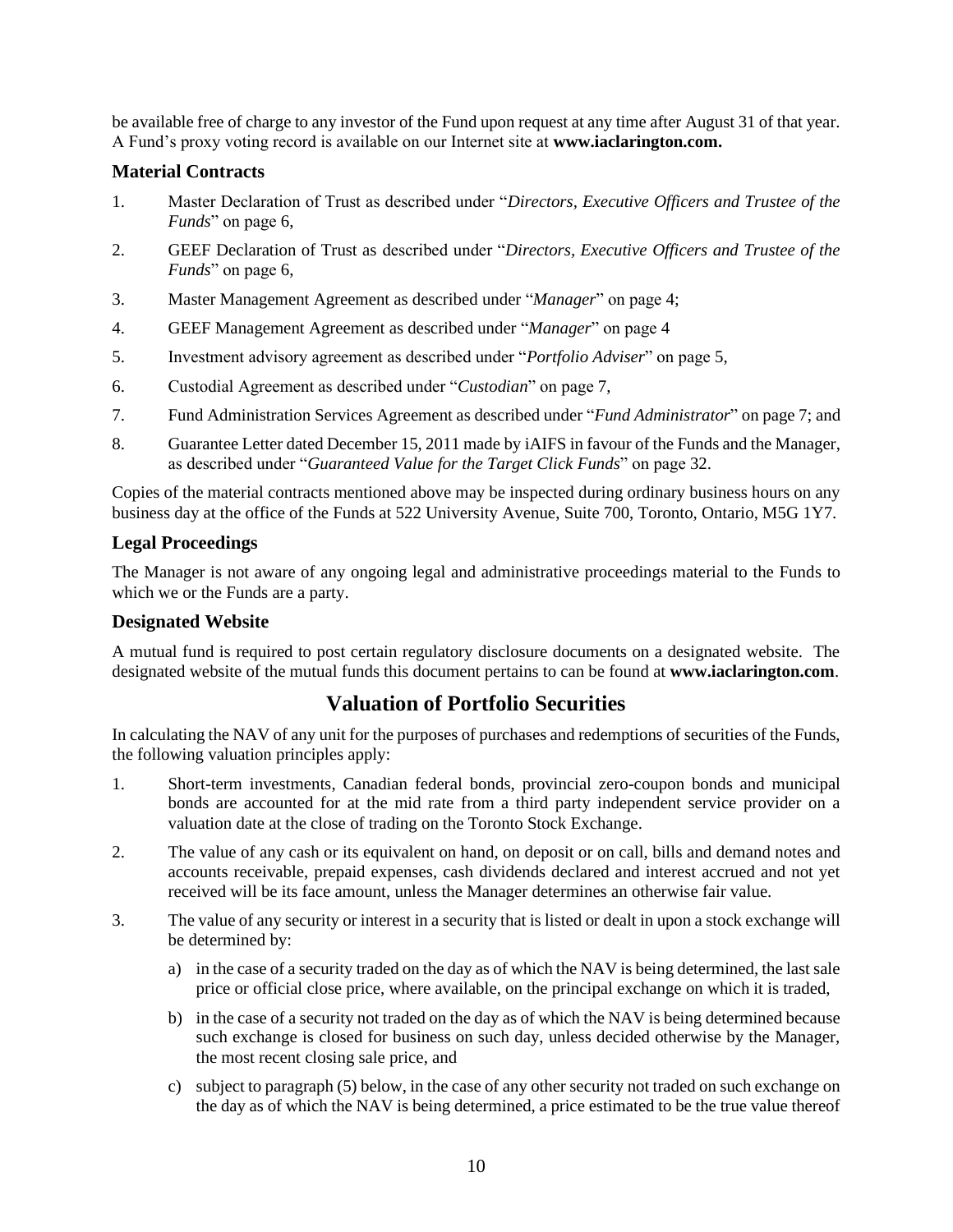by the Manager on such basis and in such manner as may be approved by the Manager, such price being between the closing ask and bid prices for the security or interest therein as reported by any report in common use or authorized as official by a stock exchange.

- 4. The value of any security or interest therein that is not listed or dealt in upon any stock exchange will be determined as nearly as may be possible in the manner described in paragraph (3) above, except that there may be used, for the purpose of determining the sale price or the ask and bid prices, any public quotations in common use which may be available.
- 5. Securities and other assets for which market quotations are, in the Manager's opinion, inaccurate, unreliable, not reflective of all available material information, not readily available or not available are valued at their fair value, as determined by the Manager.
- 6. Long positions in clearing corporation options, options on futures, over-the-counter options, debt-like securities and listed warrants shall be valued at the current market value thereof.
- 7. Where a clearing corporation option, option on futures or over-the-counter option is written by a Fund, the premium received by the Fund will be reflected as a deferred credit which will be valued at an amount equal to the current market value of the clearing corporation option, option on futures or over-the-counter option which would have the effect of closing the position; any difference resulting from revaluation shall be treated as an unrealized gain or loss on investment; the deferred credit shall be deducted in arriving at the NAV of the Fund; the securities, if any, which are the subject of a written clearing corporation option or over-the-counter option will be valued in the manner described above for listed securities.
- 8. The value of a futures contract or a forward contract shall be the gain or loss, if any, that would arise as a result of closing the position in the futures contract or forward contract, as the case may be, on that Valuation Date unless daily limits are in effect, in which case fair market value shall be based on the current value of the underlying interest.
- 9. For any securities denominated in any currency other than Canadian currency, the NAV so determined in that currency is converted into Canadian currency using the prevailing exchange rate as quoted by customary banking sources on that Valuation Date.
- 10. The value of any security of a mutual fund held by a Fund will be the last available NAV per security.
- 11. If an asset cannot be valued under the above rules or under any valuation rules set out in securities legislation or if any of the valuation rules adopted by the Manager but not set out in securities legislation are at any time considered by the Manager to be inappropriate in the circumstances, then the Manager shall use a valuation that it considers to be fair in the circumstances.

The Funds have adopted International Financial Reporting Standards ("**IFRS**") as set out in Part I of the Chartered Professional Accountants of Canada ("**CPA Canada**") Handbook - Accounting, which allows the valuation of securities to be based on the closing price or other values to the extent it falls within the bid-ask range and represents fair value.

The Manager has implemented fair value pricing for all non-North American equity securities held by any of the Funds to avoid stale prices being used in calculating NAV. Stale values can occur in mutual fund portfolios when the prices of securities upon which a fund's price is based do not take account of the most recently available market information. Fair value pricing potentially reduces pricing discrepancies that market timers seek to exploit, which could limit opportunities for stale price arbitrage.

In the event of any inconsistency between the valuation principles set out above and the provisions of securities legislation, the provisions of securities legislation shall prevail.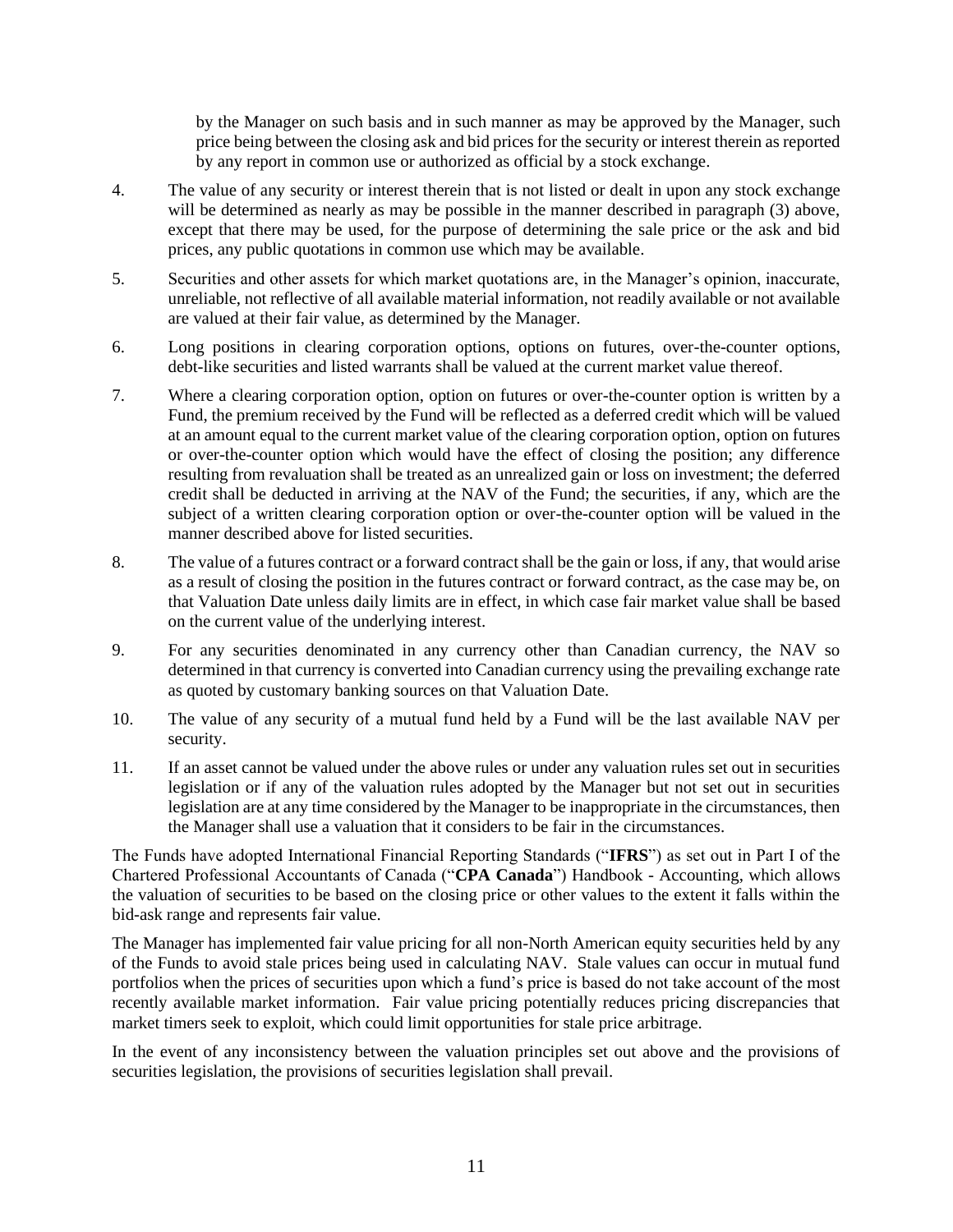Where we cannot apply these principles, for instance because there is an interruption of normal trading of a security at a securities exchange, we will determine the net asset value in a manner that we think is fair. In the past three years, the Manager has not exercised its discretion to deviate from the Funds' valuation practices.

The constating documents of the Funds contain details of the liabilities to be included in calculating the price for each series of securities of the Funds. The liabilities of a Fund include, without limitation, all bills, notes and accounts payable, all administrative or operating expenses payable or accrued, all contractual obligations for the payment of money or property, all allowances authorized or approved by us for taxes (if any) or contingencies and all other liabilities of the Fund. The Manager will determine in good faith whether such liabilities are series expenses or common expenses of the Funds.

## **Calculation of Net Asset Value**

<span id="page-14-0"></span>The value of a mutual fund is its net asset value, referred to as "NAV". The purchase and redemption price of units of a Fund is based on the NAV per unit determined after the receipt of a purchase or redemption order. We calculate a separate NAV for each series of units of each Fund. The NAV per series and per unit is calculated using the formulas set out below on each day that the Toronto Stock Exchange is open for trading (a "**Valuation Date**"):

- The NAV of each series of units of a Fund is the value of the series' proportionate share of the assets of the Fund less the total of the liabilities of the Fund allocated to that series.
- The NAV per unit of a series of units of a Fund is calculated by dividing the NAV of the applicable series by the total number of outstanding units in that series.

We calculate the NAV for each unit of each Fund at the close of trading on the Toronto Stock Exchange every business day (usually 4 p.m. Eastern Time). The purchase and redemption price of units is the NAV per unit of the applicable series next determined after the receipt of a purchase or redemption order. As a result of the Guarantee, redemptions processed on the scheduled Maturity Date of a Fund will be processed at the Guaranteed Value. Redemptions processed on an accelerated Maturity Date will be processed at the Accelerated Guaranteed Value.

The NAV and NAV per unit of the Funds are made available to the public, at no cost, at **[www.iaclarington.com.](http://www.iaclarington.com/)**

## **Purchases, Switches and Redemptions**

#### <span id="page-14-1"></span>*Target Click Funds*

**The Target Click Funds are closed to new investors. Investors who currently hold Units of the Target Click Funds may purchase additional Units of the same Fund. Units of the Target Click Funds may be purchased, switched (transferred from one Fund to another IA Clarington Fund) or redeemed by existing investors through registered dealers across Canada.**

As a result of the Guarantee, redemptions processed on the scheduled Maturity Date of a Target Click Fund will be processed at the Guaranteed Value. All Units that are not redeemed on the scheduled Maturity Date of a Fund will be automatically switched to Units of IA Clarington Money Market Fund based on the Guaranteed Value. Please see "*Guaranteed Value for the Target Click Funds*" on page [32.](#page-34-0) Please also see "*Guarantee Risk*" on pag[e 41](#page-43-0) for details on the risks associated with the Guarantee. If, for any reason, the Guarantee is not in effect on the Maturity Date, then the redemptions and switches on the Maturity Date will be based on the applicable series net asset value per unit on the Maturity Date.

## *GEEF*

The GEEF is intended as an underlying investment for other investment vehicles or as part of certain investment strategies. Accordingly, Units of the GEEF may only be purchased by other mutual funds and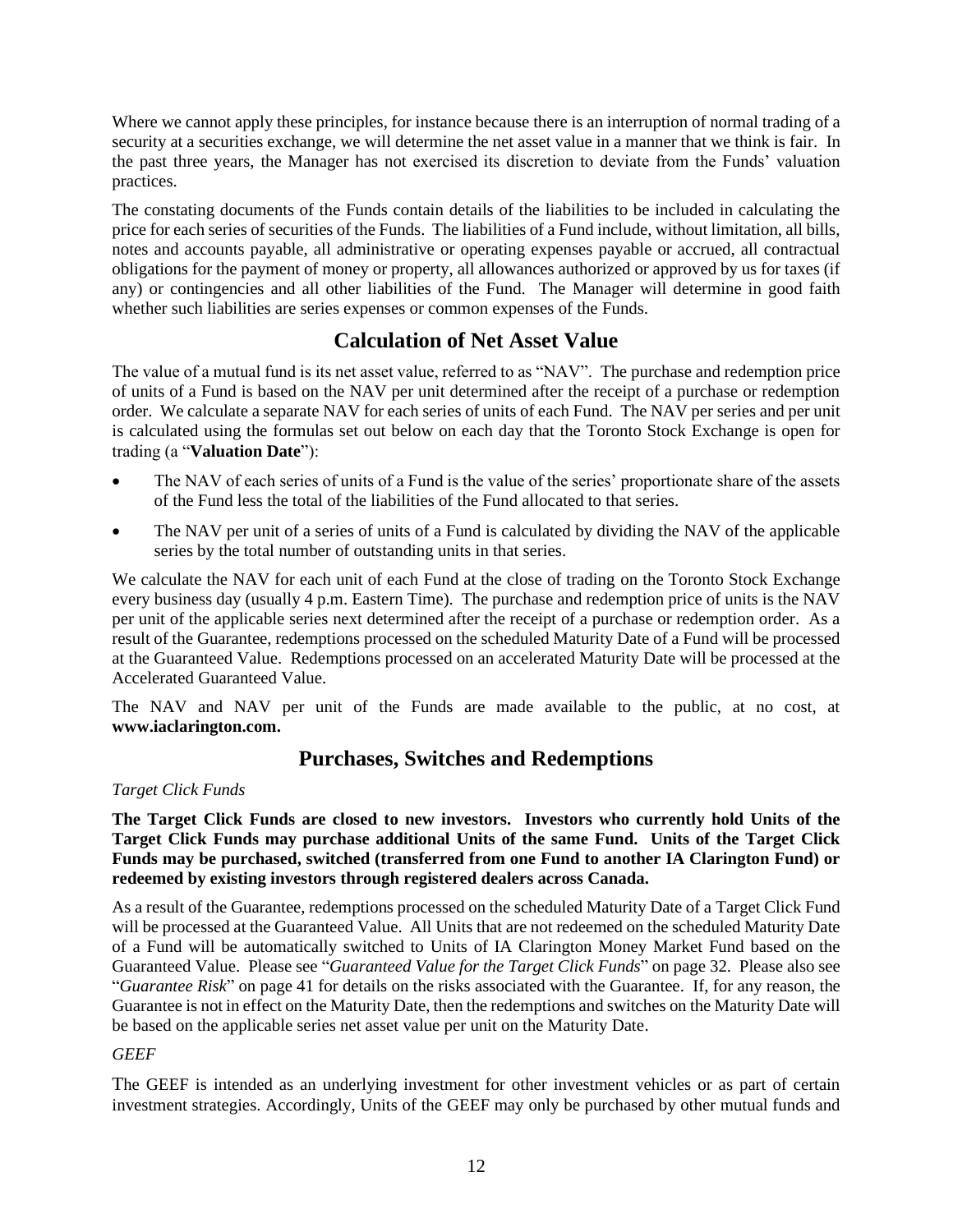institutional investors. Units of the GEEF are purchased or redeemed through registered dealers. The Units are qualified for sale in all Canadian jurisdictions.

Currently, Units of the GEEF are held solely by the Target Click Funds. Currently, only a portion of the assets of each of the Target Click Funds are invested in the GEEF.

#### <span id="page-15-0"></span>**How to Purchase Funds**

Units of a Target Click Fund may be purchased by existing investors through a dealer.

Units of the GEEF are offered to qualified purchasers through registered dealers.

The consideration that you and other investors pay to purchase Units of any series is tracked on a series-by-series basis in your Fund's administration records. However, the assets of all series of a Fund are combined in a single pool to create one portfolio for investment purposes.

Investors purchasing units through a discount broker are not eligible to purchase any series that pays a trailing commission, such as Series A Units.

Once you have given a purchase order to your dealer, the dealer must send your order to us on the same day it is received, if received by the dealer during normal business hours, and otherwise on the next business day. Generally, your dealer will transmit purchase orders by courier, Priority Post, telecommunications facilities or any other method deemed acceptable by us. It is the responsibility of your dealer to transmit orders to us in a timely manner and to assume all associated costs.

We have the right to accept or reject any purchase order within one business day of receiving the order. If an order is rejected, any amounts received will be returned to your dealer immediately. If your cheque for the purchase of Units is not honoured, we may reverse the purchase order and hold you responsible for any costs involved. If we receive a purchase order that is otherwise valid but fails to specify a Fund, or if any other part of your purchase order is incomplete, we have the discretion to treat the order as an order to purchase Series A Units of IA Clarington Money Market Fund under the Front End Option at a 0% sales charge.

We must receive payment for all purchases within two business days of receiving the order. If the payment and all necessary documents are not received within two business days, securities regulations require us to redeem the Units on the next business day. The proceeds of the redemption will be used to reduce any amount owing to the Fund. Any excess will belong to the applicable Fund. We will pay any shortfall to the applicable Fund, but we may collect such amount, together with the charges or expenses incurred, with interest, from the dealer who placed the order. Your dealer has the right to collect these amounts from you.

If you purchase Units of a Fund during a period when the NAV is suspended, you may either withdraw your purchase order prior to the end of the suspension period or receive the Units based on the NAV per Unit first calculated following the end of the suspension period.

We may at any time suspend or cease sales of a Fund or of any series of Units of a Fund. This is commonly called a "cap" of the Fund or of a series of the Fund. If we cap a Fund or a series of Units of a Fund, we may re-open it for investment at our discretion.

Except as set out under "Fees and Expenses", there are no charges, fees or commissions payable in respect of the purchase, ownership or redemption of Units of the GEEF.

#### *Purchase Options*

**As a result of regulatory changes, effective May 31, 2022, the Manager discontinued the sale of units under the Deferred Sales Charge Option and the Low Load Option. If you bought DSC Securities or Low Load Securities prior to May 31, 2022, your redemption schedule will continue to apply as described on page [24](#page-26-0) under "Redemption Fees". Effective June 1, 2022, new purchases of Series A Units will occur under the Front End Option.**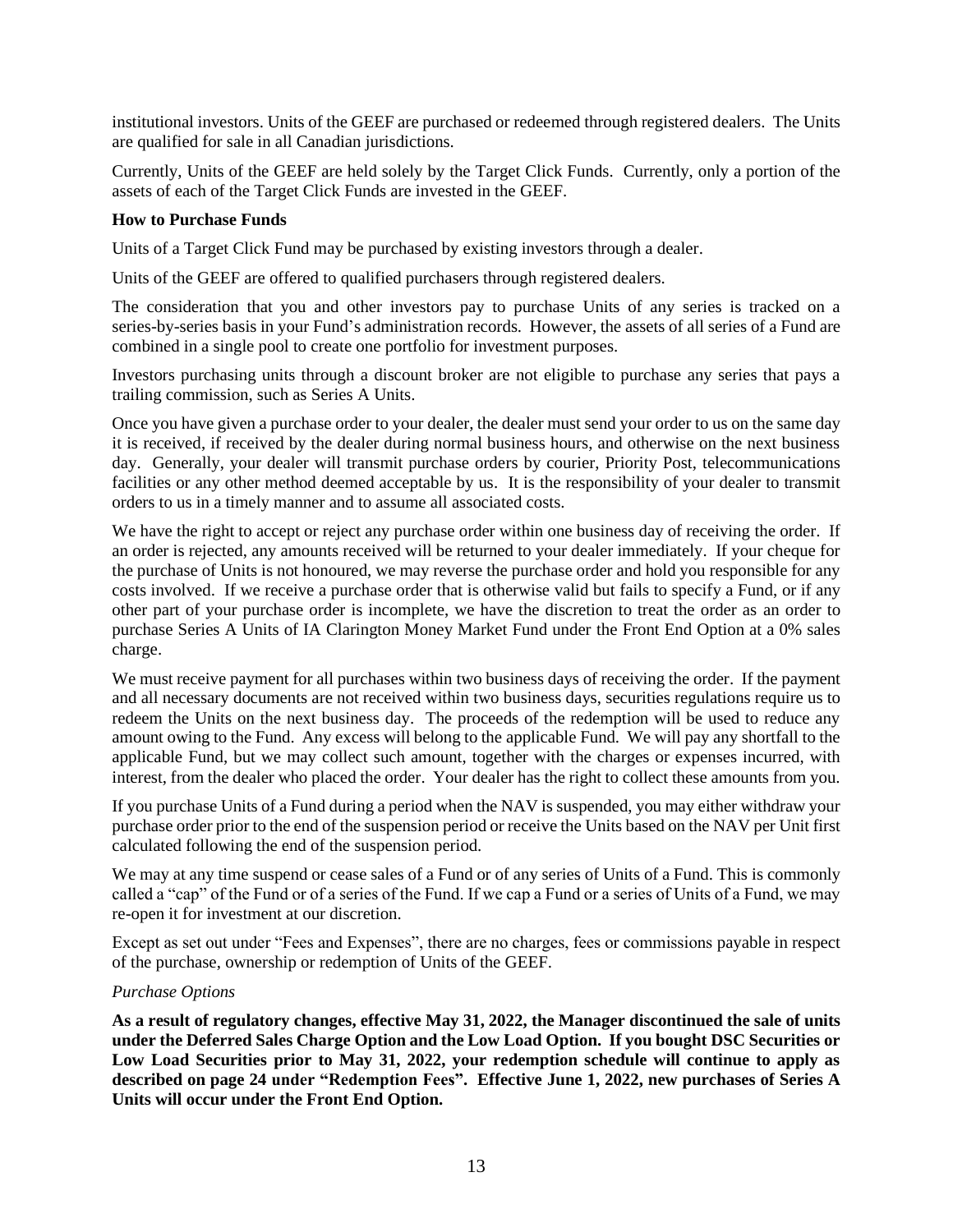#### **After May 31, 2022, upon the expiry of the redemption schedule applicable to DSC Securities or Low Load Securities, your investment in these units will automatically be switched to the Front End Option with a 0% sales charge.**

Subject to the restrictions noted below and prior to May 31, 2022, you may purchase Series A Units of a Target Click Fund under the following three options only within a PAC Plan or Systematic Plan established prior to November 3, 2012 and if you are an existing investor. The Low Load Option and Deferred Sales Charge Option have otherwise been capped to new purchases:

- Front End Option,
- Low Load Option, or
- Deferred Sales Charge Option.

If you do not specify an option, your purchase will be considered to be a purchase under the Front End Option at a sales charge of 0%.

Series F Units have special attributes described previously. They are not sold under these three purchase options. Rather, Series F Units are sold with no sales charge and no redemption fees.

Institutional units of the GEEF are not sold under these purchase options.

#### <span id="page-16-2"></span>*Front End Option*

At the time of purchase, you negotiate a sales charge with your dealer of up to 5.00% (or 5.26% of the net amount invested) of the total amount of Units purchased under this option and the balance is invested in a Target Click Fund. Units purchased under this option are referred to as "Front End Securities". Additional fees may apply for short-term trades involving Front End Securities. Please see "*Short-Term Trading*" on page [16](#page-18-0) for details.

#### <span id="page-16-3"></span>*Low Load Option*

Prior to May 31, 2022, at the time of purchase, the full amount of your purchase is invested in a Target Click Fund and we pay your dealer a commission equal to 2.50% of the amount of your investment. You then pay us a redemption fee on a declining scale if you redeem Units within three years of purchase. See "*Calculating Redemption Fees*" on page [18.](#page-20-0) Units purchased under this option are referred to as "Low Load Securities". Additional fees may apply for short-term trades involving Low Load Securities. Please see "*Short-Term Trading*" on page [16](#page-18-0) for details.

#### <span id="page-16-1"></span>*Deferred Sales Charge Option*

Prior to May 31, 2022, at the time of purchase, the full amount of your purchase is invested in a Target Click Fund and we pay your dealer a commission equal to 5% of the amount of your investment. You then pay us a redemption fee on a declining scale if you redeem Units within seven years of purchase. See "*Calculating Redemption Fees*" on page [18.](#page-20-0) Units purchased under this option are referred to as "DSC Securities". Additional fees may apply for short-term trades involving DSC Securities. Please see "*Short-Term Trading*" on page [16](#page-18-0) for details.

#### <span id="page-16-0"></span>**Switching Units of the Funds**

At any time and subject to the restrictions in this document or, if applicable, the prospectus of any other IA Clarington Fund, you may switch units of a Target Click Fund for Securities of another IA Clarington Fund, switch a series of a Fund for another series of the same or another IA Clarington Fund or, prior to May 31, 2022, switch between purchase options, subject to meeting eligibility requirements of a Fund and/or series you are switching into as well as the rules and criteria set out below. Some Funds or series may be closed to switches.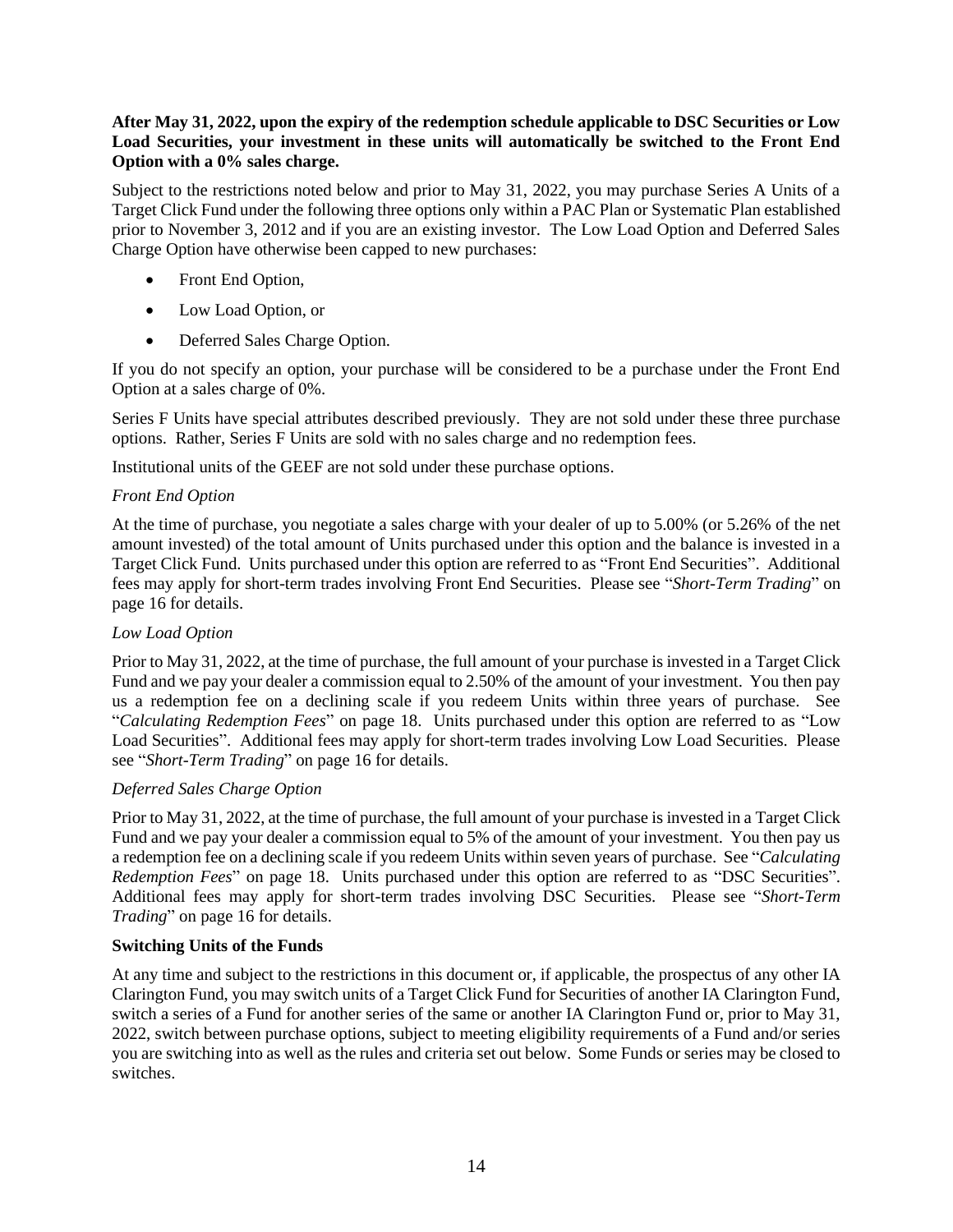#### *Switching Between IA Clarington Funds*

At any time and, subject to the restrictions set out in this prospectus or, if applicable, the prospectus for any other IA Clarington Fund, you may switch Units of a Target Click Fund for Securities of another IA Clarington Fund. Currently, IA Clarington Target Click 2025 Fund and IA Clarington Target Click 2030 Fund are closed to switches and new purchases. Prior to May 31, 2022, you may only switch to Low Load Securities of IA Clarington Target Click 2025 Fund and Low Load Securities and DSC Securities of IA Clarington Target Click 2030 Fund if the switch is under a PAC Plan or Systematic Plan established prior to November 3, 2012 and you are an existing investor in these Funds.

Switches from a Target Click Fund to any other IA Clarington Fund are accomplished by redeeming Units of one Fund and purchasing Securities of the other IA Clarington Fund. These switches will constitute a disposition and may result in a capital gain or loss for income tax purposes. For more information please see "*Income Tax Considerations*" on pag[e 28.](#page-30-0) If you switch out of a Target Click Fund prior to the Maturity Date of that Fund, the switch transaction will be based on the NAV of the Units being switched and not on the Guaranteed Value of such Units. Prior to May 31, 2022, you may not switch to Low Load Securities of a Target Click Fund during the last three years prior to the scheduled Maturity Date of the Fund and you may not switch to DSC Securities of a Target Click Fund during the last seven years prior to the scheduled Maturity Date of the Fund.

The GEEF is not eligible for switches at this time.

#### *Switching Between Purchase Options*

Subject to the restrictions described above and prior to May 31, 2022, you may switch Front End Securities of an IA Clarington Fund for Low Load Securities or DSC Securities of another IA Clarington Fund and vice versa. As described below, a switch fee may apply. In addition, a redemption fee may apply if you switch Low Load Securities or DSC Securities that are still subject to a redemption fee schedule for Front End Securities. Switches to Low Load Securities or DSC Securities will be subject to a fee upon redemption if you redeem the Securities while they are still subject to a redemption fee schedule. A switch from Low Load Securities or DSC Securities of a Target Click Fund to Securities of another IA Clarington Fund that are held under the same purchase option will not trigger the redemption fee normally applicable to a redemption of those Securities. You may not switch to Low Load Securities of a Target Click Fund during the last three years prior to the scheduled Maturity Date of the Fund. You may not switch to DSC Securities of a Target Click Fund during the last seven years prior to the scheduled Maturity Date of the Fund. **Effective May 31, 2022, switches from Front End Securities to Low Load Securities or DSC Securities will not be permitted.**

You may not switch DSC Securities of an IA Clarington Fund for Low Load Securities of another IA Clarington Fund or vice versa.

All decisions regarding switching between purchase options are negotiated between you and your dealer. As described above, switches between purchase options may result in additional fees for you. In addition, these switches may result in your dealer receiving a higher trailer fee. See "*Trailer Fees*" on pag[e 26](#page-28-2) for the trailer fee paid in respect of each purchase option. You should understand the consequences to both you and your dealer before you switch between purchase options

#### *Switching Between Series*

You may generally switch one series of a Target Click Fund for another series of the same or another IA Clarington Fund if you are eligible to purchase the new series and the series is available for purchase.

Prior to May 31, 2022, if you switch Low Load Securities or DSC Securities that are still subject to a redemption fee schedule for Series F Securities, you will have to pay a fee equal to the redemption fee you would pay if you redeemed your Low Load Securities or your DSC Securities. Effective May 31, 2022, if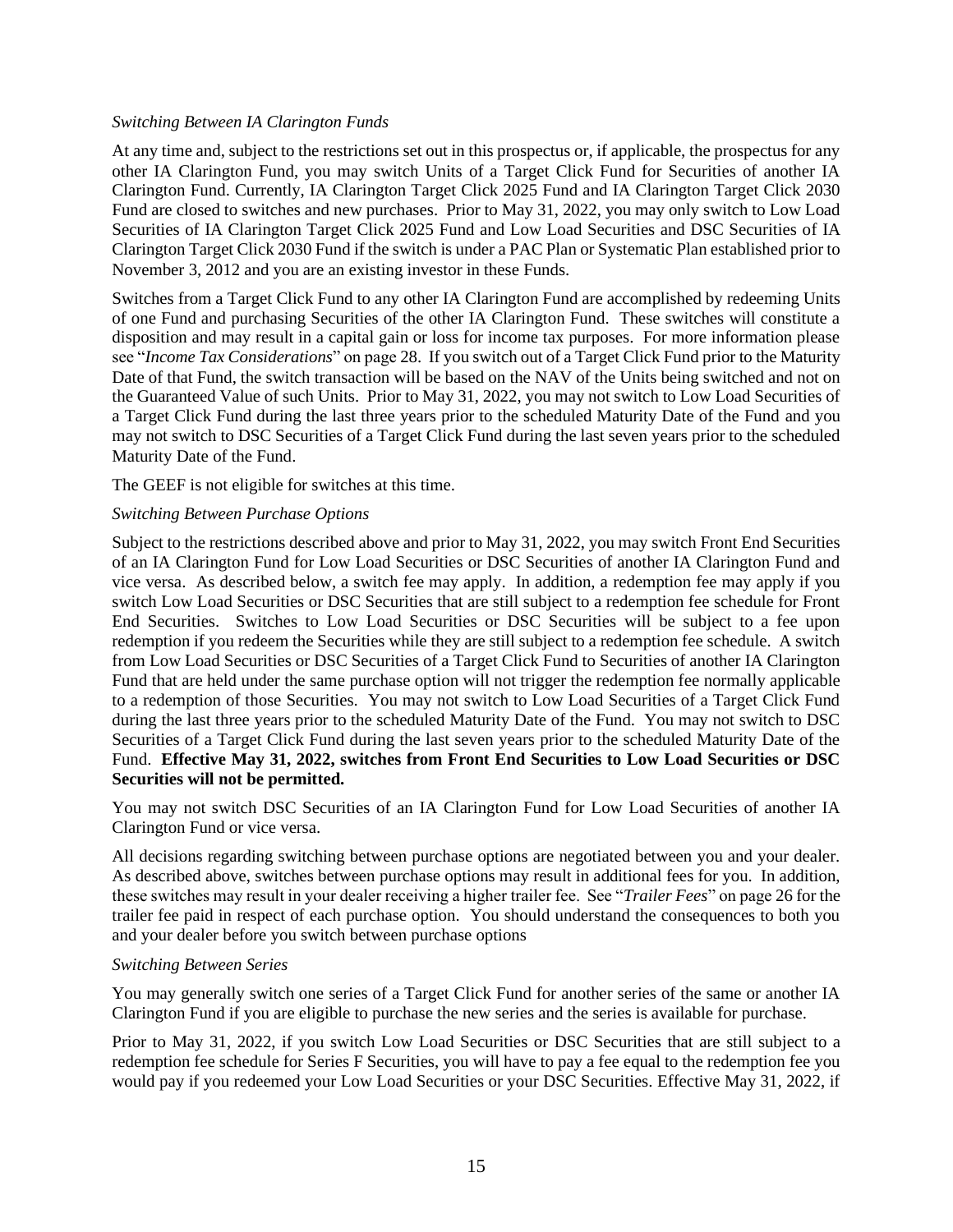you switch Series F Securities for Series A, Series B or Series E or Series T Securities of an IA Clarington Fund, you must select the Front End Option.

Prior to May 31, 2022, if you switch to Series L Securities of another IA Clarington Fund, we will pay your dealer a commission and your dealer will become subject to a redemption fee. If you switch to either Low Load Securities or DSC Securities, the Securities you switch to will be subject to a fee upon redemption if you redeem the Securities while they are still subject to a redemption fee schedule. If you switch to Series F or Series L Securities, you must be eligible to buy them. **Effective May 31, 2022, switches to DSC Securities, Low Load Securities or Series L Securities will not be permitted**.

If we determine that you are no longer eligible to hold Series F Units, we may switch you out of Series F Units to Series A Units of the same Fund under the Front End Option.

Any switch to Series I, Series O or Series V Securities of another IA Clarington Fund is subject to the terms of the Series I, Series O or Series V agreement governing those Securities.

Other series of Securities are offered by some of the other IA Clarington Funds. A description of these series of Securities can be found in the simplified prospectus of the other IA Clarington Funds.

Switching Units of one series for Units of another series of the same Fund is not a disposition for tax purposes. See "*Income Tax Considerations*" on page [28](#page-30-0) for more information.

#### *Switch Fees*

In addition to any applicable redemption fees, your dealer may charge you a switch fee of up to 2% of the value of the switched Units.

If we determine that you are no longer eligible to hold Series F Units and we switch you out of those Units to Series A Front End Securities of the same Fund, you will not be charged a switch fee.

You may be charged a short-term trading fee in addition to a switch fee if you switch Units within certain time periods. See "*Short-Term Trading Fees*" below for additional information.

#### <span id="page-18-0"></span>**Short-Term Trading**

An investment in the Funds is intended to be a long-term investment. Short-term trading can impose costs on the Funds and their investors.

If you redeem or switch Units of any of the Funds within 30 days of purchase, you may be charged a short-term trading fee of up to 2% of the value of the Units redeemed or switched. We may waive these fees at our discretion in special circumstances, generally where it would be unfair to apply the fee to a particular investment and there is no harm caused to the Fund by the redemption.

These fees do not apply to Units purchased under iA Clarington's systematic plans (such as PAC Plans and systematic withdrawal plans). A switch is treated as a redemption of Units of one Fund and the simultaneous purchase of Units of another IA Clarington Fund. Short-term trading fees are paid to the Fund from which the Units are redeemed or switched and are in addition to any other redemption or switch fees that may be payable.

In addition, we monitor trading activity to identify patterns of excessive trading that may be detrimental to a Fund. Excessive trading is determined by the number of redemptions and/or switches of the Fund within 90 days of a purchase or switch into the Fund. Generally, two redemptions and/or switches may be considered excessive trading in this period. If we identify such activity within 90 days, we may charge a short-term trading fee of up to 2% of the value of the securities you redeem and/or switch.

In addition to any applicable short-term trading fees, we may, in our sole discretion, issue a warning letter, refuse future purchase or switch orders if we determine that your trading activities may be detrimental to the Funds or the other IA Clarington Funds.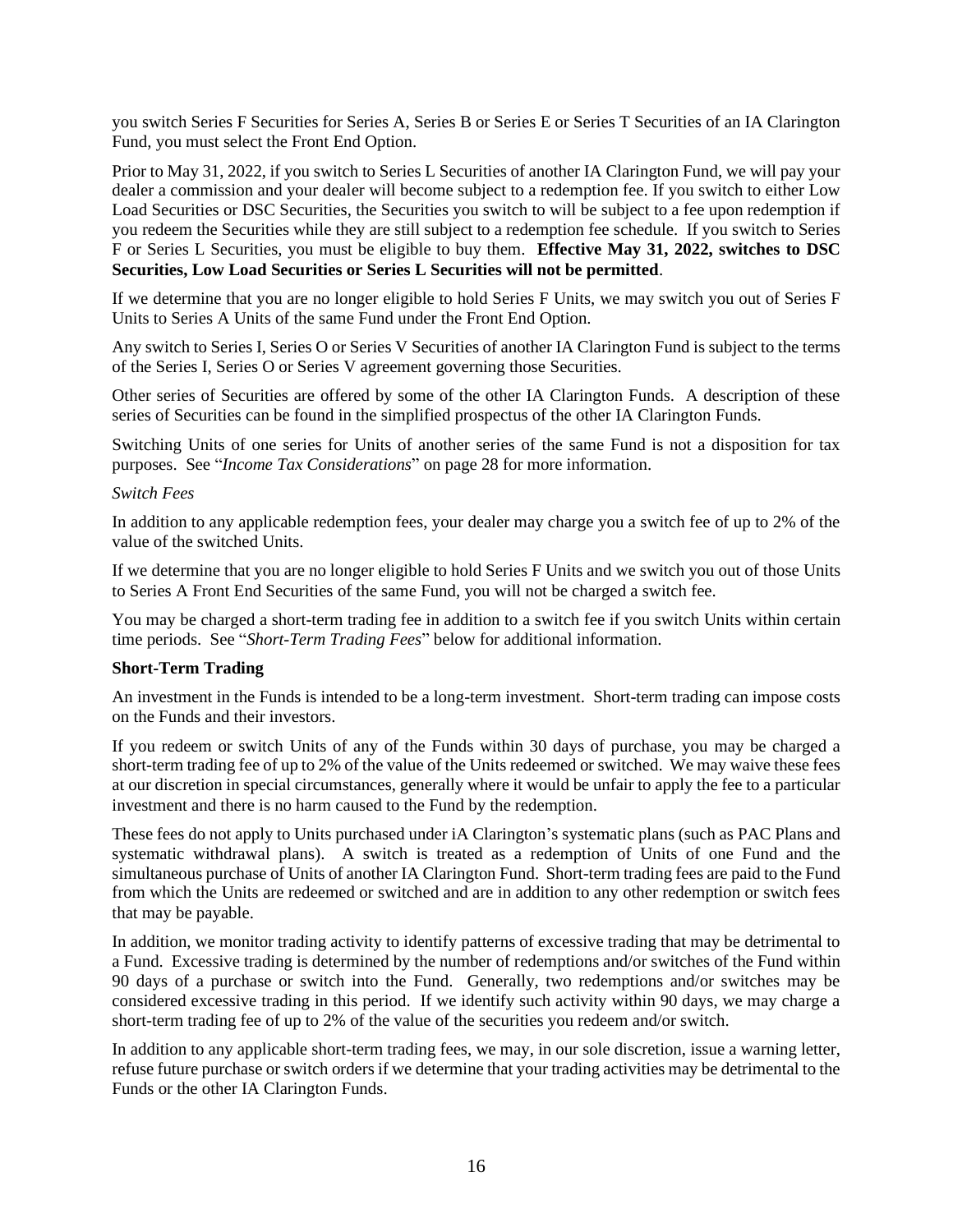As the Units of the GEEF are generally available only to other mutual funds and institutional investors, short-term trading restrictions are currently not imposed.

#### <span id="page-19-0"></span>**How to Redeem Funds**

You may redeem your Units of a Fund at any time. Other than on the Maturity Date of a Target Click Fund, the amount you will receive is the NAV of the Units redeemed less any redemption fee, short-term trading fees and/or withholding taxes that may apply. See "*Calculating Redemption Fees*" on page [18.](#page-20-0) If you redeem your Units prior to the Maturity Date of your Target Click Fund, you will not receive the Guaranteed Value for those Units.

You must give redemption instructions in writing. The instructions must also bear a signature guaranteed by a Canadian chartered bank, trust company or a member of a public stock exchange in Canada or be guaranteed to our satisfaction. For security reasons, we may refuse to accept a redemption request sent by you directly through telecommunications facilities. Additional documentation may be required if the investor is a corporation, partnership, agent, a trustee acting for someone else, upon the death of an investor or a surviving joint owner.

Your dealer must forward your redemption request on the same day it is received, if received by the dealer during normal business hours, and otherwise on the next business day. Whenever possible, a dealer is required to transmit redemption requests by courier, Priority Post, telecommunications facilities or any other method deemed acceptable by us. It is the responsibility of your dealer to transmit orders to us in a timely manner and to assume all associated costs.

We will pay the redemption proceeds within two business days of receiving all necessary redemption documents. If all necessary documents are not received by us within ten business days of receiving a redemption request, you will be deemed to repurchase the Units on the tenth business day at the NAV per unit calculated that day. The redemption proceeds will be applied to the payment of the issue price of the Units. If the cost to repurchase the Units is less than the redemption proceeds, the difference will belong to the Fund. We will pay any shortfall to the Fund, but we may collect such amount, together with the charges and expenses incurred, with interest, from the dealer who placed the redemption request. Your dealer has the right to collect these amounts from you.

Each Target Click Fund has the right to redeem your Units if the book value of your investment in that Fund is less than \$500. You may be notified that the book value of your Units in a Target Click Fund is less than \$500 and given 30 days to make an additional investment to increase your investment in the Fund to \$500 or more before the redemption is processed.

We may suspend the right to redeem Units of a Fund or postpone the date of payment upon redemption:

- during any period when normal trading is suspended on any exchange on which securities or specified derivatives are listed which represent more than 50% by value or underlying market exposure of the total assets of the Fund without allowance for liabilities and if those securities or specified derivatives are not traded on any other exchange that represents a reasonably practical alternative, or
- with the prior permission of the Canadian securities regulatory authorities.

During any period of suspension there will be no calculation of NAV and no Units will be issued, switched or redeemed by the Fund. The calculation of the NAV per unit will resume when trading resumes on the exchange or with the permission of the Canadian securities regulatory authorities.

If the right to redeem Units of a Fund is suspended and you make a redemption request during that period, you may either withdraw your redemption request prior to the end of the suspension period or your Units will be redeemed by the Fund in accordance with the redemption request at the NAV first calculated following the end of the suspension period.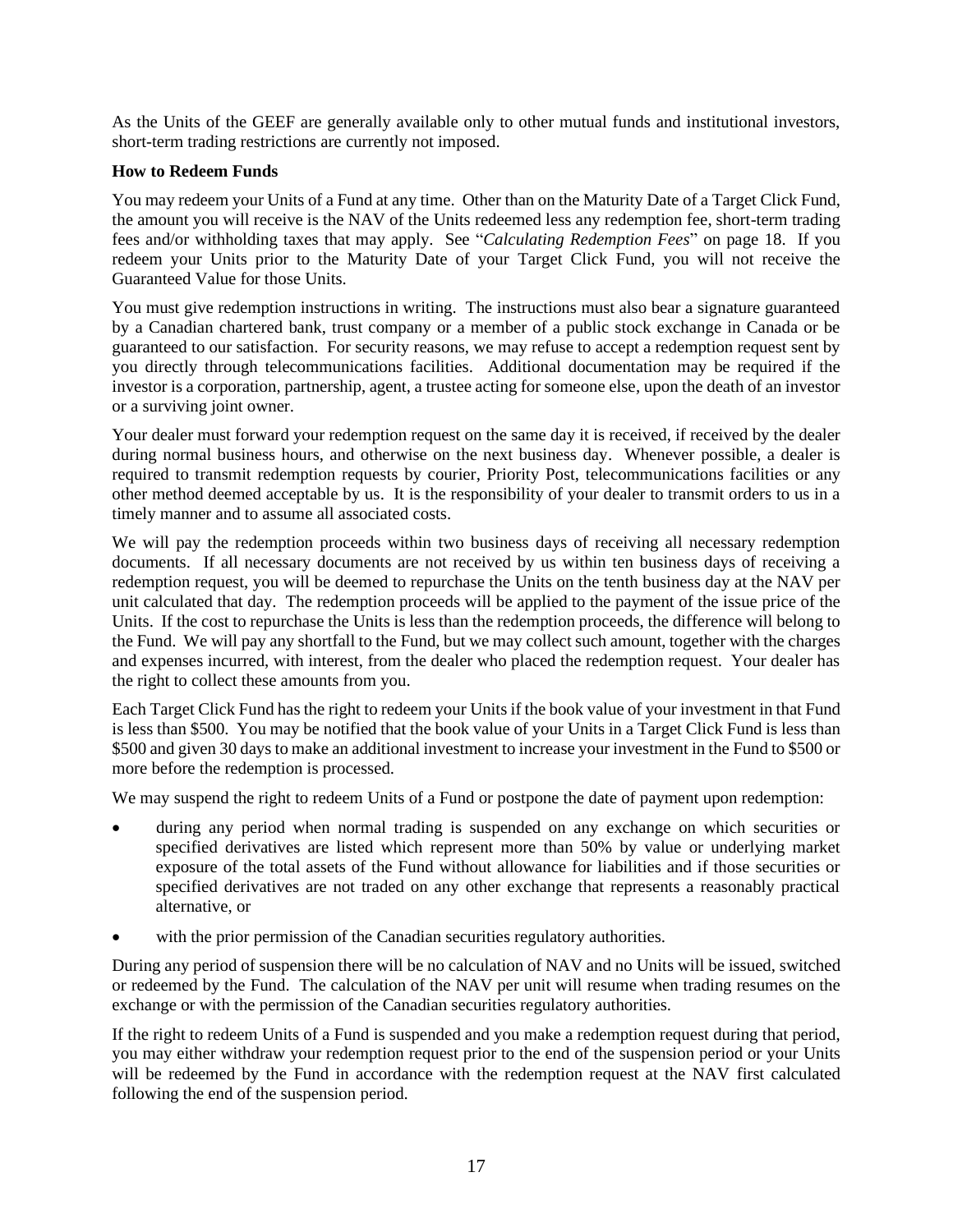We reserve the right to cause a Fund to redeem the Securities held by you at a price equal to the net asset value per Security on the effective date of such redemption if we believe it is in the best interests of the Fund to do so.

#### <span id="page-20-0"></span>*Calculating Redemption Fees*

If you purchased Low Load Securities or DSC Securities prior to May 31, 2022, you may have to pay a redemption fee when you redeem your Units. The redemption fee is based on the date and original purchase price of your Units. In certain circumstances (for example, redemption on death of a securityholder or transfer to the beneficiaries of a securityholder following his or her death) and with documentation satisfactory to us, we may waive or reimburse, in our discretion, the applicable redemption fee, or a portion thereof.

**As a result of regulatory changes, mutual funds are no longer allowed to offer sales charge options that include a deferred sales charge component, which includes the Low Load Option. As a result, effective June 1, 2022, the Manager no longer offers any securities under the Deferred Sales Charge Option or the Low Load Option. If you purchased Series A Units of the Target Click Funds under the Deferred Sales Charge Option or the Low Load Option prior to June 1, 2022, the redemption fee schedules shown in the table "Fees and Expenses Payable Directly By You" on page 25 will continue to apply as described.** 

**Beginning June 1, 2022, DSC Securities and Low Load Securities with redemption schedules that have expired will automatically be switched to Front End Securities with a 0% sales charge.**

#### *Low Load Option*

The redemption fees payable for redeeming Low Load Securities are shown under "*Fees and Expenses*" on page [24.](#page-26-0) The fees decline over time. No redemption fee will be payable by you for switching:

- your investment to another IA Clarington Fund purchased under the Low Load Option; or
- Units received through the reinvestment of distributions.

#### *Deferred Sales Charge Option*

The redemption fees payable for redeeming DSC Securities are shown under "*Fees and Expenses*" on page [24.](#page-26-0) The fees decline over time. No redemption fee will be payable by you for:

- switching your investment to another IA Clarington Fund purchased under the Deferred Sales Charge Option,
- Units received through the reinvestment of distributions or
- redemptions in a calendar year that do not exceed the "Free Redemption Amount".

The "Free Redemption Amount" is equal to:

- 10% of the number of eligible DSC Securities held by you at December 31 of the previous year, plus
- 10% of the number of eligible DSC Securities you have purchased during the calendar year on or prior to the date of redemption, less
- the number of Units that would have been issued for any distributions received in cash that are not reinvested in additional Units; less
- the number of Units previously redeemed by you during the calendar year.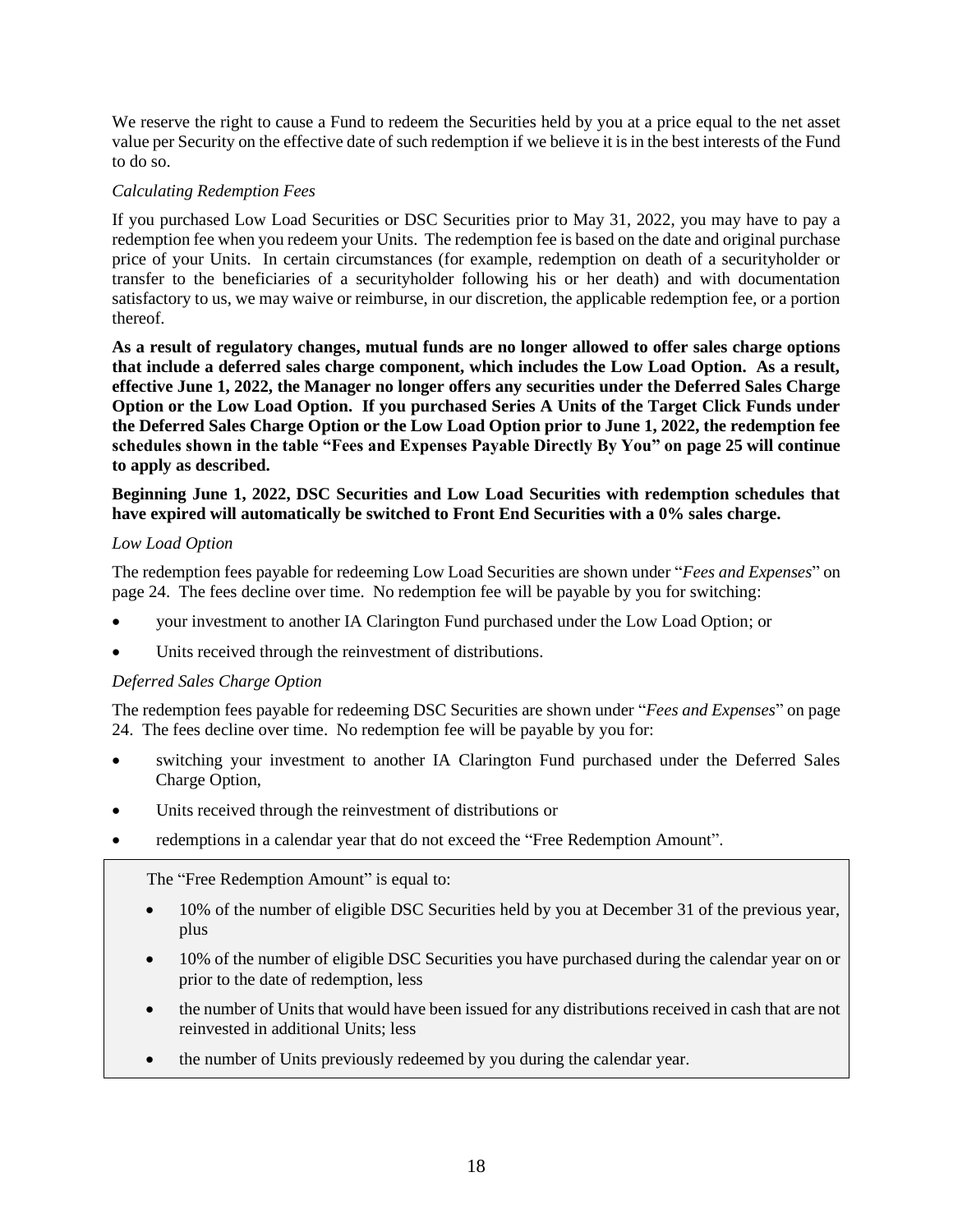Any unused portion of the Free Redemption Amount cannot be carried forward to future years. If you switch your Units of one Fund for Securities of another IA Clarington Fund, any Free Redemption Amount attributable to those Units exchanged will be transferred on a proportionate basis.

## **Optional Services**

## <span id="page-21-1"></span><span id="page-21-0"></span>**Pre-Authorized Chequing Plan for the Target Click Funds**

**As a result of regulatory changes, effective May 31, 2022, if you have an active PAC Plan, established prior to November 3, 2012, purchasing securities of the Funds under the Deferred Sales Charge Option or the Low Load Option, any further purchases will be made using a 0% commission Front End Option for the same Fund unless you or you advisor provide us with different instructions prior to that date or prior to any subsequent purchases.**

Our PAC Plan allows you to make periodic investments in the Target Click Funds. You may invest weekly, bi-weekly, semi-monthly, monthly, bi-monthly, quarterly, semi-annually or annually. A PAC Plan allows you to:

- make regular investments of at least \$50 each,
- have the payments drawn directly from your bank account,
- change the amount you invest at any time, and
- change the frequency of your investments, or cancel the arrangements, at any time.

However, a PAC Plan cannot invest in Low Load Securities of a Target Click Fund during the last three years prior to the scheduled Maturity Date of the Target Click Fund and it cannot invest in DSC Securities of a Fund during the last seven years prior to the scheduled Maturity Date of the Target Click Fund. If your PAC Plan was established after November 2, 2012, Series A Units of IA Clarington Target Click 2025 Fund and IA Clarington Target Click 2030 Fund are only available for purchase under the Front End Option. On or prior to the Maturity Date of a Target Click Fund, you must instruct us to invest your PAC Plan in another IA Clarington Fund, or your PAC Plan for that Target Click Fund will terminate.

When you enroll in a PAC Plan, your dealer will send you the current Fund Facts for the series of the Target Click Funds in which you are investing. You will not be sent a copy of any amended Fund Facts unless you request that they be sent to you at the time you enroll in a PAC Plan or subsequently request them from your dealer. You can obtain copies of these documents:

- by calling us toll free at **1-800-530-0204** or sending us an email at **[funds@iaclarington.com,](mailto:funds@iaclarington.com)**
- from our website at **[www.iaclarington.com](http://www.iaclarington.com/)**,
- from your dealer, or
- from the SEDAR website at **[www.sedar.com](http://www.sedar.com/)**.

You may exercise your statutory right to withdraw from the initial purchase under the PAC Plan. This right does not apply in respect of any subsequent purchases under the plan, but you continue to have all other statutory rights under securities law, including rights arising from any misrepresentations that may have been made, irrespective of whether you request or receive a copy of the renewal prospectus. See "*What Are Your Legal Rights*" on page [31.](#page-33-0)

#### <span id="page-21-2"></span>**Systematic Withdrawal Plan for the Target Click Funds**

You can set up a systematic withdrawal program to receive payments from your investments. Our plan allows you to make periodic withdrawals of at least \$100. However, any withdrawals made prior to the Maturity Date of a Target Click Fund will constitute a redemption and, therefore, you will not be entitled to receive the Guaranteed Value in respect of any Units so redeemed.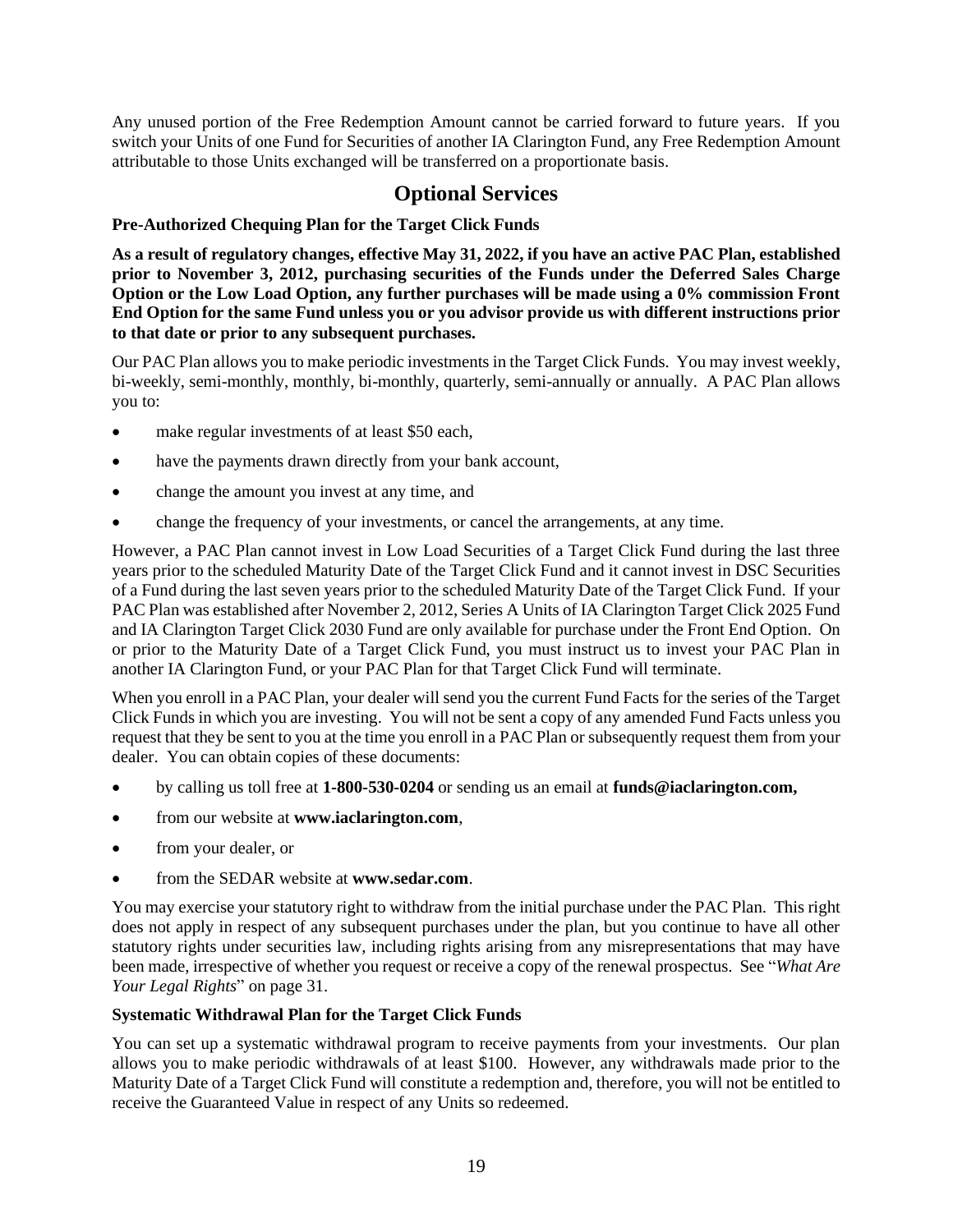You can receive payments weekly, bi-weekly, semi-monthly, monthly, bi-monthly, quarterly, semi-annually or annually.

We will automatically redeem enough Units to make the payments to you. There is no charge for this service, other than any applicable redemption fees. You may cancel the plan at any time.

#### **If your regular withdrawals are greater than the net earnings of your Target Click Fund, you will eventually use up your original investment.**

#### <span id="page-22-0"></span>**Systematic Switch Plan for the Target Click Funds**

You can set up a Systematic Plan for automated switches between Target Click Funds or from a Target Click Fund to another IA Clarington Fund. Subject to our switch rules, you may switch from one Fund to another IA Clarington Fund within the same account or from one Fund to the same or another IA Clarington Fund between accounts. If your Systematic Plan was established after November 2, 2012, Series A Units of IA Clarington Target Click 2025 Fund and IA Clarington Target Click 2030 Fund are only available for purchase under the Front End Option. You may select the frequency of your switches and may cancel the arrangements at any time. You may not switch between securities bought in Canadian dollars and securities bought in U.S. dollars and vice versa. A redemption fee may apply if you are switching from Low Load Securities to DSC Securities to Front End Securities. A redemption fee may apply if you are switching from Low Load Securities to DSC Securities to Front End Securities. There may be tax consequences to switches. Please see "*Switching Units of the Funds*" on page [14](#page-16-0) for more details on switching.

#### <span id="page-22-1"></span>**Redirected Distributions**

Unless you elect to receive cash distributions from the Funds, distributions paid by a Fund are automatically reinvested in additional Units of the Fund. If you elect to receive cash, you may also direct us to invest your cash distributions from one Fund in Securities of another IA Clarington Fund.

#### <span id="page-22-2"></span>**Registered Plans**

We can set up a:

- registered education savings plan (RESP),
- registered retirement savings plan (RRSP),
- locked-in retirement account (LIRA) or locked-in retirement savings plan (LRSP),
- prescribed retirement income fund (PRIF),
- registered retirement income fund (RRIF),
- life income fund (LIF) or locked-in retirement income fund (LRIF),
- tax-free savings account (TFSA)
- restricted life income fund (RLIF), and/or
- restricted locked-in savings plan (RLSP)

for you, or you can purchase the Target Click Funds for your self-directed registered plan. We encourage you to consult your investment or tax advisor about the tax implications of registered plans. The iA Clarington RRSP and RRIF have each been accepted as a qualifying recognized overseas pension scheme for the United Kingdom for income tax purposes. There are no administration fees for any of these plans. The minimum initial investment in any iA Clarington registered plan is \$500.00.

The GEEF is not eligible for registered plans.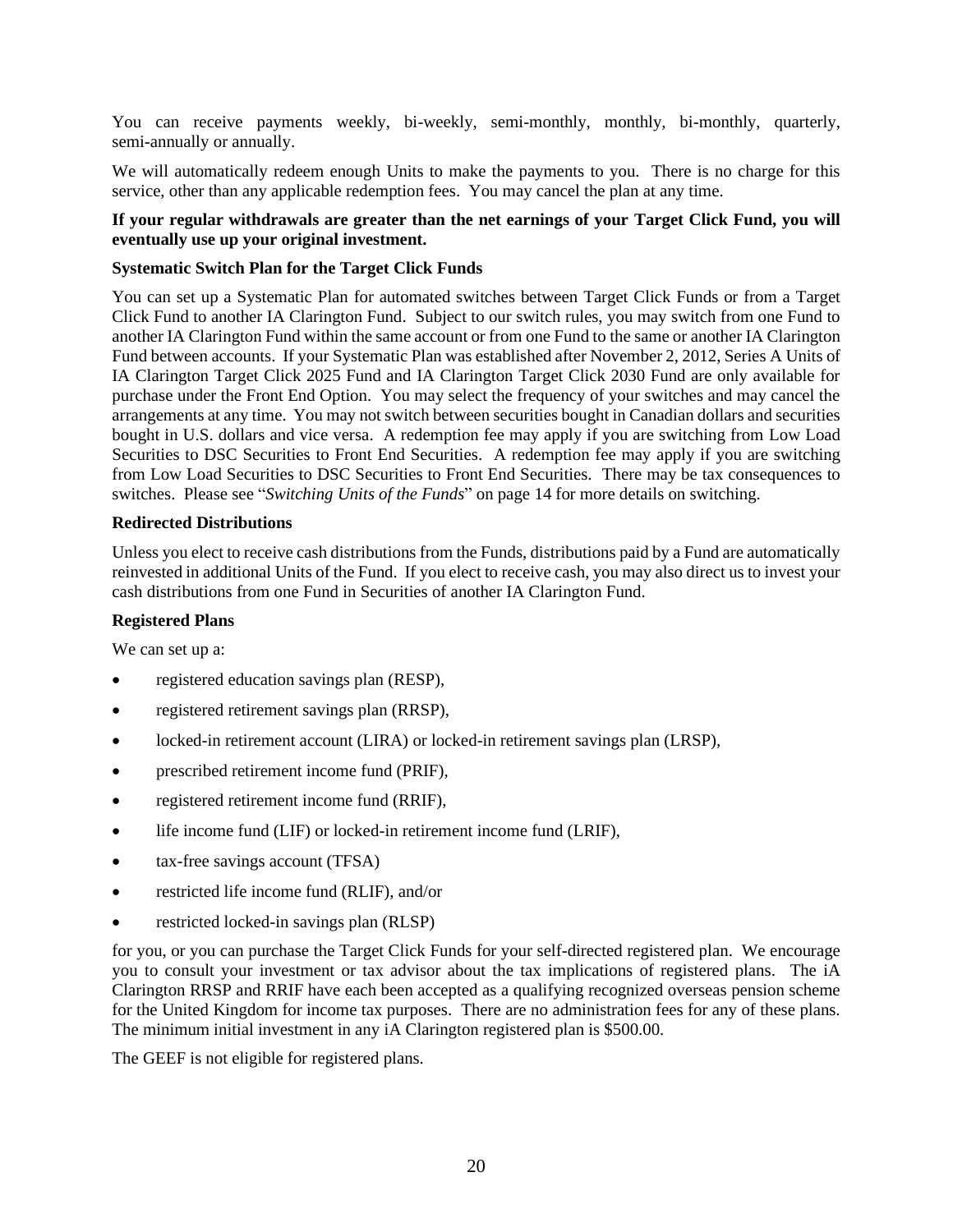## <span id="page-23-1"></span>**Fees and Expenses**

<span id="page-23-0"></span>The following table lists the fees and expenses that you may have to pay if you invest in the Funds. You may have to pay some of these fees and expenses directly. The Funds may have to pay some of these fees and expenses, which will reduce the value of your investment in a Fund. Unitholder approval is not required to effect a change to the basis of the calculation of a fee or expense that is charged to a Fund or its unitholders by an arm's length party that could result in an increase in charges to a Fund or its unitholders. However, any such change will only be made if unitholders of a Fund are given at least 60 days' written notice before the change takes effect. We may, at any time, waive these fees and expenses at our discretion.

## <span id="page-23-2"></span>**FEES AND EXPENSES PAYABLE BY THE FUNDS Management Fees** Each Target Click Fund's management fee, calculated as an annual percentage of NAV and paid monthly, differs among series of Units. In addition, the management fee of each series reduces over time based on the remaining years to the scheduled Maturity Date of the Target Click Fund. This reduction in the management fee is based on the fact that each Target Click Fund's Active Component of its portfolio will decrease over time. The Manager may waive a portion of the management fees of any Fund in order to ensure that the fees do not exceed the yield on a Fund's investments. Management fees are subject to applicable taxes. **Remaining Years to Maturity**  $15 - 6$   $5 - 1$   $1 - 0$ **Series A 2.10% 1.65% 1.00% Series F 1.10% 0.90% 0.60%** The Target Click Funds will invest in the Underlying Fund. There are fees and expenses payable by the Underlying Fund in addition to the fees and expenses payable by these Funds. In order to avoid duplication of management fees, the Target Click Funds will not be charged a management fee in respect of the Units of the Underlying Fund held by the Target Click Funds. In addition, the Target Click Funds will not pay sales charges or redemption fees with respect to the purchase or redemption by them of Units of the Underlying Fund. The GEEF does not pay us a management fee. Instead, investment management fees are paid by the investor. Because the Target Click Funds are the investors in the GEEF and we manage the GEEF as well as the Target Click Funds, no management fee is payable by the Target Click Funds. **Management Fee Reductions** We may reduce a portion of the management fees for certain investors who purchase Units of a Target Click Fund, who pay or incur distribution or other expenses normally paid by a Fund or iA Clarington or to accommodate other special situations, such as investments by pension funds, insurers or other institutional investors. If we reduce a portion of the management fee, the Target Click Fund pays an amount equal to the reduction as a special distribution to the investor (a "management fee distribution"). The management fee distribution is reinvested in additional Units of a Target Click Fund. We may, in our sole discretion, increase, decrease or cease to make any management fee reduction at any time. For additional information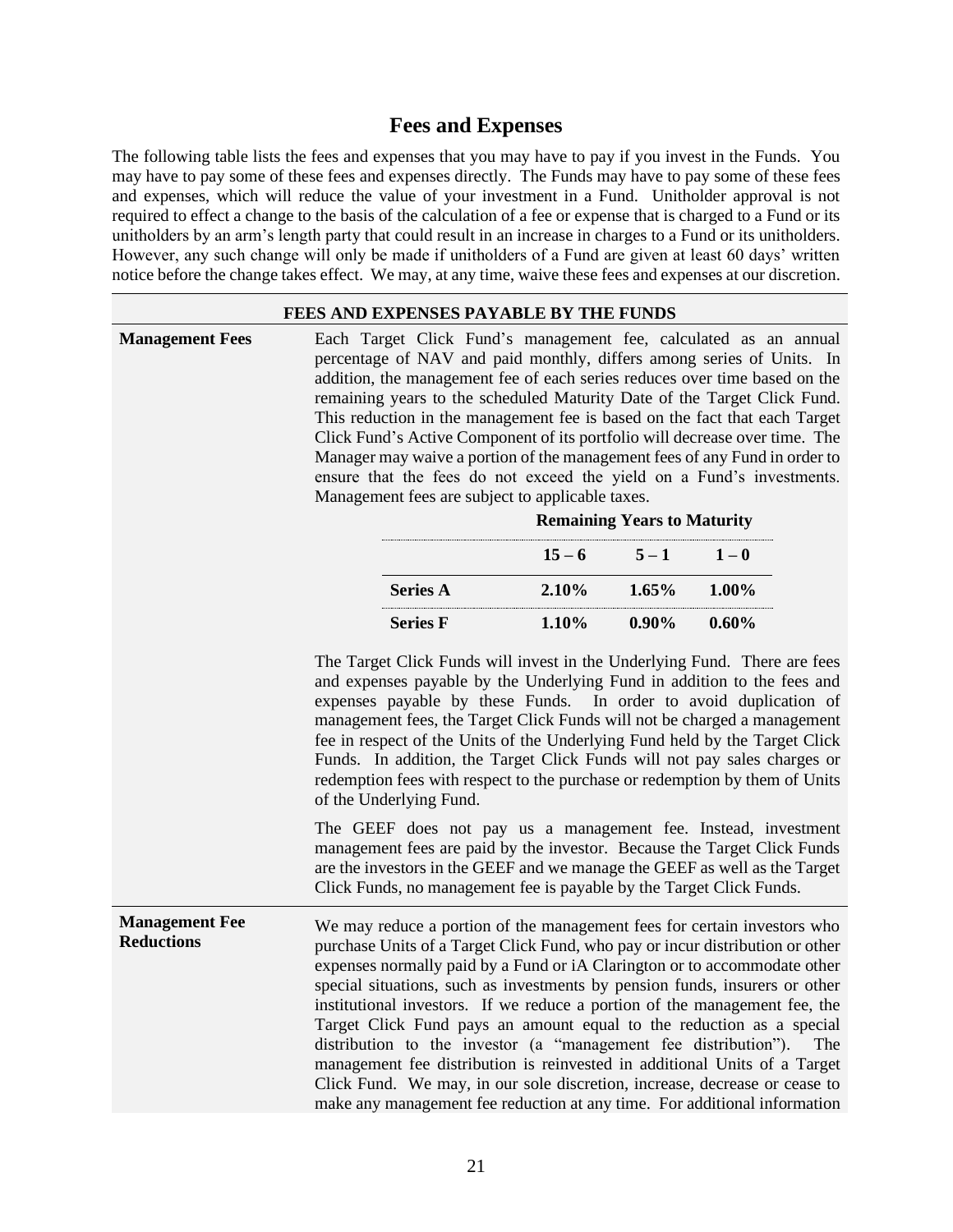<span id="page-24-1"></span><span id="page-24-0"></span>

| We pay the Operating Expenses of the Target Click Funds, in exchange for<br>the payment by the Target Click Funds of a fixed rate administration fee,<br>referred to as "Administration Fee" to us with respect to each series of the<br>Funds. Administration Fees are subject to applicable taxes.<br>The Administration Fee paid to us by the Target Click Funds in respect of a<br>series may, in any particular period, be less than or exceed the Operating<br>Expenses that we incur for the series. The Operating Expenses incurred by us<br>include, but are not limited to, audit fees, fund accounting costs, transfer<br>agency and recordkeeping costs, custodian costs, administration costs and<br>trustee services relating to registered tax plans, costs of printing and<br>disseminating prospectuses, fund facts and continuous disclosure materials,<br>legal fees, investor communication costs and regulatory filing fees. We are<br>not obligated to pay any other expense, cost or fee, including those arising<br>from new government or regulatory requirements relating to the foregoing<br>expenses, costs and fees.<br>The "Fund Costs", which are payable by the Target Click Funds, are fees,<br>costs and expenses associated with all taxes, borrowing and interest,<br>directors' fees of iA Clarington, unitholder meeting fees, each independent<br>review committee or other advisory committee, compliance with any<br>governmental and regulatory requirements imposed (including relating to the<br>Operating Expenses), and any new type of costs, expenses or fees, including<br>arising from new government or regulatory requirements relating to the<br>Operating Expenses or related to external services that were not commonly<br>charged in the Canadian mutual fund industry as of June 20, 2013. Except as |                                                                                                                                                                                                                                                     |  |
|----------------------------------------------------------------------------------------------------------------------------------------------------------------------------------------------------------------------------------------------------------------------------------------------------------------------------------------------------------------------------------------------------------------------------------------------------------------------------------------------------------------------------------------------------------------------------------------------------------------------------------------------------------------------------------------------------------------------------------------------------------------------------------------------------------------------------------------------------------------------------------------------------------------------------------------------------------------------------------------------------------------------------------------------------------------------------------------------------------------------------------------------------------------------------------------------------------------------------------------------------------------------------------------------------------------------------------------------------------------------------------------------------------------------------------------------------------------------------------------------------------------------------------------------------------------------------------------------------------------------------------------------------------------------------------------------------------------------------------------------------------------------------------------------------------------------------------------------------------------|-----------------------------------------------------------------------------------------------------------------------------------------------------------------------------------------------------------------------------------------------------|--|
|                                                                                                                                                                                                                                                                                                                                                                                                                                                                                                                                                                                                                                                                                                                                                                                                                                                                                                                                                                                                                                                                                                                                                                                                                                                                                                                                                                                                                                                                                                                                                                                                                                                                                                                                                                                                                                                                |                                                                                                                                                                                                                                                     |  |
|                                                                                                                                                                                                                                                                                                                                                                                                                                                                                                                                                                                                                                                                                                                                                                                                                                                                                                                                                                                                                                                                                                                                                                                                                                                                                                                                                                                                                                                                                                                                                                                                                                                                                                                                                                                                                                                                |                                                                                                                                                                                                                                                     |  |
| described below, each Series of the Target Click Funds is responsible for its<br>proportionate share of common Fund Costs in addition to the costs that it<br>alone incurs."                                                                                                                                                                                                                                                                                                                                                                                                                                                                                                                                                                                                                                                                                                                                                                                                                                                                                                                                                                                                                                                                                                                                                                                                                                                                                                                                                                                                                                                                                                                                                                                                                                                                                   |                                                                                                                                                                                                                                                     |  |
| The Manager may, in some years and in certain cases, absorb a portion of a<br>series' Administration Fee or Fund Costs. The decision to absorb the<br>Administration Fee or Fund Costs, or a portion thereof, is reviewed annually<br>and determined at the discretion of us, without notice to Securityholders.                                                                                                                                                                                                                                                                                                                                                                                                                                                                                                                                                                                                                                                                                                                                                                                                                                                                                                                                                                                                                                                                                                                                                                                                                                                                                                                                                                                                                                                                                                                                               |                                                                                                                                                                                                                                                     |  |
| The Administration Fee is equal to a specified percentage of the net asset<br>value of a series, calculated and paid in the same manner as the management<br>fees for the Funds (calculated as an annual percentage of NAV and paid<br>monthly). The rate of the annual Administration Fee for each series is set out                                                                                                                                                                                                                                                                                                                                                                                                                                                                                                                                                                                                                                                                                                                                                                                                                                                                                                                                                                                                                                                                                                                                                                                                                                                                                                                                                                                                                                                                                                                                          |                                                                                                                                                                                                                                                     |  |
|                                                                                                                                                                                                                                                                                                                                                                                                                                                                                                                                                                                                                                                                                                                                                                                                                                                                                                                                                                                                                                                                                                                                                                                                                                                                                                                                                                                                                                                                                                                                                                                                                                                                                                                                                                                                                                                                | <b>Fixed Administration Fees</b>                                                                                                                                                                                                                    |  |
|                                                                                                                                                                                                                                                                                                                                                                                                                                                                                                                                                                                                                                                                                                                                                                                                                                                                                                                                                                                                                                                                                                                                                                                                                                                                                                                                                                                                                                                                                                                                                                                                                                                                                                                                                                                                                                                                | 0.16%                                                                                                                                                                                                                                               |  |
|                                                                                                                                                                                                                                                                                                                                                                                                                                                                                                                                                                                                                                                                                                                                                                                                                                                                                                                                                                                                                                                                                                                                                                                                                                                                                                                                                                                                                                                                                                                                                                                                                                                                                                                                                                                                                                                                | 0.15%                                                                                                                                                                                                                                               |  |
|                                                                                                                                                                                                                                                                                                                                                                                                                                                                                                                                                                                                                                                                                                                                                                                                                                                                                                                                                                                                                                                                                                                                                                                                                                                                                                                                                                                                                                                                                                                                                                                                                                                                                                                                                                                                                                                                | 0.10%<br>0.11%                                                                                                                                                                                                                                      |  |
|                                                                                                                                                                                                                                                                                                                                                                                                                                                                                                                                                                                                                                                                                                                                                                                                                                                                                                                                                                                                                                                                                                                                                                                                                                                                                                                                                                                                                                                                                                                                                                                                                                                                                                                                                                                                                                                                | IA Clarington Target Click 2025 Fund, A<br>IA Clarington Target Click 2030 Fund, A<br>IA Clarington Target Click 2025 Fund, F<br>IA Clarington Target Click 2030 Fund, F<br>The GEEF pays all expenses needed to operate and carry on its business. |  |

<span id="page-24-2"></span>fees, taxes and brokerage commissions, operating and administrative fees, costs and expenses, expenses for the issue and redemption of units, costs of securityholder reports and prospectuses, the fees and expenses of the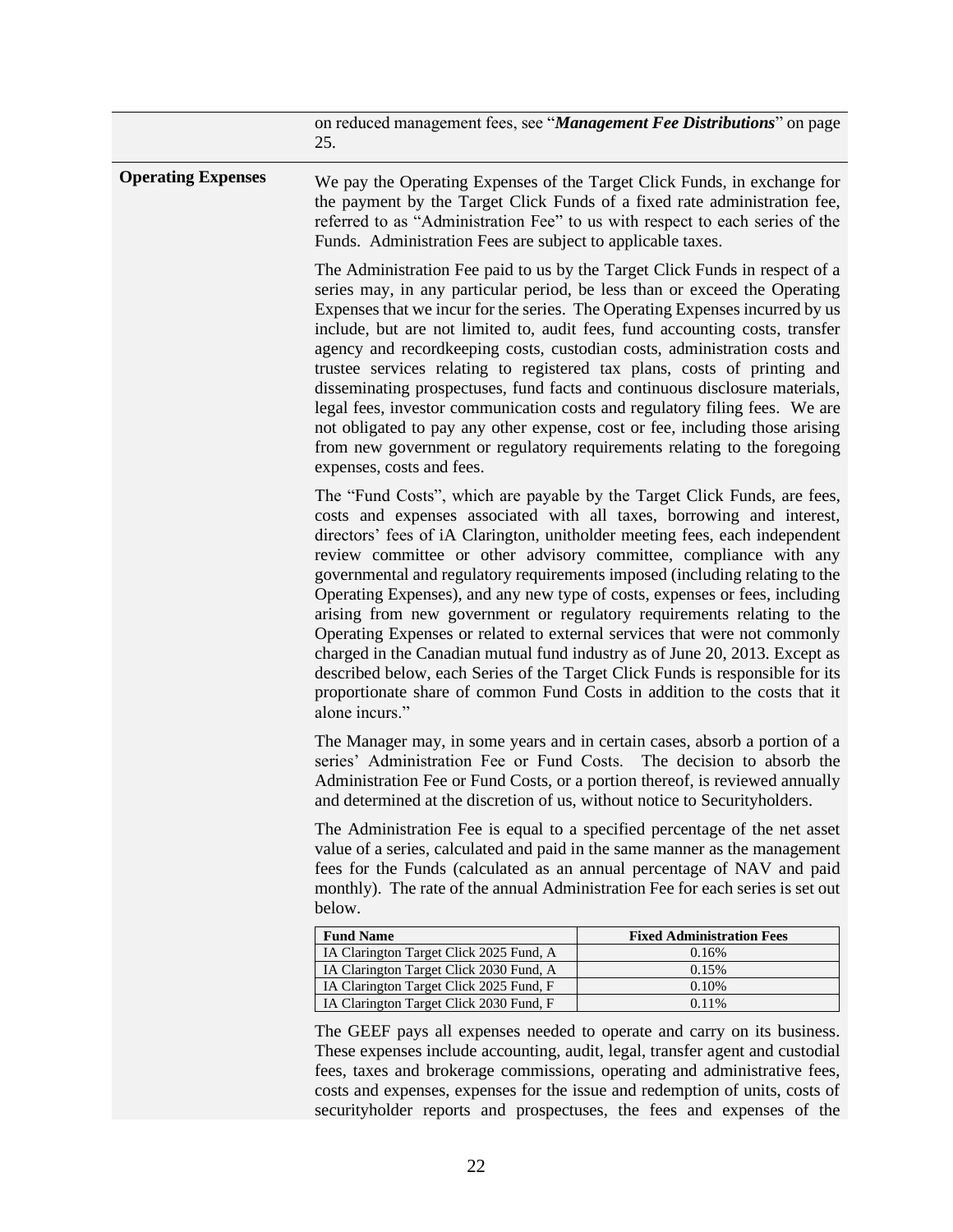independent review committee and other expenses.

#### **Independent Review Committee**

<span id="page-25-0"></span>The expenses of the Funds' IRC include the compensation payable to the members of the committee and the expenses incurred by the IRC in the course of its affairs, including insurance, travel costs and the cost of outside advisors. In 2022, each member of the committee will be paid an annual retainer of \$31,000 and the chair will be paid an additional \$8,400. In addition, each IRC member is entitled to a payment of \$1,650 (\$525 for a meeting with a single agenda item) for each meeting in excess of four scheduled meetings. The compensation is allocated among all of the IA Clarington Funds for which the IRC acts. The committee may change its compensation from time to time as it sees fit.

#### **FEES AND EXPENSES PAYABLE DIRECTLY BY YOU**

| The tables below list the fees and expenses that you may have to pay directly if you invest in the Funds. |                                                                               |                                                                                                                                                                                                                                                                                                                                                                                                                                                                                                                                                                                                                                                                                                                                                                                                                                                                                                                                                                                    |
|-----------------------------------------------------------------------------------------------------------|-------------------------------------------------------------------------------|------------------------------------------------------------------------------------------------------------------------------------------------------------------------------------------------------------------------------------------------------------------------------------------------------------------------------------------------------------------------------------------------------------------------------------------------------------------------------------------------------------------------------------------------------------------------------------------------------------------------------------------------------------------------------------------------------------------------------------------------------------------------------------------------------------------------------------------------------------------------------------------------------------------------------------------------------------------------------------|
| <b>Sales Charges</b>                                                                                      | Front End Option                                                              | Up to 5% of the total amount of Front End<br>Securities purchased (or 5.26% of the net<br>amount invested), negotiable with your dealer.<br>Only Series A Units are sold under this<br>purchase option.<br>No sales charges or fees are payable for investing in the GEEF.                                                                                                                                                                                                                                                                                                                                                                                                                                                                                                                                                                                                                                                                                                         |
|                                                                                                           |                                                                               |                                                                                                                                                                                                                                                                                                                                                                                                                                                                                                                                                                                                                                                                                                                                                                                                                                                                                                                                                                                    |
| <b>Dealer Advisor Fee</b>                                                                                 | as discount brokers.<br>"Fees and Expenses Payable by the Funds" for details. | Investors in Series F Units may pay a dealer advisor fee to their dealer. This<br>dealer advisor fee is determined between the investor and the dealer. We may<br>have an arrangement with your dealer to collect the dealer advisor fee from<br>you on behalf of your dealer, by redeeming (without charges) a sufficient<br>number of Series F Units from your account on a monthly basis. Where we<br>collect a dealer advisor fee, the dealer advisor fee must not exceed 1.50%<br>annually of the value of the net assets of your Series F Units. The dealer<br>advisor fee is subject to applicable provincial and federal taxes and is in<br>addition to any other fees that are separately negotiated with and directly<br>payable to us. Please speak with your dealer about this option and whether it's<br>available. This option is not available with order execution only dealers, such<br>Series F Units pay an Administration Fee and incur Fund Costs. Please see |
|                                                                                                           | your dealer.                                                                  | Series F Units are designed for investors who participate in programs that<br>charge fees directly to the investor, such as ongoing investment advice or to a<br>discount broker, and to whom we do not pay commissions. Fees in connection<br>with these types of programs are negotiated between you and your<br>representative and relate to on-going financial advice or between you and your<br>discount broker. These fees will be set out in an agreement between you and                                                                                                                                                                                                                                                                                                                                                                                                                                                                                                   |
| <b>Switch Fees</b>                                                                                        | with your dealer.                                                             | For all switches, up to 2% of the NAV of the Units switched, as negotiated                                                                                                                                                                                                                                                                                                                                                                                                                                                                                                                                                                                                                                                                                                                                                                                                                                                                                                         |
|                                                                                                           | page 16.                                                                      | A short-term trading fee may also be payable. See "Short-Term Trading" on                                                                                                                                                                                                                                                                                                                                                                                                                                                                                                                                                                                                                                                                                                                                                                                                                                                                                                          |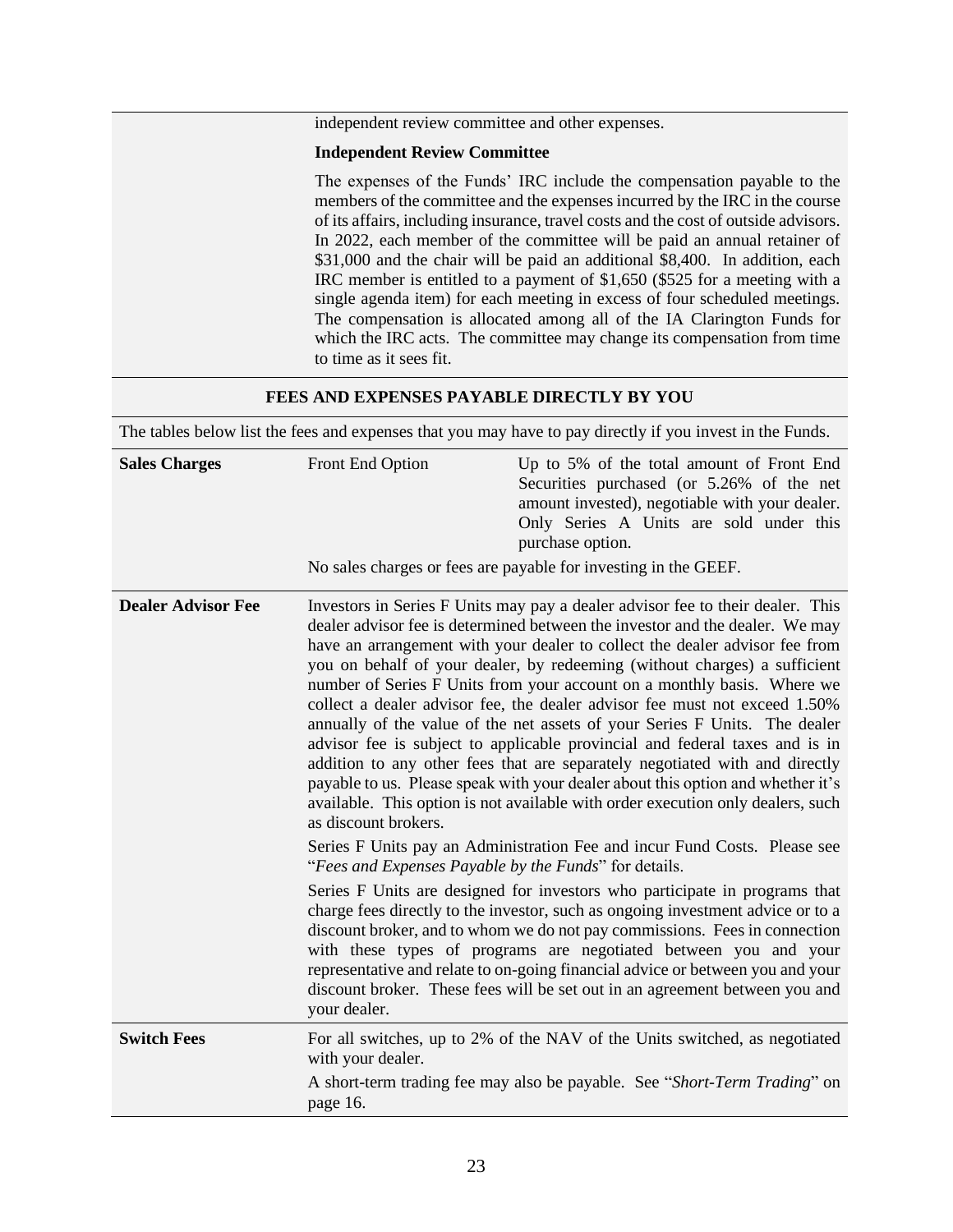<span id="page-26-0"></span>

| <b>Redemption Fees</b>    | <b>Target Click Funds:</b>                                                                                                                |                                                                                                                                                                                                                                                                                                                                                                                                                                                                                                                                                                                                               |  |  |  |  |
|---------------------------|-------------------------------------------------------------------------------------------------------------------------------------------|---------------------------------------------------------------------------------------------------------------------------------------------------------------------------------------------------------------------------------------------------------------------------------------------------------------------------------------------------------------------------------------------------------------------------------------------------------------------------------------------------------------------------------------------------------------------------------------------------------------|--|--|--|--|
|                           | Front End Option                                                                                                                          | A short-term trading fee may be<br>None.<br>charged. See "Short-Term Trading" below.                                                                                                                                                                                                                                                                                                                                                                                                                                                                                                                          |  |  |  |  |
|                           | Low Load Option $(1)$                                                                                                                     | The redemption fee is based on the original<br>purchase price of Low Load Securities as<br>follows:                                                                                                                                                                                                                                                                                                                                                                                                                                                                                                           |  |  |  |  |
|                           |                                                                                                                                           | If redeemed during:<br>Year 1<br>3.00%<br>Year 2<br>2.50%<br>Year 3<br>2.25%                                                                                                                                                                                                                                                                                                                                                                                                                                                                                                                                  |  |  |  |  |
|                           |                                                                                                                                           | After Year 3                                                                                                                                                                                                                                                                                                                                                                                                                                                                                                                                                                                                  |  |  |  |  |
|                           |                                                                                                                                           | <b>Nil</b><br>A short-term trading fee may also be charged. See "Short-Term Trading"<br>below. Only Series A Units are sold under this purchase option.<br>If you purchased Series A Units under this purchase option prior to May<br>31, 2022, the redemption fees shown above will continue to apply as<br>described.                                                                                                                                                                                                                                                                                       |  |  |  |  |
|                           |                                                                                                                                           |                                                                                                                                                                                                                                                                                                                                                                                                                                                                                                                                                                                                               |  |  |  |  |
|                           | Deferred Sales Charge<br>Option                                                                                                           | You will be charged a redemption fee<br>based on the original purchase price of<br><b>DSC</b> Securities as follows:                                                                                                                                                                                                                                                                                                                                                                                                                                                                                          |  |  |  |  |
|                           |                                                                                                                                           | If redeemed during:<br>You pay:                                                                                                                                                                                                                                                                                                                                                                                                                                                                                                                                                                               |  |  |  |  |
|                           |                                                                                                                                           | 5.75%<br>Year 1                                                                                                                                                                                                                                                                                                                                                                                                                                                                                                                                                                                               |  |  |  |  |
|                           |                                                                                                                                           | Year 2<br>5.50%                                                                                                                                                                                                                                                                                                                                                                                                                                                                                                                                                                                               |  |  |  |  |
|                           |                                                                                                                                           | 5.00%<br>Year 3                                                                                                                                                                                                                                                                                                                                                                                                                                                                                                                                                                                               |  |  |  |  |
|                           |                                                                                                                                           | Year 4<br>4.50%                                                                                                                                                                                                                                                                                                                                                                                                                                                                                                                                                                                               |  |  |  |  |
|                           |                                                                                                                                           | Year 5<br>4.00%                                                                                                                                                                                                                                                                                                                                                                                                                                                                                                                                                                                               |  |  |  |  |
|                           |                                                                                                                                           | Year 6<br>3.50%                                                                                                                                                                                                                                                                                                                                                                                                                                                                                                                                                                                               |  |  |  |  |
|                           |                                                                                                                                           | 2.00%<br>Year 7                                                                                                                                                                                                                                                                                                                                                                                                                                                                                                                                                                                               |  |  |  |  |
|                           |                                                                                                                                           | 0%<br>After year 7                                                                                                                                                                                                                                                                                                                                                                                                                                                                                                                                                                                            |  |  |  |  |
|                           | A short-term trading fee may also be charged. See "Short-Term Trading"<br>below. Only Series A Units are sold under this purchase option. |                                                                                                                                                                                                                                                                                                                                                                                                                                                                                                                                                                                                               |  |  |  |  |
|                           | described.                                                                                                                                | If you purchased Series A Units under this purchase option prior to May<br>31, 2022, the redemption fees shown above will continue to apply as                                                                                                                                                                                                                                                                                                                                                                                                                                                                |  |  |  |  |
|                           |                                                                                                                                           | <sup>(1)</sup> Units purchased under the Low Load Option prior to the date of this Simplified Prospectus will be<br>subject to the redemption fee schedule in effect at the time of the purchase of those Units.                                                                                                                                                                                                                                                                                                                                                                                              |  |  |  |  |
|                           | <b>GEEF:</b>                                                                                                                              | No redemption fees are charged.                                                                                                                                                                                                                                                                                                                                                                                                                                                                                                                                                                               |  |  |  |  |
| <b>Short-Term Trading</b> | applicable Fund.                                                                                                                          | The Funds may charge a short-term trading fee of up to 2% of the value of the<br>Units redeemed or switched within 30 days of purchase. We monitor trading<br>activity for excessive trading. If such activity is identified within 90 days of<br>purchase, the Funds may charge a short-term trading fee of up to 2% of the<br>value of the Units redeemed or switched. This fee will only be applied if we<br>determine that the pattern of the short-term trades is detrimental to the<br>We may waive this fee at our discretion in special<br>circumstances. Please see "Short-Term Trading" on page 16. |  |  |  |  |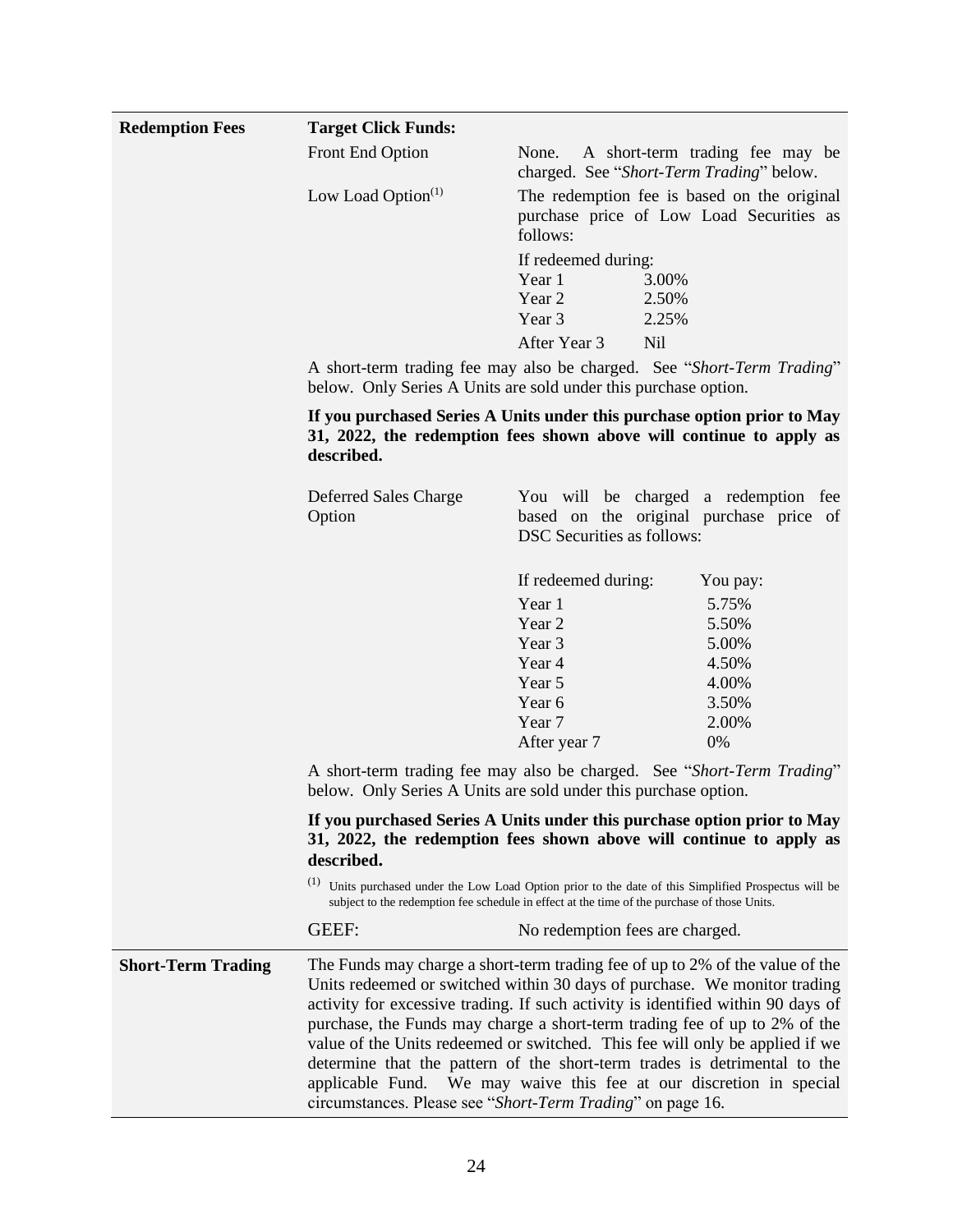| <b>GEEF Investment</b><br><b>Management Fee</b> | Investment management fees for the GEEF are negotiated and paid directly by<br>the investor or its agent, not by the fund, and will not exceed 4% of the net<br>assets of the GEEF per annum. |
|-------------------------------------------------|-----------------------------------------------------------------------------------------------------------------------------------------------------------------------------------------------|
| <b>Registered Savings</b><br><b>Plans</b>       | No annual administration fee.                                                                                                                                                                 |
| <b>NSF</b> Fee                                  | We may levy a fee of \$50 per NSF cheque.                                                                                                                                                     |
| <b>Systematic Plans</b>                         | No annual administration fee. If applicable, redemption fees may apply.                                                                                                                       |
| <b>Courier/Wire Charges</b>                     | If you request courier delivery or wire order of your redemption proceeds, you<br>may be charged the costs of such services.                                                                  |

#### <span id="page-27-0"></span>**Impact of Sales Charges**

The following table shows the amount of fees that you would have to pay under the different purchase options available to you, prior to May 31, 2022, if you made an investment of \$1,000 in a Target Click Fund and if you held that investment for one, three, five or ten years and redeemed immediately before the end of that period.

|                                              | At Time of<br><b>Purchase</b> | <u>Year</u> | $\overline{3}$<br><b>Years</b> | 5<br><b>Years</b> | 10<br>Years |
|----------------------------------------------|-------------------------------|-------------|--------------------------------|-------------------|-------------|
| Front End Option <sup>1</sup>                | Up to $$50$                   | Nil         | Nil                            | N <sub>il</sub>   | Nil         |
| Deferred Sales Charge Option <sup>2, 3</sup> | Nil                           | \$57.50     | \$50                           | \$40              | Nil         |
| No Load Option <sup>3</sup>                  | N/A                           | N/A         | N/A                            | N/A               | N/A         |
| Low Load Option <sup>3</sup>                 | Nil                           | \$30        | \$22.50                        | N <sub>il</sub>   | Nil         |

<sup>1.</sup> There are no sales charges to purchase Series F Units. However, Series F investors pay a separate fee to their dealer.

2. Redemption charges only apply if you redeem your Units in a particular year. Redemption charges are shown under "*Fees and Expenses*" above.

Units of the Funds are not offered under a "no load option". However, there are no redemption fees if DSC Securities are not redeemed within seven years of purchase or if Low Load Units are not redeemed within three years of purchase.

No sales charges or fees are payable for investing in the GEEF.

#### <span id="page-27-1"></span>**Management Fee Distributions**

To encourage large investments in certain IA Clarington Funds or to accommodate special situations, we may reduce the management fees we charge. The reduction is usually based on the size of your investments in the IA Clarington Funds, with the exception of investments in IA Clarington Money Market Fund and the Funds as well as Series I, O, P and V. Investments in these IA Clarington Funds are not included in the calculation of your investments in the IA Clarington Funds for this purpose and do not qualify for a reduction in management fees. You should refer to the simplified prospectus of the other IA Clarington Funds for more details.

If your investments qualify, we will calculate the reduction according to the terms set out in the simplified prospectus of the other IA Clarington Funds. If we reduce our usual management fee for a Fund, the Fund will pay you an amount equal to the reduction in the form of a special distribution, which is called a management fee distribution.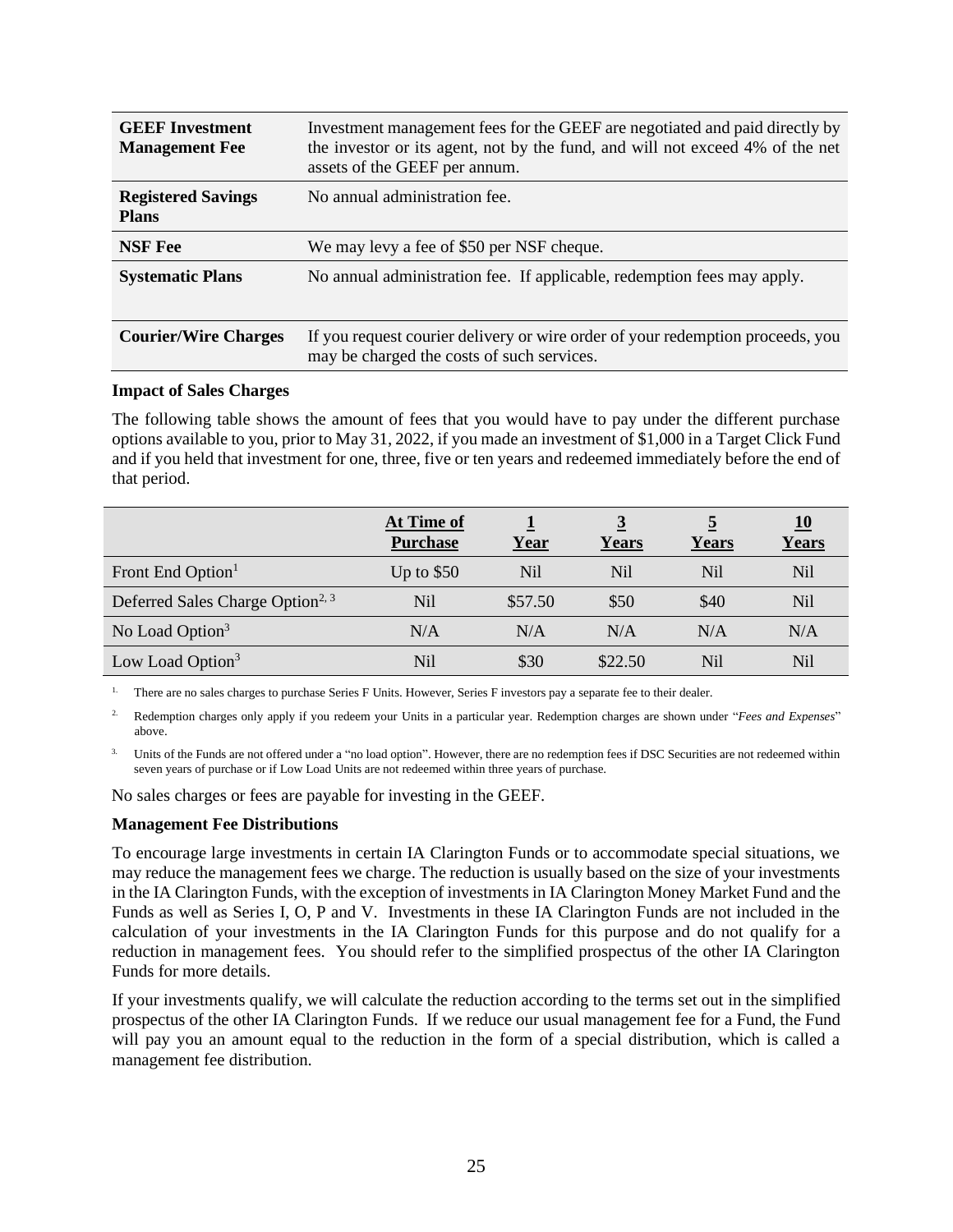We calculate management fee reductions on each calendar day. Generally, the amount of the reduction will be reinvested in additional securities of the applicable Fund on the last business day of the applicable month.

Any management fee reduction is in the sole and absolute discretion of the Manager. At all times, we are entitled to charge a Fund or the investor, as applicable, the maximum rate of management fee as set out in the simplified prospectus for the Fund. We may cancel or reduce the rate of any management fee reductions at any time.

Management fee distributions are paid first out of net income and net realized capital gains and then out of capital. See "**Income Tax Considerations**" on page [28](#page-30-0) for information on the tax consequences of management fee distributions.

## **Dealer Compensation**

<span id="page-28-0"></span>Series A Units of IA Clarington Target Click 2025 Fund and IA Clarington Target Click 2030 Fund are only available under the Front End Option, with the exception of purchases under a PAC Plan or a Systematic Plan established prior to November 3, 2012 and is a switch from a Low Load Securities or DSC Securities of another IA Clarington Target Click Fund. This exception will terminate on May 31, 2022.

#### <span id="page-28-1"></span>**Sales Commissions**

#### *Front End Option*

You negotiate a commission with your dealer of up to 5% (or 5.26% of the net amount invested) on the amount that you invest (\$50 per \$1,000 investment) in Series A Units of the Target Click Funds. These charges are negotiable with your dealer.

#### *Switching*

On a switch, you may be required to pay up to 2% of the NAV of the Units switched. This fee is negotiable with your dealer.

No sales commissions are payable by an investor to the dealer in connection with an investment in Units of the GEEF.

#### <span id="page-28-2"></span>**Trailer Fees**

**As a result of regulatory changes, effective June 1, 2022, mutual funds will no longer be authorized to pay any form of trailing commission when securities are bought or held in an order execution only account which includes discount brokers and other dealers that do not make a suitability determination. If you are using a discount broker account to buy or hold securities of the Funds, changes will be made to your accounts, or to the securities you are holding, including a reclassification, to ensure compliance with the new rule prior to June 1, 2022. We will work with your discount broker to ensure that no additional fees are paid by you in order to effect these reclassifications as a result of the regulatory change.**

#### **We expect that your discount broker will make a non-trailing commission-paying series of the Funds available to you prior to June 1, 2022 for any additional purchases.**

We pay your dealer (excluding discount brokers) a trailer fee relating to your investment in Series A Units of the IA Clarington Target Click Funds which is calculated as a percentage of the daily market value of those Units held by your dealer's clients. Effective on or about July 1, 2022, we will no longer pay a trailer fee to your dealer in respect of Series A Units of IA Clarington Target Click 2025 Fund.

Like the management fees, the trailer fees decrease over the term of each Fund as a greater portion of the Fund's portfolio is invested in the Passive Component. The trailer fee will change, and may increase, if you switch from one purchase option to another. The trailer fee is paid out of management fees that are earned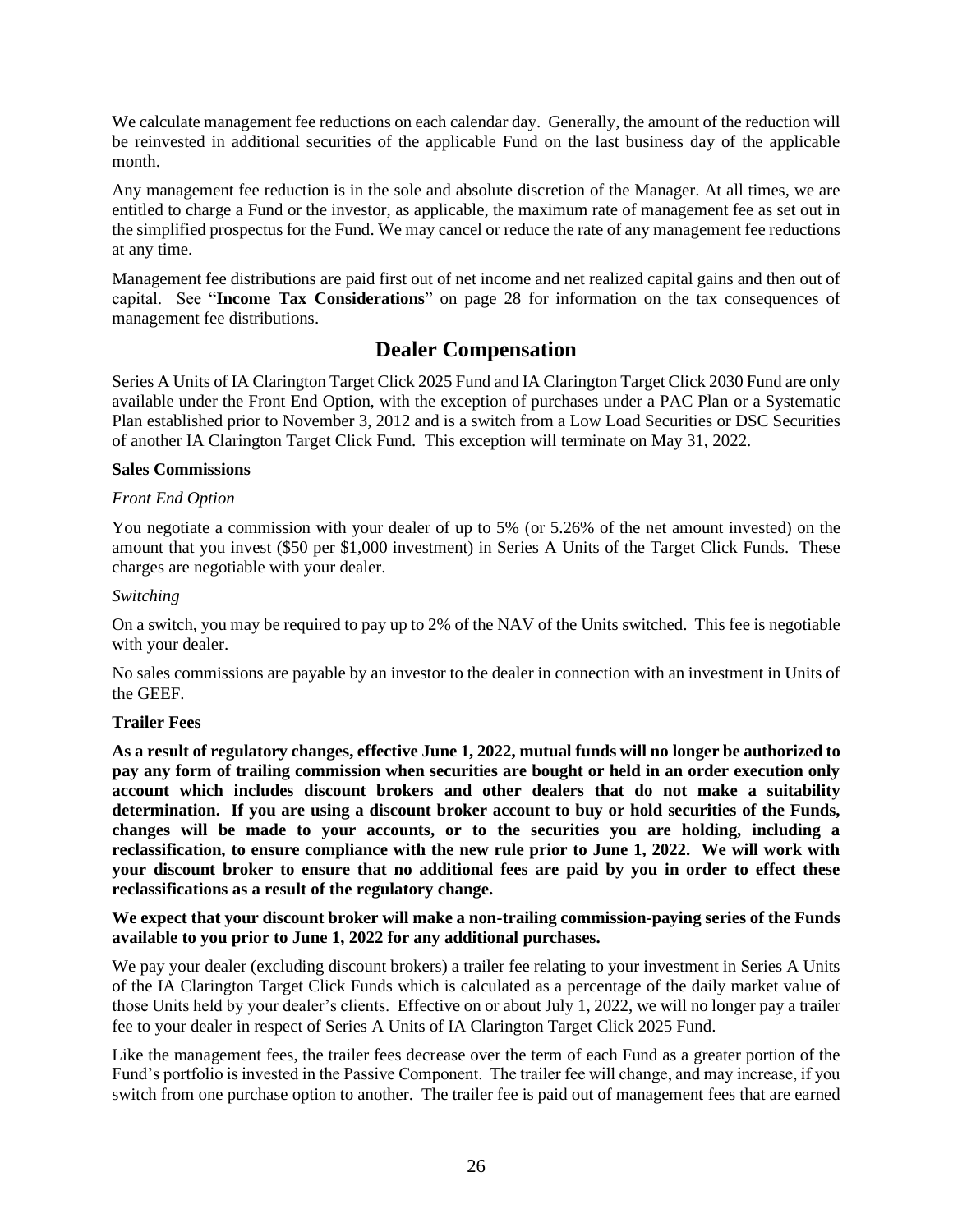by iA Clarington. The IA Clarington Target Click Funds are closed to new investors. Investors who currently hold Units of the Funds may purchase additional Units. Series A Units of IA Clarington Target Click 2025 Fund and IA Clarington Target Click 2030 Fund are only available under the Front End Option, with the exception of purchases under a PAC Plan or a Systematic Plan established prior to November 3, 2012, or is from Low Load Securities or DSC Securities of another IA Clarington Target Click Fund.

Effective May 31, 2022, Securities of the Funds will no longer be available for purchase by existing investors in a PAC Plan established before November 3, 2012 under the Low Load Option or Deferred Sales Charge Option.

**Trailer Fees for IA Clarington Target Click** 

| 2025 Fund and IA Clarington Target Click 2030<br><b>Fund - Remaining Years to Maturity*</b> |          |          |  |
|---------------------------------------------------------------------------------------------|----------|----------|--|
|                                                                                             | 6+       | $5 - 0$  |  |
| <b>Front End</b><br>Option                                                                  | $1.00\%$ | $0.50\%$ |  |
| <b>Low Load</b><br>Option                                                                   | $0.50\%$ | $0.25\%$ |  |
| <b>Deferred Sales</b><br><b>Charge Option</b>                                               | $0.50\%$ | $0.25\%$ |  |

\*The trailer fee rate will change at the start of the first trailer fee payment period after the date shown above.

For Units of a Target Click Fund purchased under the Low Load Option or the Deferred Sales Charge Option, prior to May 31, 2022, upon expiry of the redemption fee schedule applicable to those Units, the trailer fee rate will increase to the trailer fee rate applicable to Units of the same Fund purchased under the Front End Option. These trailer fee rates will apply to all Series A Units of the Target Click Funds, except in the case of IA Clarington Target Click 2025 Fund (which will not charge trailer fees effective July 1, 2022), irrespective of the date of purchase of those Units.

No trailer fees are payable to dealers in connection with an investment in Units of the GEEF.

#### <span id="page-29-0"></span>**Dealer Advisor Fee**

Investors in Series F Units may pay a dealer advisor fee to their dealer. This dealer advisor fee is determined between the investor and the dealer. We may have an arrangement with your dealer to collect the dealer advisor fee from you on behalf of your dealer, by redeeming (without charges) a sufficient number of Series F Units from your account on a monthly basis. Where we collect a dealer advisor fee, the dealer advisor fee must not exceed 1.50% annually of the value of the net assets of the Series F Units, as applicable, in your account. The dealer advisor fee is subject to applicable provincial and federal taxes and is in addition to any other fees payable to us. Please speak with your dealer about this option and whether it's available.

#### <span id="page-29-1"></span>**Other Dealer Compensation**

We may assist dealers with marketing and educational programs by paying a portion of the cost of such programs. We may also provide promotional items of minimal value to representatives of dealers. These activities are in compliance with applicable laws and regulations and any costs incurred by them will be paid by us and not the Funds.

#### <span id="page-29-2"></span>**Equity Interests**

iA Clarington is a subsidiary of iAIFS and an indirect wholly-owned subsidiary of iAFC. iAFC is a public company listed on the Toronto Stock Exchange under the ticker symbols "IAG" (common shares) and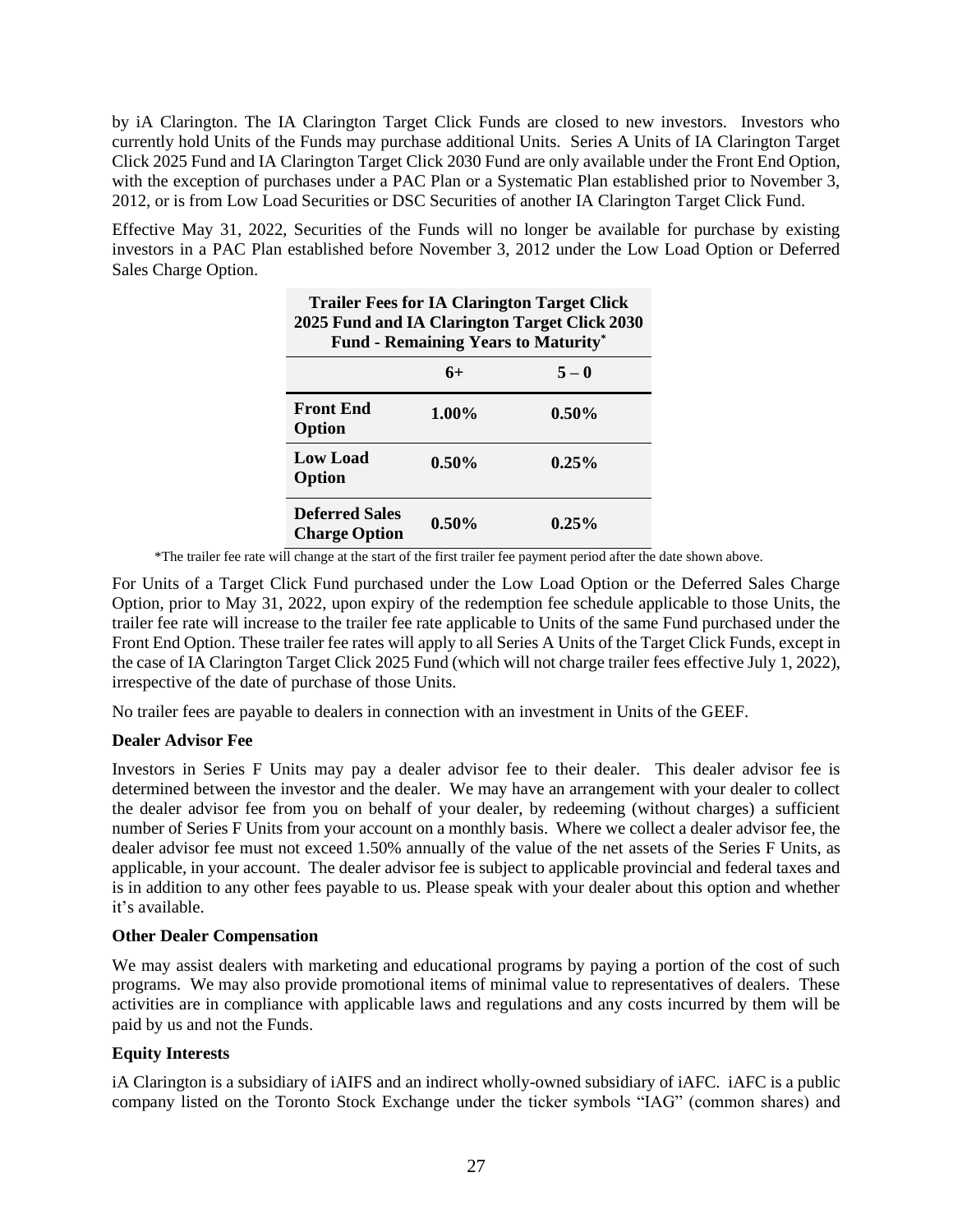"IAF" (preferred shares). iAIFS owns, directly or indirectly, 100% of Investia Financial Services Inc., a registered mutual fund dealer, and 100% of iA Private Wealth Inc. (formerly Industrial Alliance Securities Inc.), which is a registered investment dealer.

## **Income Tax Considerations**

<span id="page-30-0"></span>This summary is based on the current provisions of the Tax Act, the regulations thereunder ("**Regulations**"), specific proposals to amend the Tax Act and Regulations publicly announced by the Minister of Finance (Canada) prior to the date of this Simplified Prospectus and the administrative practices and assessing policies of Canada Revenue Agency ("**CRA**"). This summary does not take into account or anticipate any other changes in law whether by legislative, regulatory, administrative or judicial action. Furthermore, this summary does not take into account provincial or foreign income tax legislation or considerations.

The following summarizes fairly the principal Canadian federal income tax considerations with respect to acquiring, owning and disposing of units of the Funds. It applies to an individual investor (other than a trust), who, for the purposes of the Tax Act is resident in Canada, deals at arm's length and is not affiliated with the Funds and holds the units as capital property. Such investors are not eligible to purchase or hold units of the GEEF.

#### **This is a general summary and is not intended to be advice to any investor. You should seek independent advice about the income tax consequences of investing in units of the Funds, based on your own circumstances.**

Each of the Target Click Funds currently qualifies and is expected to continue to qualify at all material times, as a mutual fund trust under the Tax Act. This summary assumes that each Target Click Fund will, at all material times, qualify as a mutual fund trust under the Tax Act.

This summary assumes that each Target Click Fund has elected under subsection 39(4) of the Tax Act to have all gains and losses on disposition of "Canadian securities" taxed as capital gains and losses.

#### <span id="page-30-1"></span>**Income Tax Considerations for the Funds**

In each taxation year, the Funds are subject to tax under Part I of the Tax Act on the amount of their income for tax purposes for the taxation year, including net taxable capital gains, less the portion thereof that is paid or payable to unitholders. The Manager will ensure that each Fund distributes to unitholders in each calendar year enough of its net income and net realized capital gains so that it should not be liable for tax under Part I of the Tax Act for any taxation year. Generally, gains and losses from the use of derivative securities and short sales will be realized on income account rather than on capital account; however gains realized on covered call options will be capital gains. However, if derivatives are used by a mutual fund as a hedge to limit its gain or loss on a specific capital asset or group of capital assets, then the gains and losses from these derivatives are capital gains or capital losses. In certain circumstances, losses realized by the Funds may be suspended or restricted and, as a result, would be unavailable to shelter capital gains or income.

The GEEF is subject to alternative minimum tax ("**AMT**") as it does not currently qualify as a mutual fund trust. However, as all, or substantially all, of the income and gains of the GEEF will be ordinary income rather than capital gains, the GEEF is not expected to incur AMT.

The zero-coupon securities in which the Target Click Funds will invest will include federal and provincial government bonds from which the interest coupons have been stripped ("**Strip Bonds**"). Strip Bonds and certain other zero-coupon securities are "prescribed debt obligations" under the Tax Act. A Fund will generally be required to include in income notional interest accrued on Strip Bonds and other prescribed debt obligations from the date of purchase, notwithstanding that there is no entitlement to receive any interest from the issuer of the Strip Bond. The amount of notional interest is calculated in accordance with the Regulations. Generally, the amount of notional interest that will be deemed to accrue each year on a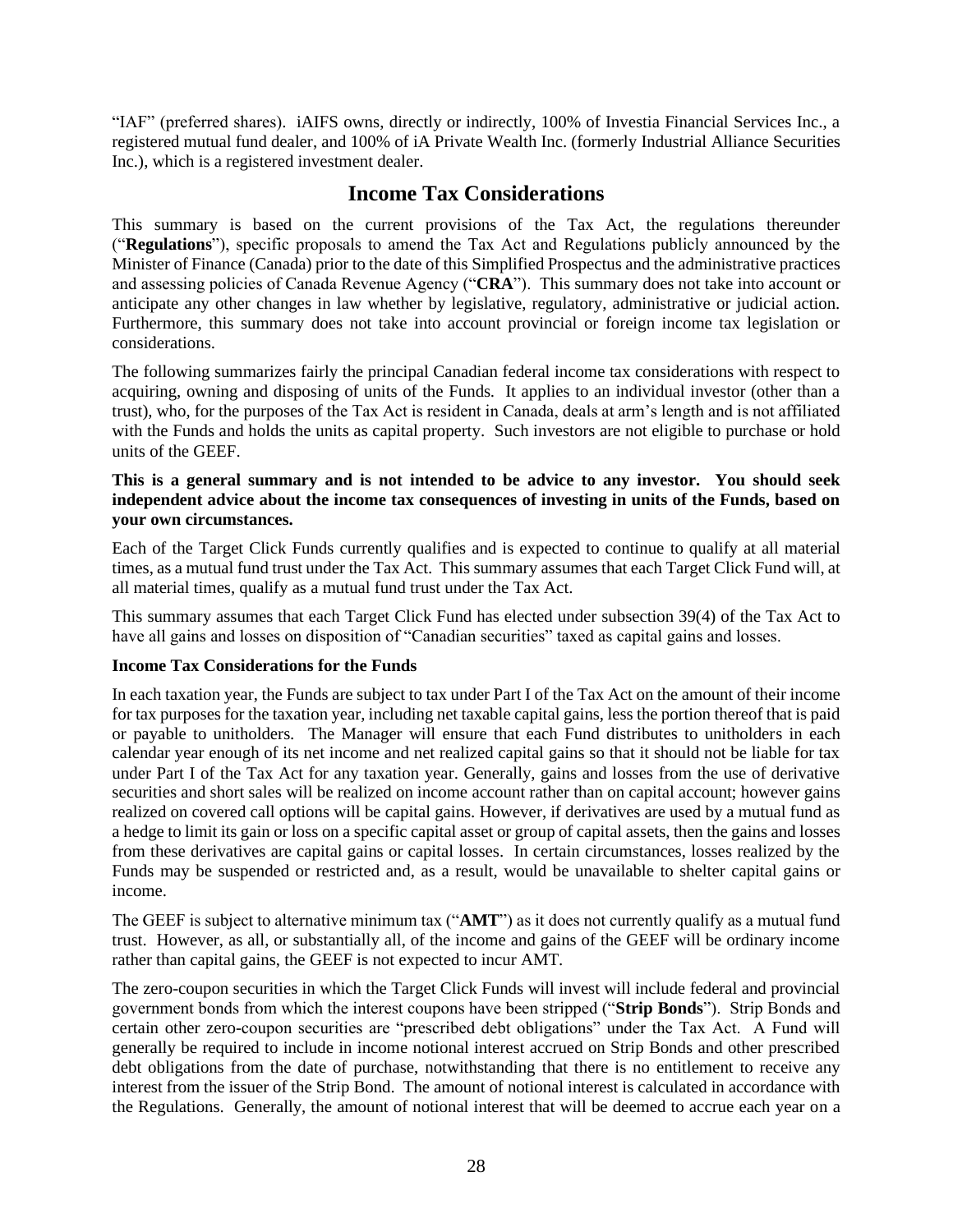Strip Bond is determined by using the interest rate which, when applied to the payments that the Target Click Fund is entitled to receive on the maturity of the Strip Bond, will produce the present value for the payment under the Strip Bond equal to the cost of the particular Strip Bond, as the case may be. This interest rate is then applied to the present value of the payment that Target Click Fund is entitled to receive under the Strip Bond and the amount so determined is the amount to be accrued by the Target Click Fund as the interest on the particular Strip Bond.

The character for tax purposes of any amounts received pursuant to the Guarantee is uncertain. It is possible that any amounts received by the Target Click Funds under the Guarantee would be taxable as capital gains; however, there can be no assurance in this regard. It is possible that the CRA would take the position that such amounts should be taxed on income account.

All of a Fund's deductible expenses, including expenses common to all series of the Fund and management fees and other expenses specific to a particular series of the Fund, will be taken into account in determining the income or loss of the Fund as a whole.

## <span id="page-31-0"></span>**Income Tax Considerations for Investors**

Income is earned on Units of a Fund:

- when the Fund pays a distribution out of net income (which may include management fee distributions) or net realized capital gains, and
- when Units of a Fund are redeemed and a capital gain is realized.

Unitholders, generally, will be required to include in computing their income the amount (computed in Canadian dollars) of the net income and the taxable portion of the net realized capital gains as is paid or payable to them by a Target Click Fund in the year (which may include management fee distributions), even though such amounts may have been reinvested in additional units. Unitholders may be taxable on undistributed income and realized capital gains and accrued but unrealized capital gains that are in a Target Click Fund at the time the units are purchased.

Provided that appropriate designations are made by the Target Click Funds, the amount, if any, of foreign source income and net taxable capital gains of the Funds that are paid or payable to unitholders (including such amounts invested in additional units) will, effectively, retain their character for tax purposes and be treated as foreign source income and taxable capital gains of the unitholders. However, most of the distributions from the Target Click Funds are expected to consist of ordinary income. Foreign source income received by the Target Click Funds will generally be net of any taxes withheld in the foreign jurisdiction. The taxes so withheld will be included in the determination of income under the Tax Act. To the extent that the Target Click Funds so designate in accordance with the Tax Act, unitholders will, for the purpose of computing foreign tax credits, be entitled to treat their proportionate share of such taxes withheld as foreign taxes paid by the unitholders. The Target Click Funds may, instead of making such a designation, deduct the taxes so withheld.

#### *Adjusted Cost Base*

The adjusted cost base, referred to as the "ACB", of Units is an important concept for income tax considerations. This term is used throughout this summary and can be calculated, for a particular series of a Fund, according to the following formula in most situations:

## Calculation of ACB

- The amount of the initial investment, including any sales charges paid to the dealer, plus
- additional investments, including sales charges paid to the dealer, plus
- reinvested distributions or (including management fee distributions), less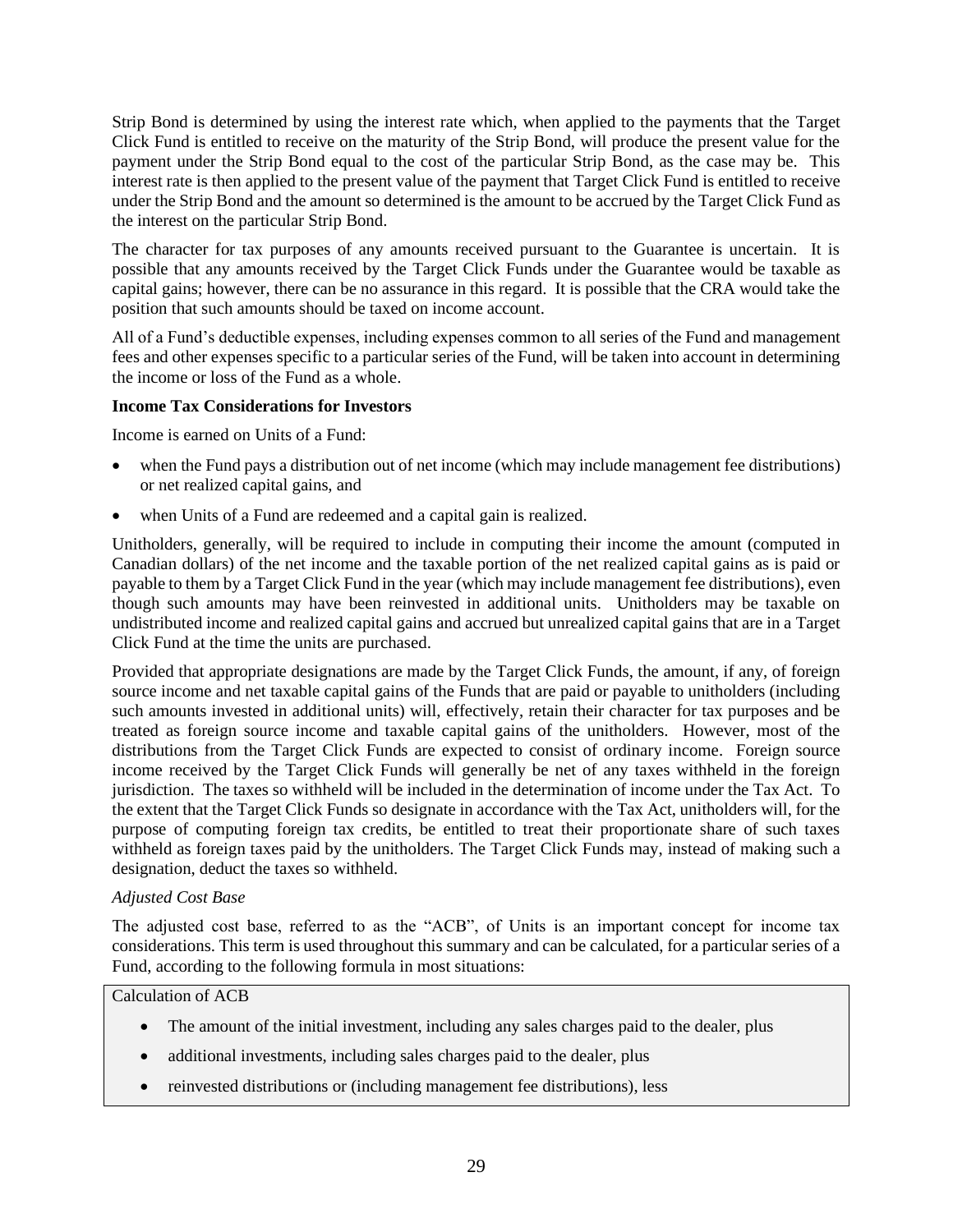- the portion of the distribution that is a return of capital, less
- the ACB of any previous redemptions and/or dispositions, equals
- the aggregate ACB of the unitholders Units of a Fund.

#### *Distributions*

To the extent that distributions (including management fee distributions) to a unitholder by a Target Click Fund in any year exceed that unitholder's share of the net income and net realized capital gains of that Fund allocated to that unitholder for that year, those distributions (except to the extent that they are proceeds of disposition of a unit as described below) will generally be a return of capital and will not be taxable to the unitholder but will reduce the ACB (adjusted cost base) of the unitholder's units.

The NAV of a Unit of a Fund may include income and/or capital gains that it has earned and/or realized but not yet distributed. If a unitholder invests in a series of units of a Fund before a distribution date for that series, that unitholder will have to pay tax on any distributions paid received on those units. However, the amount of the distribution reinvested in additional units will be added to the unitholder's ACB. This may be particularly significant if units are purchased later in the year.

#### *Redeeming Units*

Upon the redemption or other disposition or deemed disposition by a unitholder of units of a Target Click Fund (including pursuant to a switch of units for securities of another IA Clarington Fund and a deemed disposition on death), a capital gain (or capital loss) will be realized by the unitholder to the extent that the proceeds of disposition, net of any costs of disposition, exceed (or are exceeded by) the unitholder's ACB (adjusted cost base) of the units immediately before the disposition. A redesignation of units of one series of a Target Click Fund into units of another series of the same Fund will not, in itself result in a disposition for tax purposes.

Generally, one-half of a capital gain (or capital loss) is included in determining a unitholder's taxable capital gain (or allowable capital loss). Capital gains and dividends from Canadian corporations may give rise to a liability for alternative minimum tax under the Tax Act.

#### *Switching Between Funds and Series*

For tax purposes, switching Units of a Fund for Securities of another IA Clarington Fund is considered to be the same as redeeming the Units for cash, even though you actually reinvested the money in Securities of another IA Clarington Fund. The same tax rules apply for this type of switching as for redeeming your Units. However, switching Units of one series for Units of another series of the same Fund is not a disposition for tax purposes and no capital gain (or loss) will be realized. The cost of the Units received on a switch between series of a Fund will be equal to the aggregate adjusted cost base of the Units that were switched.

#### *Registered Plans*

Provided that the Target Click Funds qualify as mutual fund trusts under the Tax Act effective at all times, units of the Funds will be "qualified investments" under the Tax Act for Registered Plans. Units of the GEEF are not qualified investments for Registered Plans.

If you hold Units of the Target Click Funds in an RRSP, RRIF or other registered plan, you generally pay no tax on income earned from, or capital gains realized on the disposition of, those Units as long as they remain in the registered plan. However, withdrawals from such registered plans (other than withdrawals from a TFSA or a return of contributions from an RESP) will generally be subject to tax. Annuitants of RRSPs and RRIFs, holders of TFSAs, registered disability savings plans and subscribers of RESPs should consult with their tax advisors as to whether Units of the Target Click Funds would be prohibited investments under the Tax Act in their particular circumstances.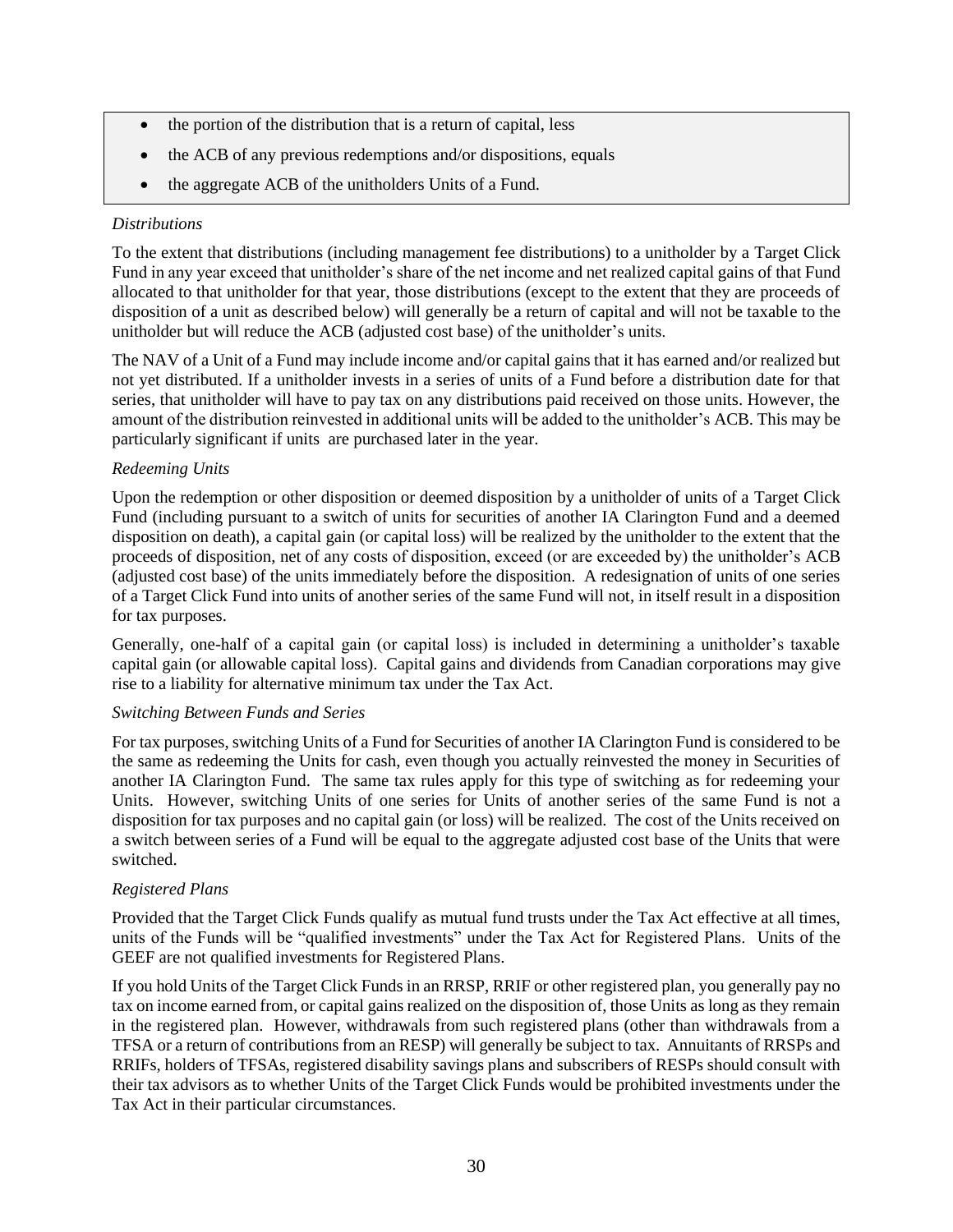#### *Buying Securities Late in the Year*

The NAV of a Unit of a Fund may include income and/or capital gains that the Fund has accrued, earned or realized but not yet distributed. You will be taxable on distributions of a Fund's income and capital gains even if that income and capital gains is attributable to a time before you purchased Units. This may be significant if you purchase Units late in the year, or on or before the date a distribution will be paid.

#### *Funds with a High Portfolio Turnover Rate*

The higher a Fund's portfolio turnover rate, the greater the likelihood the Fund will incur capital gains or losses. In the event a Fund realizes capital gains, the gains will, in most cases, be distributed to you and must be included in computing your income for tax purposes for that year. There is not necessarily a relationship between a high turnover rate and the performance of a Fund.

#### *Enhanced Tax Information Reporting*

Pursuant to the Intergovernmental Agreement for the Enhanced Exchange of Tax Information under the Canada-U.S. Tax Convention entered into between Canada and the U.S. on February 5, 2014 (the "**IGA**") and related Canadian legislation, the Funds and/or registered dealers are required to report certain information (including certain financial information) with respect to Securityholders who are U.S. residents and U.S. citizens (including U.S. citizens who are residents or citizens of Canada), and certain other "U.S. persons" as defined under the IGA (excluding Registered Plans), to the CRA. It is expected that the CRA will then provide the information to the U.S. Internal Revenue Service.

In addition to meeting the objectives of the Organization for Economic Co-operation and Development Common Reporting Standard (the "**CRS**"), the Funds and/or registered dealers are required under Canadian legislation to identify and report to the CRA details and certain financial information relating to Securityholders in the Funds who are residents in a country outside of Canada and the U.S. The CRA is expected to provide that information to the tax authorities of the relevant jurisdiction that has adopted the CRS.

## **What Are Your Legal Rights?**

<span id="page-33-0"></span>Securities legislation in some provinces and territories gives you the right to withdraw from an agreement to buy mutual funds within two business days of receiving the Simplified Prospectus or Fund Facts, or to cancel your purchase within 48 hours of receiving confirmation of your order.

Securities legislation in some provinces and territories also allows you to cancel an agreement to buy mutual fund securities and get your money back, or to make a claim for damages, if the Simplified Prospectus, Fund Facts or financial statements misrepresent any facts about the Funds. These rights must usually be exercised within certain time limits.

<span id="page-33-1"></span>For more information, refer to the securities legislation of your province or territory or consult your lawyer.

## **Additional Information**

#### <span id="page-33-2"></span>**Guarantee for the Target Click Funds**

iAIFS has provided the Guarantee to the Target Click Funds. The Guarantee may be terminated by iAIFS only if the Portfolio Manager, or another affiliate of, or entity acceptable to, iAIFS, ceases to be the portfolio manager of the Target Click Funds. However, under the terms of the investment advisory agreement, if the Portfolio Manager gives notice of termination of that agreement, it is required to use all reasonable efforts to either find a suitable replacement guarantor or cause iAIFS to confirm in writing that it will continue to provide the Guarantee. If iAIFS gives notice of its intention to terminate the Guarantee, the Manager expects that it will either find an acceptable replacement guarantor or the Maturity Date of the Target Click Funds will be accelerated prior to the termination of the existing Guarantee.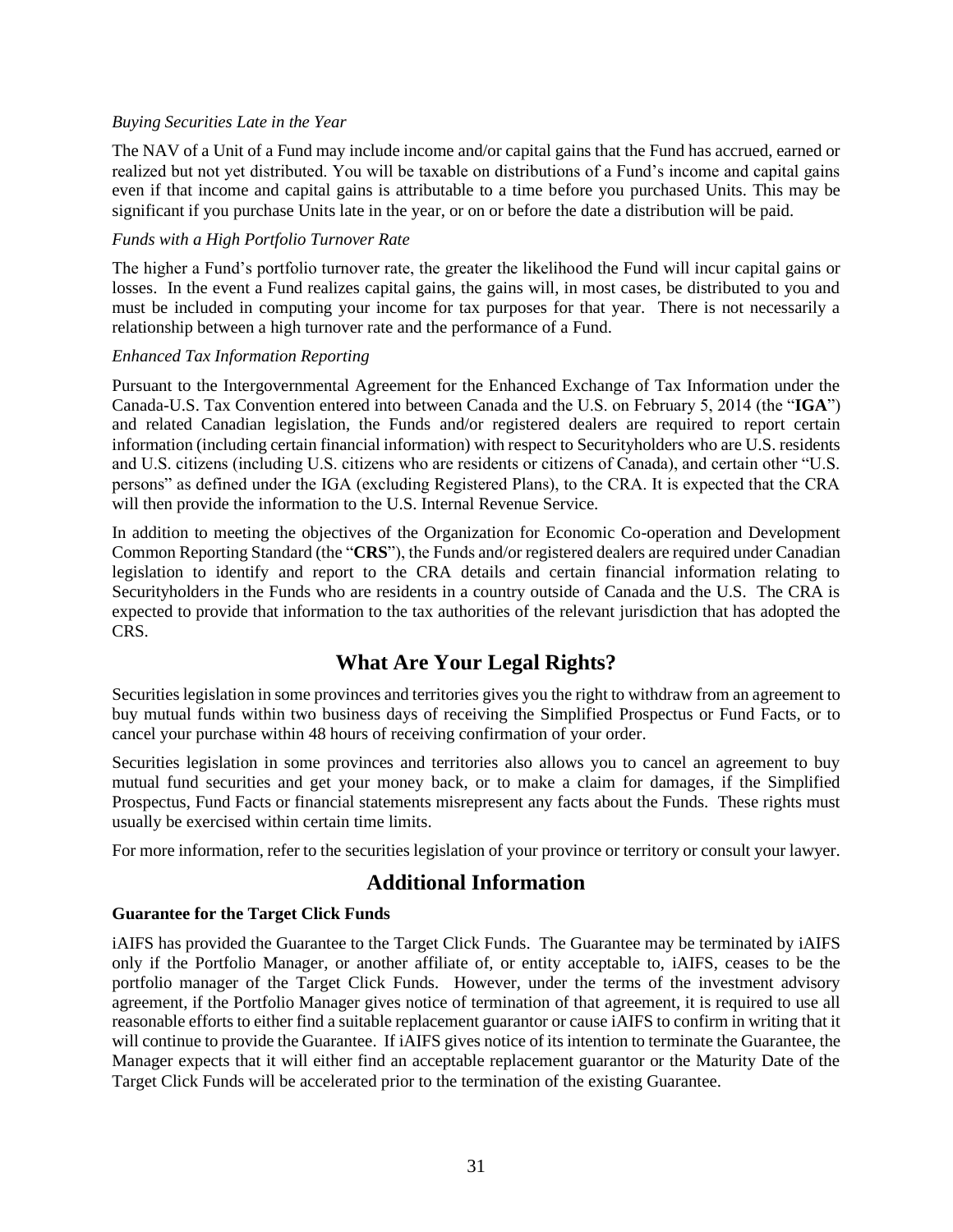It is also possible that, notwithstanding the AA- credit rating by Standard & Poor's of iAIFS as of June 1, 2022 the financial position of iAIFS could deteriorate, resulting in it being unable to satisfy its obligations under the Guarantee. No entity or person, including iA Clarington, is obligated to make up any shortfall in the event that iAIFS defaults on its obligations and the Target Click Fund's assets are insufficient to pay out the Guaranteed Value on the scheduled Maturity Date. Further information concerning iAIFS is available free of charge on its Internet site at **[www.ia.ca](http://www.ia.ca/)**.

#### <span id="page-34-0"></span>**Guaranteed Value for the Target Click Funds**

iAIFS has provided a guarantee to the Target Click Funds that, on the Maturity Date of each Target Click Fund, the Target Click Fund will have sufficient assets to pay to investors an amount for each outstanding unit equal to the greatest of the following three values: (i) \$10.00, (ii) the highest month-end series NAV per unit during the period from the start date of the Target Click Fund until the Maturity Date of the Target Click Fund, and (iii) the series NAV per unit on the Maturity Date of the Target Click Fund. We call this amount the "Guaranteed Value". The initial Guaranteed Value of each series of Units of each Target Click Fund is \$10.00 per unit, being the NAV per unit of each series on the start date of the Target Click Fund. On the last business day of each calendar month during the term of each Target Click Fund, we compare the then current Guaranteed Value with the series NAV per unit calculated on that day. If this series NAV per unit is higher than the current Guaranteed Value for that series of Units, the Guaranteed Value will be increased to equal the higher series NAV per unit. In effect, the Guaranteed Value is "clicked up" each time the month-end series NAV per unit is higher than the current Guaranteed Value. In no event will the Guaranteed Value be decreased, regardless of any subsequent decrease in the series NAV per unit. On the Maturity Date, the then current Guaranteed Value is compared with the series NAV per unit on the Maturity Date and, if applicable, is clicked up to the higher of these two values. The Guaranteed Value is the same for each investor in the same series of Units of a Target Click Fund, regardless of when during the term of the Target Click Fund the investor purchased his or her Units.

A separate Guaranteed Value will be calculated for each series of Units of a Target Click Fund. If you hold your Units until the scheduled Maturity Date of a Target Click Fund and redeem them on the Maturity Date, then, as a result of the Guarantee, you will receive the Guaranteed Value for each redeemed unit on the Target Click Fund's Maturity Date. All Units outstanding on the scheduled Maturity Date of a Target Click Fund that are not redeemed will be automatically switched to Series A or Series F Units of IA Clarington Money Market Fund, as applicable, under the applicable purchase option based on the Guaranteed Value. No sales charges or switch fees will be payable in respect of this switch. The switch will be treated like a redemption for tax purposes. Please see "**Income Tax Considerations**" on pag[e 28](#page-30-0) for a discussion of the tax consequences of a redemption of Units.

If, for any reason, the Guarantee is not in effect on the Maturity Date, the above redemptions and switches will be based on the applicable series NAV per unit on the Maturity Date.

The Maturity Date of a Target Click Fund may be accelerated to a date prior to the scheduled Maturity Date if the Manager determines that the Fund's asset size is not economically viable, if the Portfolio Manager resigns or is terminated and the Manager determines that a replacement portfolio manager and/or guarantor will not be appointed or if the Manager determines that it is in the best interests of investors to accelerate the Maturity Date of the Fund. The Maturity Date of a Target Click Fund will be accelerated if all of the assets of the Fund are allocated to the passive component of the Fund. On acceleration, as a result of the Guarantee, investors will be entitled to receive the Accelerated Guaranteed Value for each unit of the Target Click Fund then held. Because the Accelerated Guaranteed Value is based on a net present value calculation that takes into account the time value of money, the amount investors receive could be less than \$10.00 per unit (the series NAV per unit on the start date of the Fund).

Investors who redeem their units on the accelerated Maturity Date will receive the Accelerated Guaranteed Value per unit, less any redemption or other charges that apply to Low Load Securities and DSC Securities of the Target Click Fund.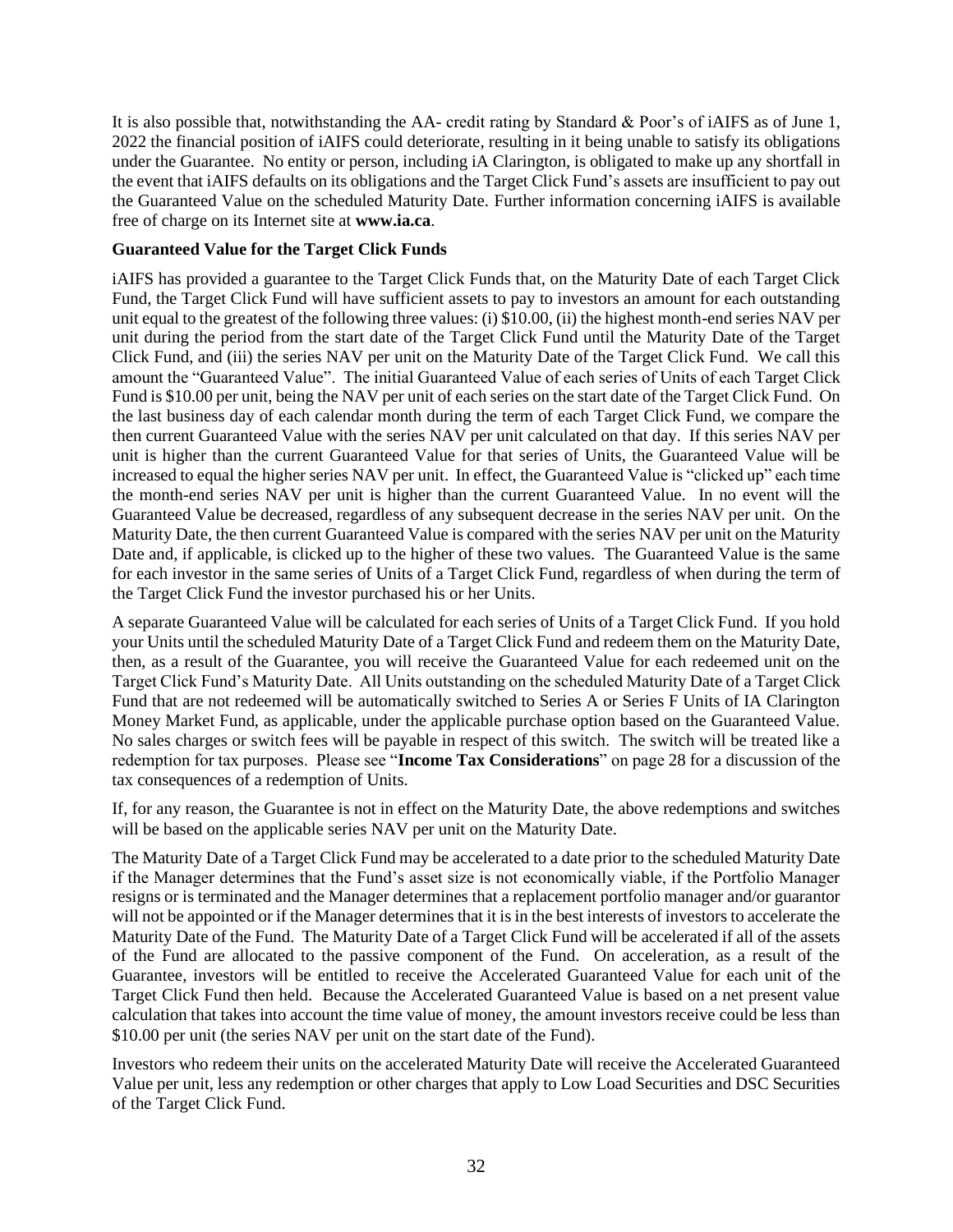All units that are not redeemed on the accelerated Maturity Date of a Target Click Fund will be automatically switched to Series A or Series F Units of IA Clarington Money Market Fund, as applicable, under the applicable purchase option based on the Accelerated Guaranteed Value. The Low Load Securities and DSC Securities of IA Clarington Money Market Fund will have the same remaining term of any applicable redemption fee schedule as the corresponding Series A units of the Target Click Fund. No sales charges or switch fees will be payable in respect of this switch. The switch will be treated like a redemption for tax purposes. Please see "**Income Tax Considerations**" on pag[e 28](#page-30-0) for a discussion of the tax consequences of a redemption of units.

Investors will receive at least 60 days' prior written notice of any accelerated Maturity Date of a Target Click Fund. If an accelerated Maturity Date is declared for a Target Click Fund, that Fund will be automatically closed to new purchases, subject to such rules relating to distributions and pre-authorized chequing plans as the Manager may determine.

If, for any reason, the Guarantee is not in effect on the accelerated Maturity Date, then the above redemptions and switches will be based on the applicable series NAV per unit on the accelerated Maturity Date.

<span id="page-35-0"></span>Please see page [41](#page-43-0) for details on the risks associated with the Guarantee.

## **Exemptions and Approvals**

## *Derivatives Cover*

The GEEF has obtained an exemption from NI 81-102 to permit it to use as cover, a right or obligation to put or sell an equivalent quantity of the underlying interest of the standardized future, forward or swap when:

- it opens or maintains a long position in a debt-like security that has a component that is a long position in a forward contract or in a standardized future or forward contract; or
- it enters into or maintains a swap position and during the periods when it is entitled to receive payments under the swap.

The GEEF may use as cover, an offsetting right or obligation to sell an equivalent quantity of the underlying interest of the standardized future, forward or swap (the "Offsetting Positions"), provided that it shall not open or maintain a long position in the aforementioned futures, forwards or swaps (for convenience, herein collectively called the "Fund's Futures Contracts"), unless the aggregate of the (i) cash cover (ii) margin on account for the Fund's Futures Contracts (iii) the market value of the Fund's Futures Contracts, and (iv) the market exposure represented by the Offsetting Positions held by the Fund is not less, on a daily mark-to-market basis, than the underlying market exposure of the Fund's Futures Contracts. Furthermore, the Fund may not write or purchase an option to cover the Fund's Futures Contracts if immediately after the purchase or writing of such option, more than 10 per cent of the net assets of the Fund, taken at market value at the time of the transaction, would be made up of options held by the Fund for purposes other than hedging or options used to cover the Fund's Futures Contracts.

## *Exchange Traded Funds*

The GEEF has received exemptive relief from the Canadian securities regulatory authorities to permit it to invest in certain exchange traded funds which utilize leverage in an attempt to magnify returns by either a multiple or an inverse multiple of a specified widely-quoted market index (the "**Leveraged ETFs**"), certain exchange-traded funds that seek to replicate the performance of gold or the value of a specified derivative the underlying interest of which is gold on an unlevered basis ("**Gold ETFs**"), and certain exchange-traded funds that seek to provide daily results that replicate the daily performance of gold or the value of a specified derivative the underlying interest of which is gold on an unlevered basis, by a multiple of 200% ("**Leveraged Gold ETFs**"). Investments in the Leveraged ETFs, Gold ETFs and Leveraged Gold ETFs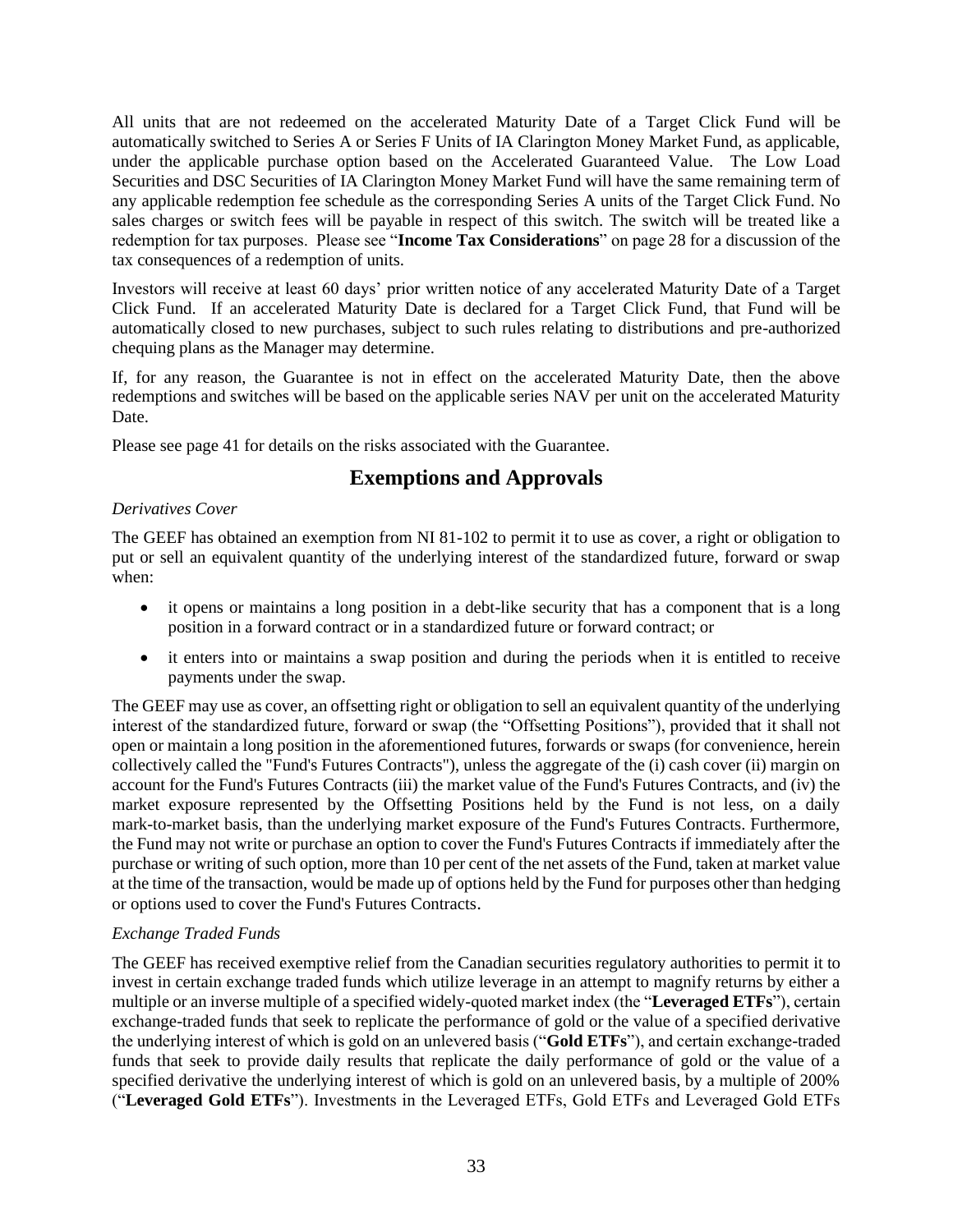(collectively, "**Underlying ETFs**") will be made only in accordance with the investment objectives of each Fund, and in no case will the aggregate investment in such ETFs surpass 10% of the Fund's net assets at the time of purchase. The GEEF will only invest in a Leveraged ETF that is rebalanced daily to ensure that its performance and exposure to its underlying index will not exceed +/-200% of the corresponding daily performance of its underlying index. If the GEEF invested in Leveraged Gold ETFs, the Leveraged Gold ETFs would be rebalanced daily to ensure that their performance and exposure to their underlying gold interest will not exceed +200% of the corresponding daily performance of its underlying gold interest. If a Fund engages in short-selling, that Fund will not short sell securities of the Underlying ETFs. In no case will a Fund enter into any transaction if, immediately after the transaction, more than 20% of the net assets of the Fund, taken at market value at the time of the transaction, would consist of, in aggregate, securities of the Underlying ETFs and all securities sold short by the Fund. In addition, a Fund may not purchase an Underlying ETF, if immediately after the purchase, more than 10% of the net assets of the Fund, taken at market value at the time of purchase, would consist of, in aggregate, securities of the Underlying ETF. The GEEF may only invest in securities of Leveraged ETFs, Gold ETFs or Leveraged Gold ETFs that are traded on a stock exchange in Canada or the United States. As per NI 81-102, the GEEF will not invest in a Leveraged ETF with a benchmark index that is based on (i) a physical commodity (other than Gold), or (ii) a specified derivative (within the meaning of NI 81-102) of which the underlying interest is a physical commodity (other than gold).

#### *Fund Facts Delivery*

The Target Click Funds are exempt from the requirement to deliver fund fact documents (and any amendment thereto) to investors that participate in a regular investment program as described under "*Optional Services - Pre-Authorized Chequing Plan for the Target Click Funds*" on page [19.](#page-21-1)

The Funds have also received exemptive relief from the Canadian securities regulatory authorities from the requirement to deliver fund fact documents to retail series investors when the investor is automatically switched to an Elite Series (as defined in the simplified prospectus of the other IA Clarington Funds). However, an investor may request, at no cost, to receive the most recently filed Fund Facts for the relevant series by calling us toll-fee at 1-800-530-0204, by emailing us at **[funds@iaclarington.com](mailto:funds@iaclarington.com)** or by sending a request by mail to our address set out in the Fund Facts or Simplified Prospectus. Copies of the Fund Facts can also be obtained at **[www.sedar.com](http://www.sedar.com/)** or at our website address at **[www.iaclarington.com](http://www.iaclarington.com/)**. An investor will not have a statutory right to withdraw from an agreement of purchase and sale in respect of a purchase of Elite Series Securities made pursuant to the automatic switch, but he/she will continue to have a right of action for damages or rescission in the event any Fund Facts or document incorporated by reference into the Simplified Prospectus for the relevant series contains a misrepresentation, whether or not you request the Fund Facts.

#### *Inter-Fund Trades*

The Funds have obtained relief to permit inter-fund trades of exchange-traded securities between the Funds, managed by the Manager so long as those trades comply with certain conditions, including approval from the Funds' IRC. The Funds are permitted to use the "last sale price" of the security to fulfill the condition that the trade be conducted at the current market price of the security.

Each Fund has obtained a standing instruction from its IRC to engage in inter-fund trades of securities with other Funds, provided that each such trade meets the requirements set out in NI 81-107 applicable to such trades and other terms and conditions of the IRC. See the description of the Independent Review Committee on page [7.](#page-9-5)

#### *Notice-and-Access*

The Manager, on behalf of the Funds, has received exemptive relief from the Canadian securities regulators from the requirement to deliver an information circular in connection with a securityholder meeting. Instead, the Funds are allowed to deliver a "notice-and-access" document in connection with a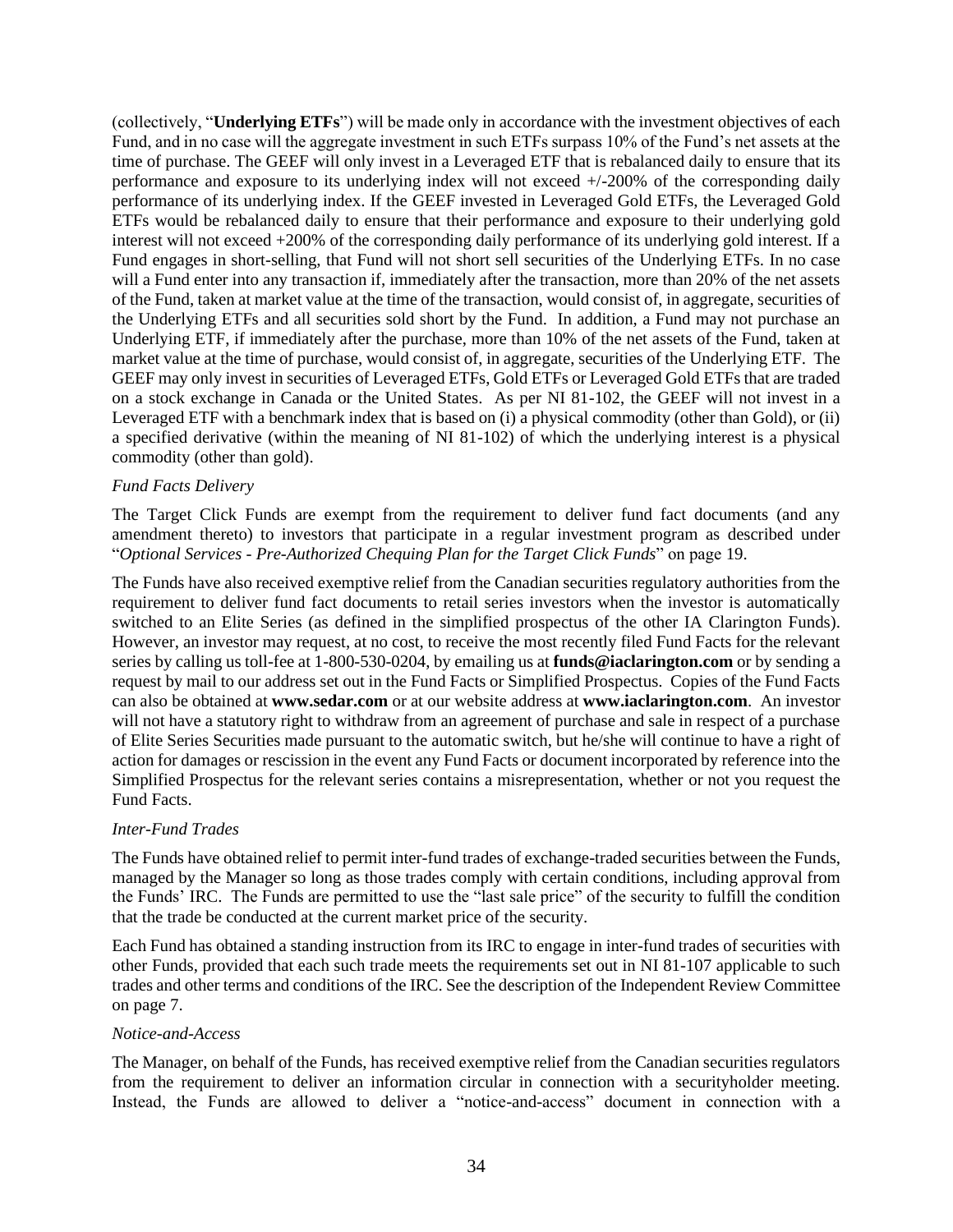notice-and-access procedure. The notice-and-access document provides basic information about the subject matter of the securityholder meeting, as well as instructions for how a securityholder can access the circular online or request delivery of the information circular.

#### *Independent Review Committee Approvals*

iA Clarington obtained the approval of the IRC to permit any Fund managed by a portfolio manager that is not an affiliate of iA Clarington to purchase and hold securities issued by parties related to iAIFS (each an "Issuer"), including securities of iAFC, which is the ultimate parent of the Manager, in accordance with NI 81-107 provided that:

- (a) the investment decision is made by a portfolio manager that is not an affiliate of the Manager, in the exercise of its business judgment, and is not influenced by any considerations other than the best interests of the Fund and its unitholders;
- (b) the Manager and the Issuer have not exerted any influence on the decision of the portfolio manager to purchase securities of the Issuer;
- (c) the transaction complies with iA Clarington's policies and procedures;
- (d) the purchase is made on an exchange on which the securities of the Issuer, are listed and traded; and
- (e) no later than the time the Fund files its annual financial statements, the Manager files with the securities regulatory authority the report required by s. 6.2 of NI 81-107.

On February 24, 2015, the IRC approved a policy and a standing instruction which permits the Funds to transact an inter-fund trade with another Fund in accordance with NI 81-107 without prior approval of the IRC provided that:

- (a) the bid and ask price of the security is readily available;
- (b) the Fund receives no consideration and the only cost for the trade is the nominal cost incurred by the Fund to print or otherwise display the trade;
- (c) the transaction is executed at the current market price of the security;
- (d) the transaction is subject to market integrity requirements;
- (e) the Fund or Manager keeps written records, including
	- (i) a record of each purchase and sale of securities;
	- (ii) the parties to the trade; and
	- (iii) the terms of the purchase or sale

for five years after the end of the fiscal year in which the trade occurred, the most recent two years in a reasonably accessible place;

- (f) the transaction must not exceed 3% of either of the Funds' assets under management, otherwise IRC approval must be obtained for that specific transaction;
- (g) the transaction is approved by the portfolio manager and iA Clarington's compliance department prior to entering into the transaction;
- (h) the securities purchased by a Fund are suitable given the investment objectives of the Fund;
- (i) the securities purchased for or sold by two or more Funds must be allocated according to iA Clarington's policies and procedures regarding allocation fairness; and
- (j) the Manager performs a documented review, at least annually, of the written policies and procedures that pertain to inter-fund trades and addresses and documents any concerns as needed.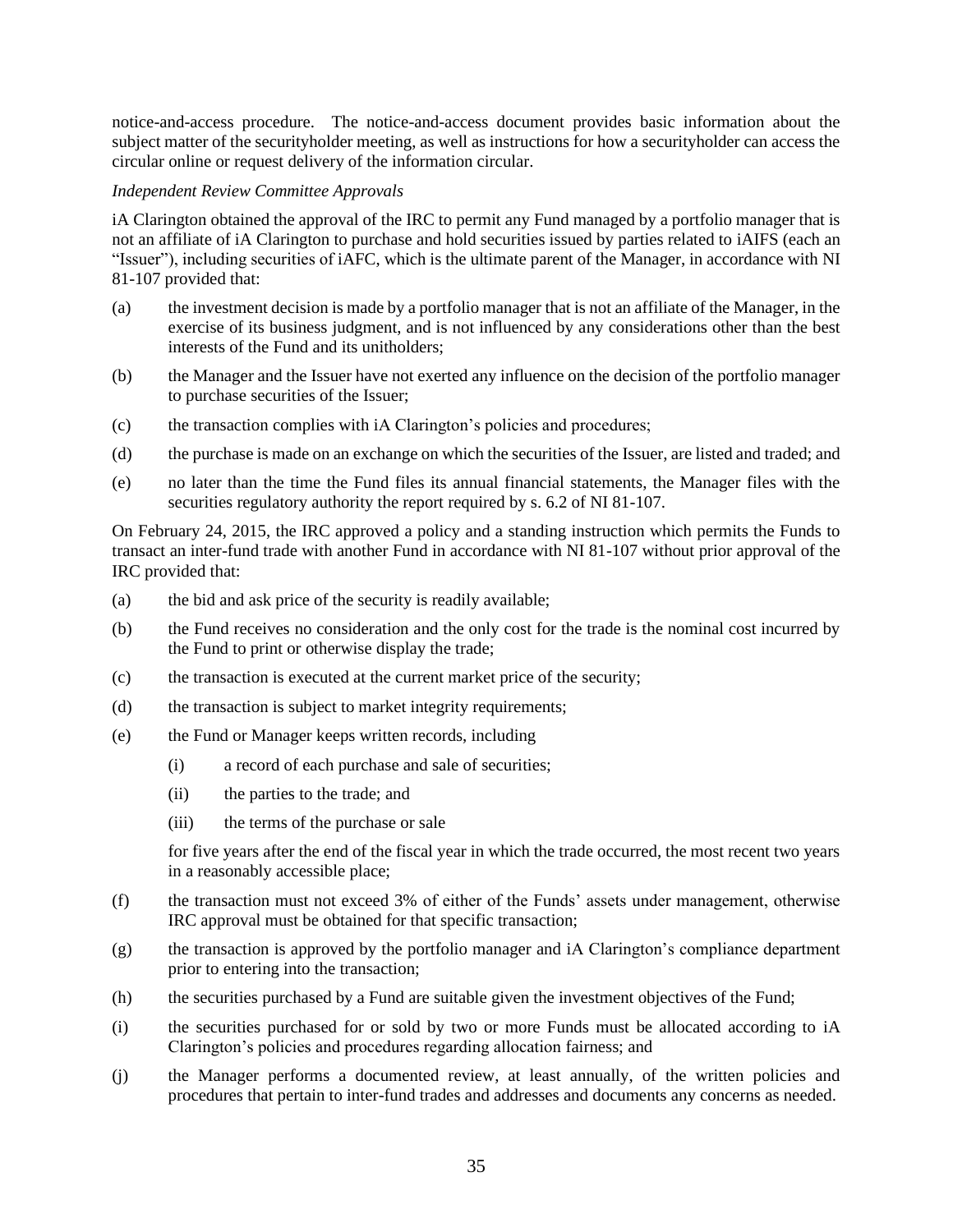## <span id="page-38-0"></span>**Certificate of the Funds, Manager, Promoter and Trustee**

## **IA Clarington Target Click 2025 Fund IA Clarington Target Click 2030 Fund IA Clarington Global Equity Exposure Fund**

#### **(collectively, the "Funds")**

This simplified prospectus, and the documents incorporated by reference into the simplified prospectus, constitute full, true and plain disclosure of all material facts relating to the securities offered by the simplified prospectus, as required by the securities legislation of each of the provinces and territories of Canada and do not contain any misrepresentations.

Dated: June 15, 2022

#### **IA Clarington Investments Inc. as Manager, Promoter and Trustee of the Funds**

Adam Elliott Nancy Cappadocia Chief Executive Officer IA Clarington Investments Inc.

*(signed) "Adam Elliott" (signed) "Nancy Cappadocia"*

Vice-President, Finance and Chief Financial Officer IA Clarington Investments Inc.

**On behalf of the Board of Directors of IA Clarington Investments Inc. as Manager, Promoter and Trustee of the Funds** 

*(signed) "Normand Pépin" (signed) "Sean O'Brien"*

Normand Pépin Sean O'Brien Director Director Director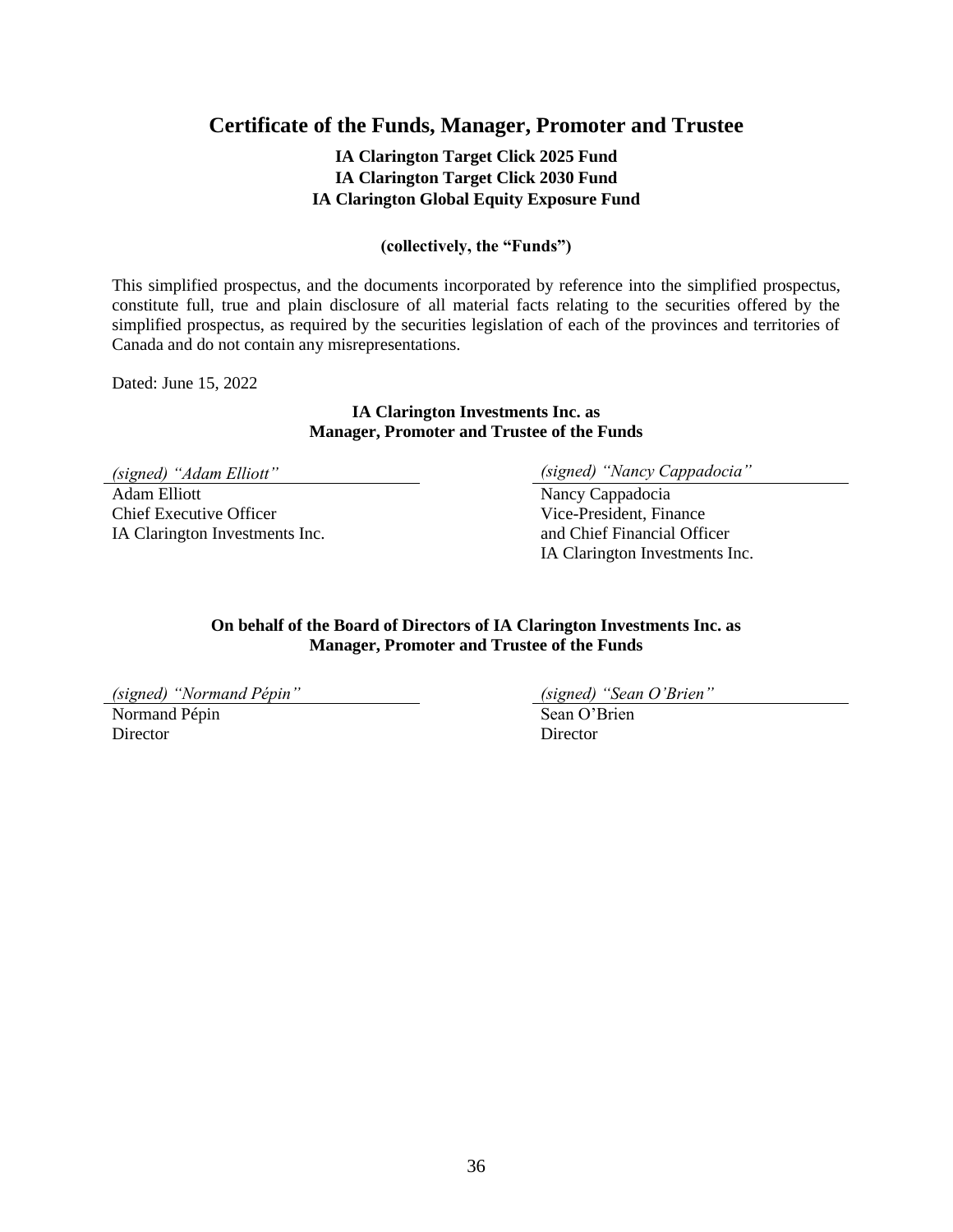# <span id="page-39-0"></span>**Specific Information about Each of the Mutual Funds Described in this Document**

# <span id="page-39-1"></span>**What is a Mutual Fund and What are the Risks of Investing in a Mutual Fund?**

## <span id="page-39-2"></span>**Introduction**

A mutual fund is a pool of money contributed by investors with similar investment objectives. Investors in the mutual fund share the income, expenses, gains and losses that the mutual fund makes on its investments according to the amount of the mutual fund they own.

There are several benefits to investing in a mutual fund as opposed to investing by yourself. An investment in a mutual fund gives you the opportunity to participate with other investors with similar investment objectives in professionally managed investment portfolios. Professional portfolio managers make the investment decisions for the mutual fund in accordance with its investment objectives. Mutual funds also enable you to diversify your investment portfolio, which may be difficult for most individual investors to achieve.

## <span id="page-39-3"></span>**What are the General Risks of Investing in Mutual Funds?**

Mutual funds own different types of investments depending upon their investment objectives. The value of these investments will change from day to day, reflecting changes in interest rates, economic conditions and market and company news. As a result, the value of a mutual fund's Securities may go up and down and the value of your investment in a mutual fund may be more or less when you redeem it than when you purchased it. Unlike bank accounts or GICs, mutual fund Securities are not covered by the Canada Deposit Insurance Corporation or any other government deposit insurer.

Securities held by a Fund that are traded on a public exchange are generally valued at their most recent closing sale price. If the price is not available or if the price is not a true reflection of the value of the security, we will use another method to determine the value. This practice is called fair value pricing. It may happen for many reasons, including where the value is affected by events that occur after a market where the security is principally traded has closed or where there has been minimal or infrequent trading in a security.

We use fair value pricing for all non-North American securities held by any of the Funds to avoid stale prices being used in calculating the net asset value of the Funds.

Investing in mutual funds, like any other investment, may be subject to cyber security risks. Cyber security risk is the risk of harm, loss and liability resulting from a failure or breach of an organization's information technology systems.

Cyber security risks have the ability to negatively impact the Funds and the securityholders of the Funds by, among other things, disrupting and impacting business operations, interfering with a Fund's ability to calculate its NAV, impeding trading by or in the Funds, potentially resulting in financial losses and causing violations of applicable privacy laws and other laws.

While we have established business continuity plans and risk management systems to address cyber security risk, there are inherent limitations in such plans and systems, including the possibility that certain risks have not been identified. Furthermore, a Fund cannot control the cyber security plans and systems in place by its service providers or any other third party whose operations may affect the Fund or its securityholders. A Fund and its securityholders could be negatively impacted as a result.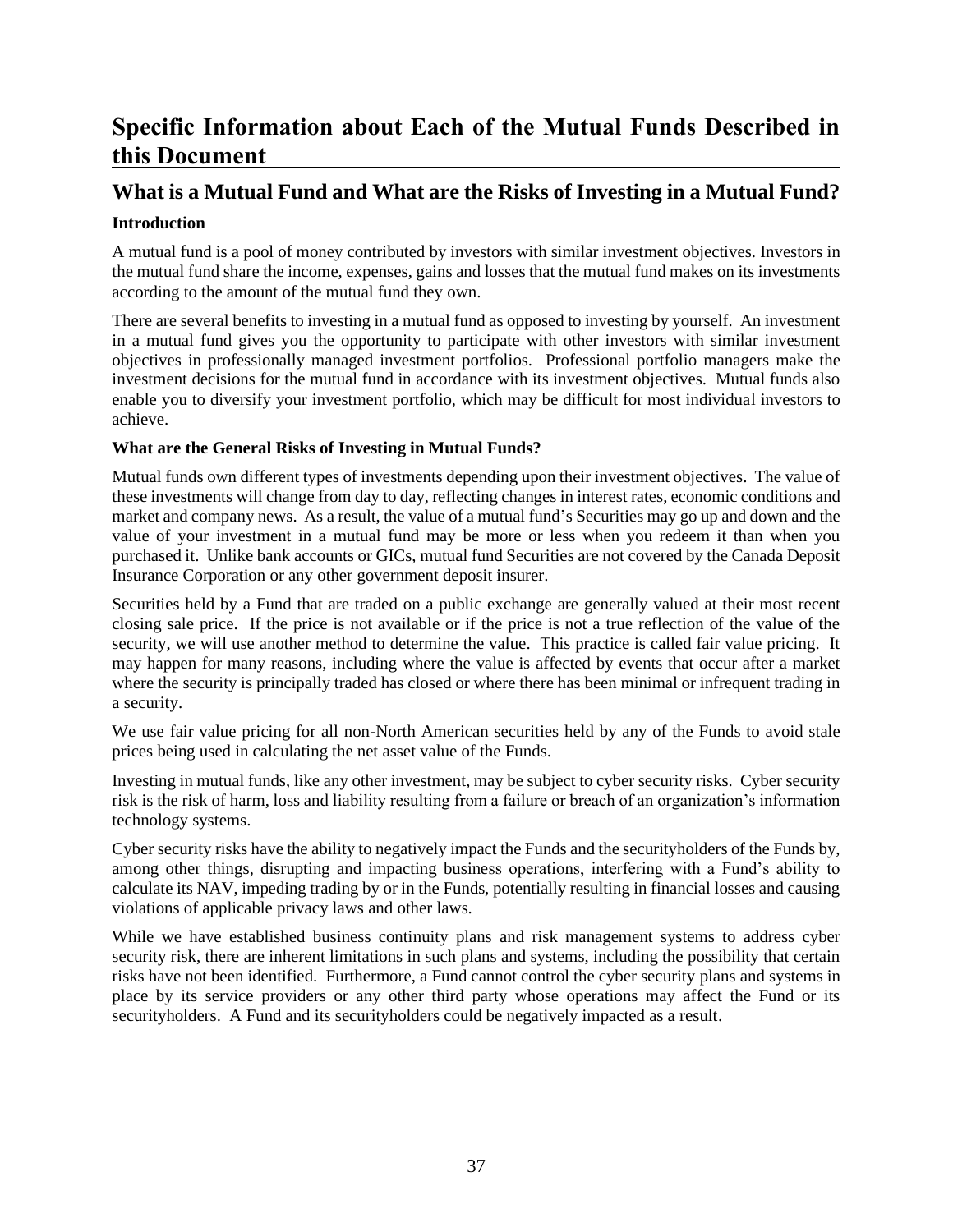#### **Different Mutual Funds have Different Risks**

All investments, including mutual funds, carry the risk that you will lose money or not make money. The degree of risk from one mutual fund to another varies considerably. Generally speaking, investments with the highest potential return carry the greatest risk.

Money market funds are considered the least risky, but usually come with the lowest expected returns. The riskiest mutual funds tend to be aggressive growth mutual funds, but they typically also provide the highest potential return.

In deciding how much risk you are prepared to take, you should consider how soon you will need the money you are investing. The longer you can leave your money invested, the more time there is for short-term market declines to be reversed.

#### <span id="page-40-0"></span>**What are the Specific Risks Associated with Mutual Funds?**

Below are some of the specific risks that can affect the value of your investment in the Funds. Some of these risks apply directly to the Funds, while others apply to the Underlying Fund and, therefore, indirectly to the Funds.

#### <span id="page-40-1"></span>*Accelerated Maturity Date Risk*

The Maturity Date of a Fund may be accelerated to a date prior to the scheduled Maturity Date if iA Clarington determines that the Fund's asset size is not economically viable, if the Portfolio Manager resigns or is terminated and iA Clarington determines that a replacement portfolio manager and/or guarantor will not be appointed or if iA Clarington determines that it is in the best interests of investors to accelerate the Maturity Date of the Fund. The Maturity Date of a Fund will be accelerated if all of the assets of the Fund are allocated to the Passive Component of the Fund. On acceleration, as a result of the Guarantee, you will be entitled to receive the Accelerated Guaranteed Value for each Unit of the Fund then held. You should note that because the Accelerated Guaranteed Value is based on a net present value calculation that takes into account the time value of money, the amount you receive could be less than \$10.00 per Unit (the series net asset value per Unit on the start date of the Fund) and could be less than your original investment. However, if invested in a security that has the same maturity date as the Fund that yields the same as or more than the discount rate used to calculate the Accelerated Guaranteed Value, the amount could be used to effectively ensure payment of the Guaranteed Value at maturity. The discount rate used to calculate the Accelerated Guaranteed Value will equal the internal rates of return of the Passive Component of the Fund as of the tenth business day preceding the accelerated Maturity Date of the Fund.

Investors who redeem their Units on the accelerated Maturity Date will receive the Accelerated Guaranteed Value per Unit, less any redemption or other charges that apply to Low Load Securities and DSC Securities of the Fund.

All Units that are not redeemed on the accelerated Maturity Date of a Fund will automatically be switched to Series A or Series F Units of IA Clarington Money Market Fund, as applicable, under the applicable purchase option based on the Accelerated Guaranteed Value. The Low Load Securities and DSC Securities of IA Clarington Money Market Fund will have the same remaining term of any applicable redemption fee schedule as the corresponding Series A Units of the Fund. No sales charges or switch fees will be payable in respect of this switch. The switch will be treated like a redemption for tax purposes. Please see "*Income Tax Considerations*" on page [28](#page-30-0) for a discussion of the tax consequences of a redemption of Units.

Investors will receive at least 60 days' prior written notice of any accelerated Maturity Date of a Fund. If an accelerated Maturity Date is declared for a Fund, that Fund will be automatically closed to new purchases, subject to such rules relating to distributions and pre-authorized chequing plans as we may determine.

Please see "*Guarantee Risk*" on page [41](#page-43-0) for details on the risks associated with the Guarantee. If, for any reason, the Guarantee is not in effect on the accelerated Maturity Date, then the above redemptions and switches will be based on the applicable series net asset value per unit on the accelerated Maturity Date.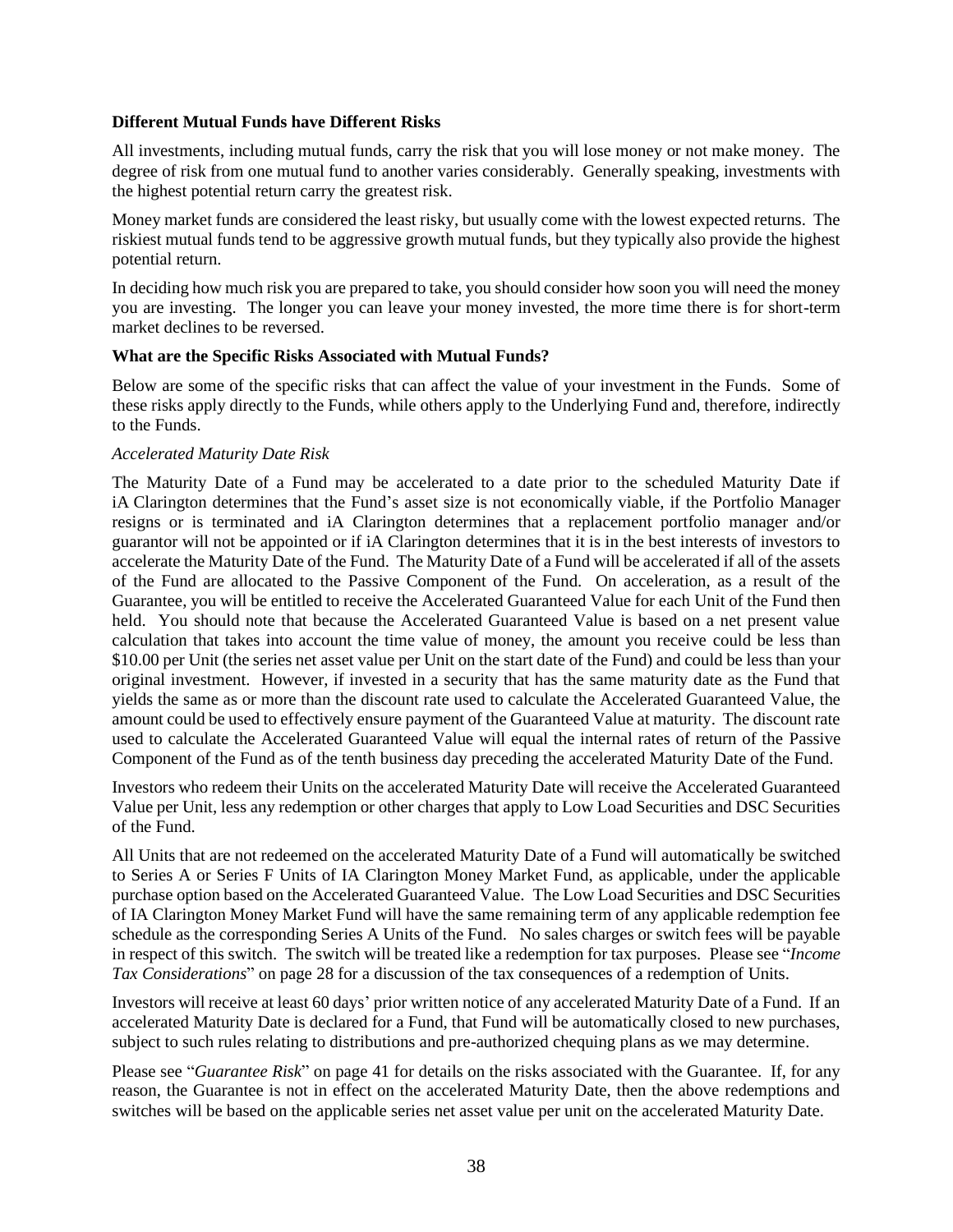#### *Concentration Risk*

The Funds have a concentrated number of investments. As a result, the securities in which they invest may not be diversified across asset classes, sectors, regions or countries. By investing in a relatively small number of securities, the portfolio manager may also have a significant portion of the Fund invested in a single security. Concentrated portfolios may experience higher levels of volatility, as the value of the portfolio will vary more in response to changes in the market value of an individual security, asset class, sector, region or country.

#### *Credit Risk*

This is the risk that the issuer of debt securities purchased by a Fund will not pay that obligation which will negatively impact the value of debt securities issued by the issuer (also see "*Default Risk*"). Credit risk includes the risk that an issuer may suffer adverse changes in its financial condition, causing its credit rating to be lowered which may increase the volatility of a security's price. Changes in the credit rating of an issuer may not only affect the value of their debt securities but also its liquidity, making it more difficult to sell (see "*Liquidity Risk*"). Any of these events may negatively impact value and performance of a Fund holding such securities.

#### *Currency Risk*

Certain Funds invest in securities that are issued in foreign currencies. Changes in the value of the Canadian dollar, relative to these currencies, will affect the value of Canadian dollar denominated Funds and could negatively impact the performance of these Funds. For example, if a security is priced in a foreign currency and the value of the foreign currency declines relative to the Canadian dollar, the value of that security in Canadian dollars will decrease. This will have a negative effect on the value of the Fund.

#### *Default Risk*

This is the risk that a debt issuer may fail to pay interest or principal promptly when due which will impact the value of debt securities issued by the issuer. This risk is typically, but not exclusively, associated with securities of issuers that carry a below investment grade credit rating (also see "*Credit Risk*"). The value of a Fund holding such securities may decline as a result.

#### *Derivatives Risk*

A derivative is a contract between two parties, the value of which is based on the performance of other investments, such as equities, bonds, currencies or a market index. Derivatives may be traded in the over-the-counter market or on a stock exchange. A derivative is commonly a futures or a forward contract or an option, but there are other types of derivative instruments as well. Futures or forward contracts are agreements to buy or sell a security, commodity or currency for a certain price on a certain future date. Options give the buyer the right, but not the obligation, to buy or sell a security, commodity or currency for a certain price on or before a certain future date. Derivatives may be used to limit, or hedge against, losses that may occur because of a Fund's investment in a security or exposure to a currency (see "*Currency Risk*") or market. This is called hedging. Derivatives may also be used to obtain exposure to financial markets, reduce transaction costs, create liquidity or increase the speed of portfolio transactions. These investments are generally made for non-hedging purposes.

The risk profile of the Underlying Fund is affected by its investment in options and futures on global stock indices. As a result of the Underlying Fund's use of derivatives, its exposure to global equity markets and, therefore, the fluctuation in the net asset value of the Underlying Fund, will be substantially larger than if it made a direct investment in global equities. The volatility of the underlying equity markets will also affect the net asset value of the Underlying Fund. The Underlying Fund manages these risks by hedging its written derivatives positions with other derivatives and/or with cash instruments. These risks are also mitigated by spreading the derivatives portfolio across regions and countries. Because of its investment in derivatives, the temporary closure of stock exchanges or the suspension of trading on exchanges may have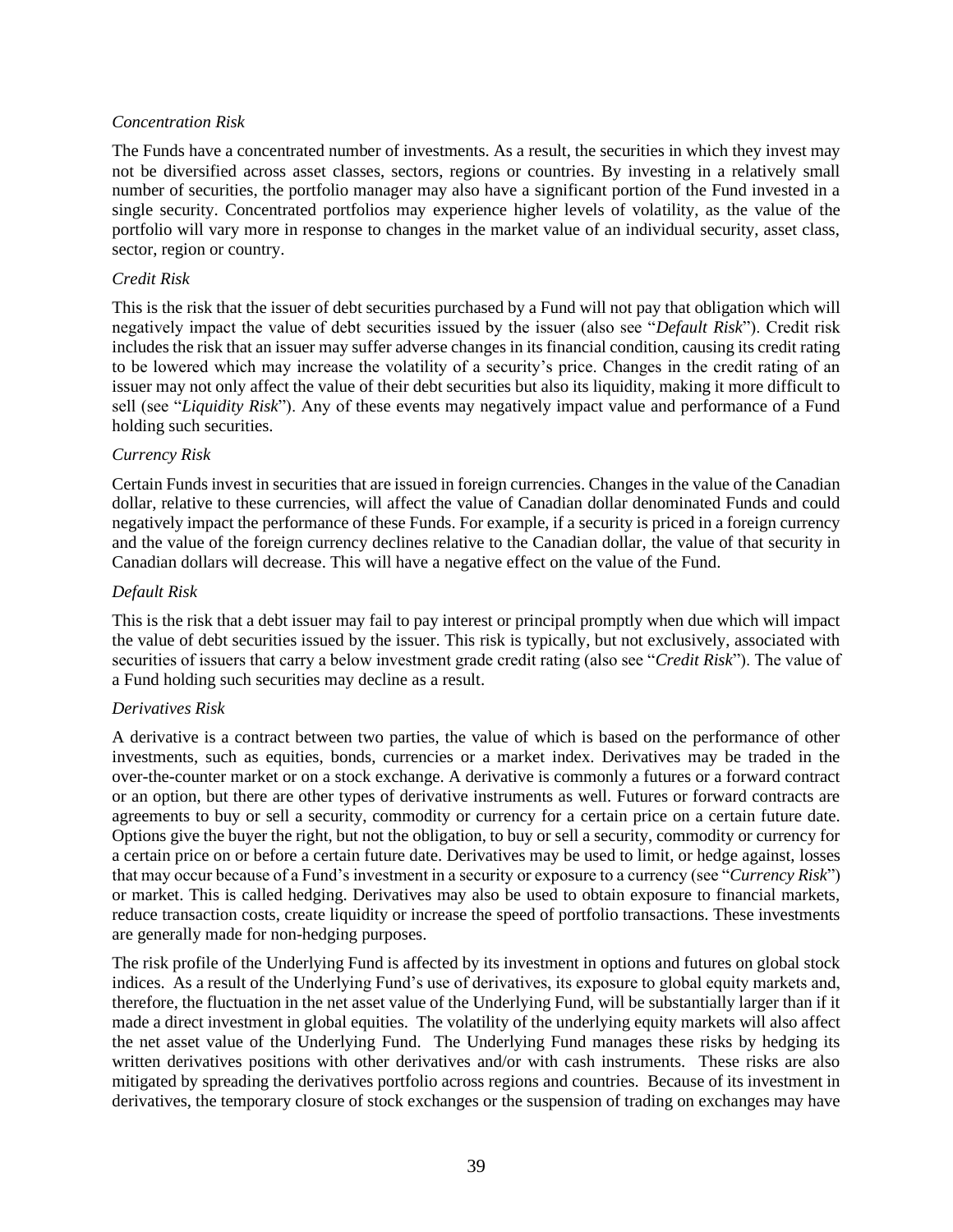a more significant impact on the Underlying Fund than on a typical international equity investment. To reduce this risk, the Underlying Fund usually trades on exchanges with sufficient liquidity. The following risks are generally associated with using derivatives:

- the use of derivatives for hedging may not be effective. For example, when using derivatives to reduce risk associated with certain investments including, but not limited to, foreign markets, interest rates, currencies or specific stocks, there may be an imperfect correlation between changes in the market value of the investment being hedged and the hedging derivative. This is often referred to as "basis risk". Furthermore, any past correlation may not be maintained during the hedging period.
- a derivative contract may not be obtained when desired by a Fund because: (i) there may be a lack of parties wanting to buy or sell a derivative contract, or (ii) the exchanges on which some derivatives are traded may set daily trading limits on futures contracts, preventing the Fund from closing a contract; however, the Underlying Fund does not usually trade on exchanges that set daily trading limits,
- the other party to the derivative contract may not be able to meet its obligations and may default (also known as counterparty risk),
- if an exchange halts trading in a certain derivative, a Fund may not be able to close its position in that derivative,
- the cost of the derivative contract may increase,
- the price of a derivative may not accurately reflect the value of the underlying security or index,
- the costs associated with entering certain derivative contracts may impact the value and performance of a Fund
- the Tax Act, or its interpretation, may change in respect of the tax treatment of derivatives, and
- when a Fund enters certain derivative such as futures contracts, assets of the Fund may be placed on deposit with the futures dealer (or other similar counterparties), which exposes the Fund to credit and financial risk associated with these parties.

#### *Early Redemption Risk*

The Guaranteed Value is only available at the Maturity Date. Investors who redeem before the Maturity Date of their Fund will receive the current series net asset value of their Units, which may be less than the Guaranteed Value.

#### *Equity Market Risk*

This is the risk that the market value of a Fund's equity investments will rise or fall based on Canadian or international equity market conditions rather than the individual performance and characteristics of the companies that issued the securities. Equity markets can fluctuate with changes in general economic and financial conditions globally or in the countries where the markets are based. Political, social and environmental factors can also significantly affect equity markets and as a result the value of equity investments.

#### *ETF Risk*

The Underlying Fund may invest in ETFs. These ETFs seek to provide returns similar to the performance of a particular market index or industry sector index. ETFs may not achieve the same return as their benchmark market or industry sector indices due to, among other things, differences in the actual weights of securities held in the ETF versus the weights in the relevant index (any such differences are usually small) and due to the operating and management expenses of the ETFs. An ETF may, for a variety of reasons, also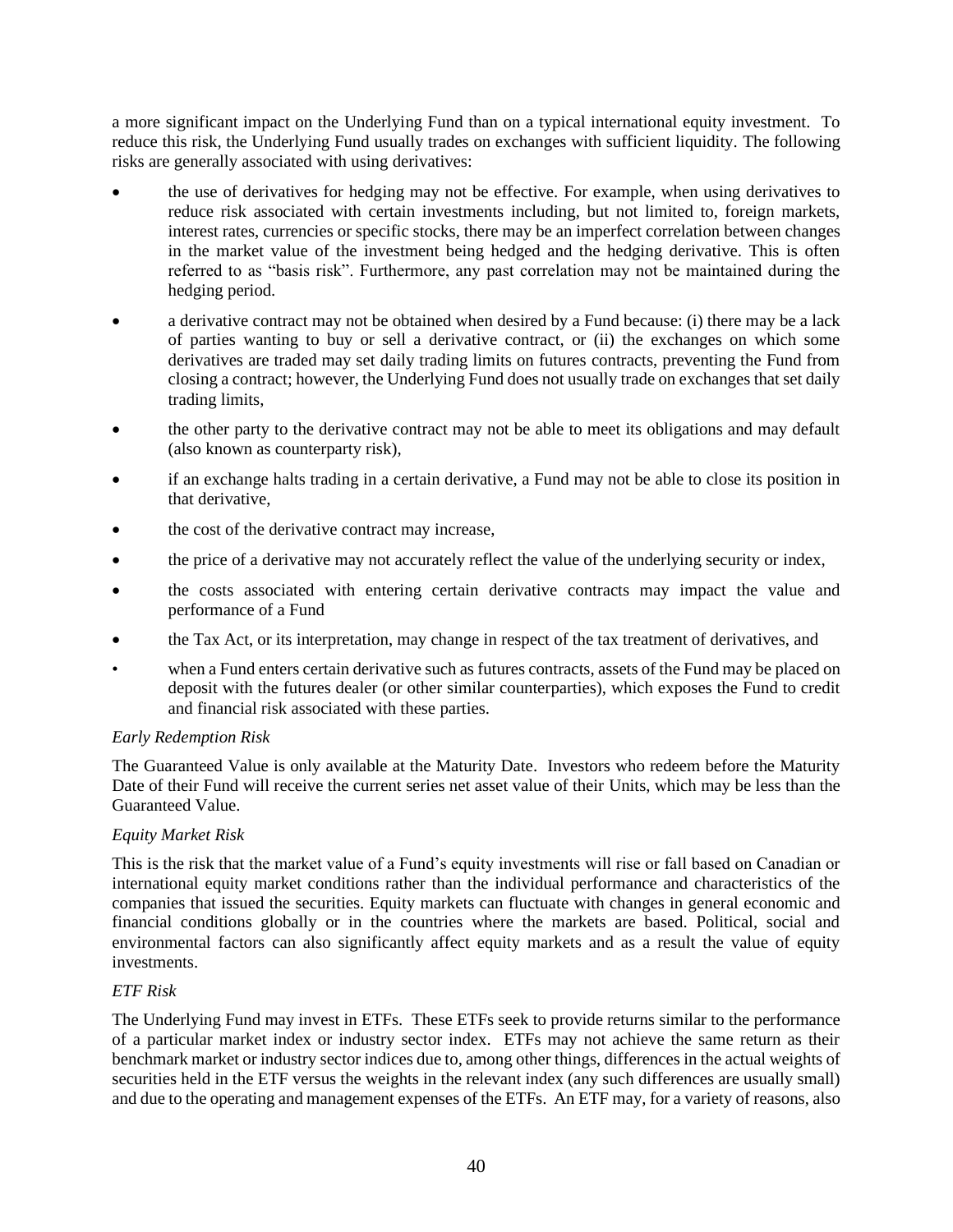fail to accurately track the market segment or index that underlies its investment objective. The price of an ETF can also fluctuate, and the value of the Underlying Fund will change with these fluctuations.

#### *Foreign Investment Risk*

There is a risk that investments in foreign companies outside Canada will be affected by world economic factors in addition to changes in the value of the Canadian dollar (also see "Currency Risk"). In addition, information about foreign companies may not be as complete and may not be subject to the same accounting, auditing, financial reporting standards and practices and other disclosure requirements that apply in Canada.

Different financial, political, social and environmental factors can significantly affect the value of a Fund's foreign investments. In some countries that exhibit political instability there may be risks such as nationalization, expropriation or currency controls. Foreign markets may be more volatile or lack liquidity, which may increase the price volatility of the foreign securities. The costs of buying and selling securities in foreign markets may be higher than those involved in domestic transactions. These risks are generally higher with emerging market investments.

#### *Fund of Funds Risk*

The Target Click Funds invest directly in, or obtain exposure to the Underlying Fund as part of their investment strategy and will be subject to the risks of the Underlying Fund. If the Underlying Fund suspends redemptions, it may be difficult to value part of a Target Click Fund's portfolio.

#### *Government Securities Risk*

Government securities are subject to the risk that the government that issued the securities may default on its obligations (also see "*Default Risk*"). In addition, some government agency securities may be subject to a higher degree of credit risk than the government, particularly if they are not backed by the full faith and credit of the government (see "*Credit Risk*").

#### <span id="page-43-0"></span>*Guarantee Risk*

iAIFS provides the Guarantee. It may terminate the Guarantee only if the Portfolio Manager, or another affiliate of, or entity acceptable to, iAIFS, ceases to be the portfolio manager of the Target Click Funds. However, if the Portfolio Manager terminates its investment advisory agreement, it is required to use all reasonable efforts to either find a suitable replacement guarantor or cause iAIFS to confirm in writing that it will continue to provide the Guarantee. We may also replace iAIFS as guarantor if we determine that its financial situation has deteriorated, or it is likely to default under the Guarantee. We may be unable to find an acceptable replacement guarantor, and in such a situation the Maturity Date of the Target Click Funds will most likely be accelerated prior to the termination of the existing Guarantee. See "*Accelerated Maturity Date Risk*" on page [38.](#page-40-1)

The long-term debt of iAIFS was rated A+ by Standard & Poor's Ratings as of June 1, 2021. It is, however, possible that the financial position of iAIFS could deteriorate, resulting in it being unable to satisfy its obligations under the Guarantee. The Guarantee is an obligation of iAIFS, and no other entity or person, including iA Clarington, is obligated to make up any shortfall in the event that iAIFS defaults on its obligations and the Target Click Fund's assets are insufficient to pay out the Guaranteed Value on the scheduled Maturity Date. iAIFS is a wholly-owned subsidiary of iAFC. iA Financial Group is one of the largest insurance and wealth management groups in Canada, with operations in the United States. iAFC is listed on the TSX under the ticker symbols "IAG" (common shares) and "IAF" (preferred shares). Further information concerning iAIFS is available free of charge on its Internet site at **[www.ia.ca](http://www.ia.ca/)**.

If, for any reason, the Guarantee is not in effect on the Maturity Date, then investors will receive the series net asset value per unit on the Maturity Date.

Receipt by the Funds of amounts under the Guarantee may result in taxable distributions to unitholders.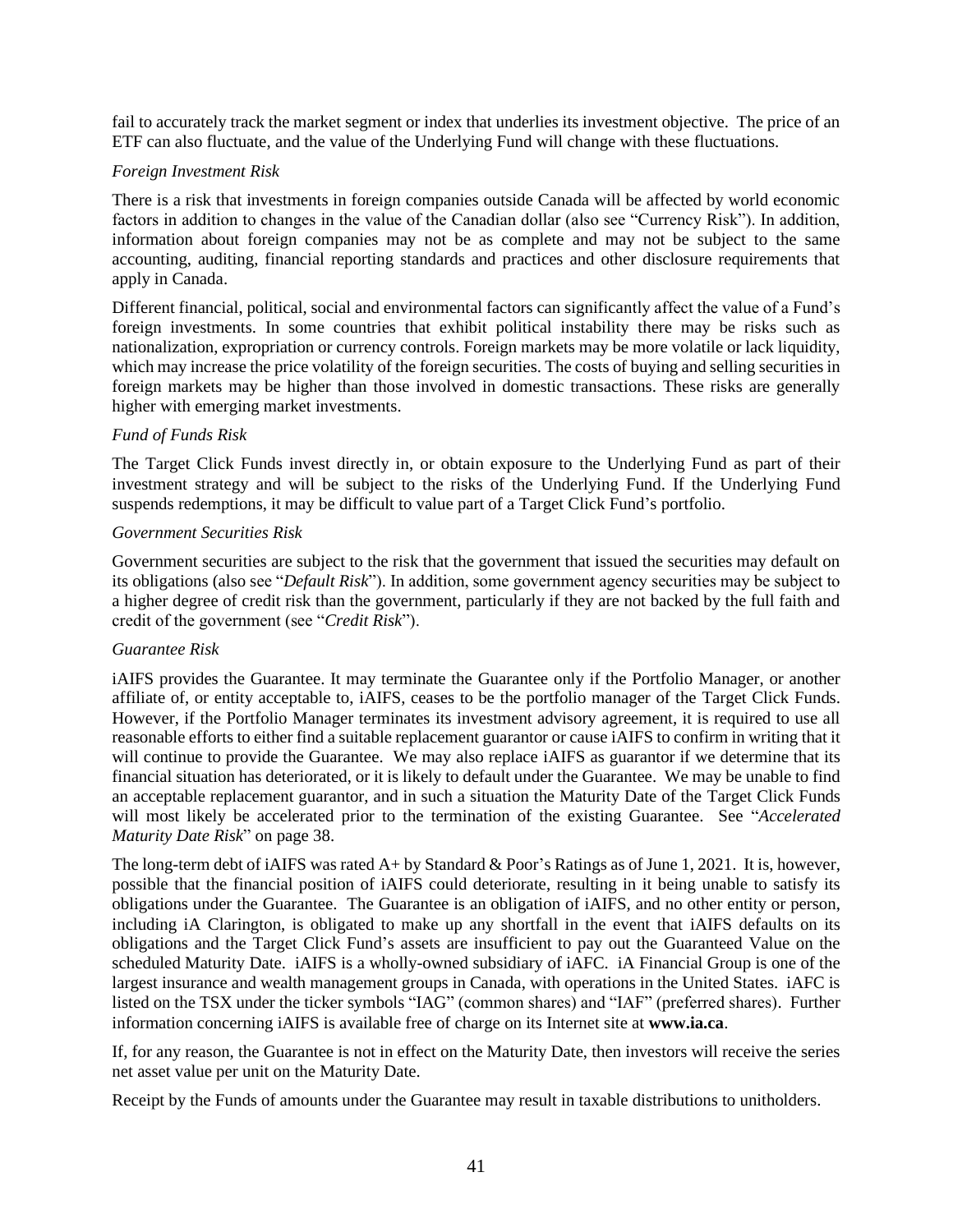#### *Interest Rate Risk*

A Fund that invests in interest rate sensitive securities such as income trusts, bonds or other fixed income securities tend to be affected by changes in interest rates. Interest rate risk affects the value of bonds more directly than stocks, and it is a risk to the Target Click Funds given the levels of strip bonds held by the Funds. As interest rates rise, bond prices fall and vice versa. Maturity can also affect interest rate risk. The longer a bond's maturity, the greater the risk that the bond's value could be impacted by changing interest rates prior to maturity, which may have a negative effect on the price of the bond. Therefore, bonds with longer maturities generally have higher interest rate risk than similar bonds with shorter maturities. In other words, in a rising interest rate environment, the daily market value of a Target Click Fund would be negatively impacted due to its fixed income exposure, even though the Fund is guaranteed at its maturity date.

#### *Large Transaction Risk*

Securities of a Fund may be purchased by another IA Clarington Fund or a third party mutual fund (as part of that mutual fund's "fund-of-funds" portfolio), by large investors, or by a large group of smaller investors, or by or in respect of other investment products. For example, the Distinction Portfolios may invest in other Funds, and banks or other institutional investors may purchase Securities of a Fund for their own investment products. This could result in large investments in a Fund. Any significant transaction made by a large investor, or by a large group of smaller investors, could significantly impact a Fund's cash flow. If the investor(s) buys large amounts of Securities of a Fund, the Fund could temporarily have a high cash balance. Conversely, if the investor(s) redeems large amounts of Securities of a Fund, the Fund may be required to fund the redemption by selling securities from its portfolio at an inopportune time. This could include selling investments in a market cycle downturn when many investments have declined in value or at any other time when a particular investment may have to be sold below its anticipated worth. This can have a negative impact on the performance of the Fund.

## <span id="page-44-0"></span>*Leveraged ETF Risk*

The Underlying Fund, has received regulatory relief to invest in Leveraged ETFs which attempt to magnify returns by a multiple of 200% or an inverse multiple of up to 200% of a specified widely-quoted market index, referred to as a "benchmark index". Leveraged ETFs typically achieve their objectives through the use of leverage or derivatives. This can result in the Leveraged ETF experiencing more volatility than the benchmark index, and achieving longer-term returns that deviate significantly from the benchmark index. An investment in a Leveraged ETF may therefore be highly speculative. In addition, Leveraged ETFs can magnify potential gains or losses, and as a result typically have a higher degree of risk than investing in an exchange-traded fund that simply tracks the benchmark index. As per NI 81-102, the Underlying Fund will not invest in a Leveraged ETF with a benchmark index that is based on (i) a physical commodity (other than Gold), or (ii) a specified derivative of which the underlying interest is a physical commodity (other than Gold).

## *Liquidity Risk*

Liquidity generally refers to the speed and ease with which a security can be sold and converted into cash. Securities that exhibit very low liquidity ("illiquid securities") may result in increased transaction time, unfavourable transaction prices or the complete inability to sell a particular security. Illiquidity can be a result of various factors such as legal restrictions, a lack of an organized and efficient marketplace to trade the security, limited demand for the security, volatility in financial markets and the nature of the investment itself. If a Fund experiences difficulties with selling a security, that particular security may lose value when and it is sold and the Fund may incur additional transaction costs. Illiquid securities may also be more difficult to value accurately and may experience increased price fluctuations. Additionally, liquidity may also be affected by factors that affect securities markets generally, such as economic and political conditions and other events. For example, the recent spread of COVID-19 caused volatility and decline in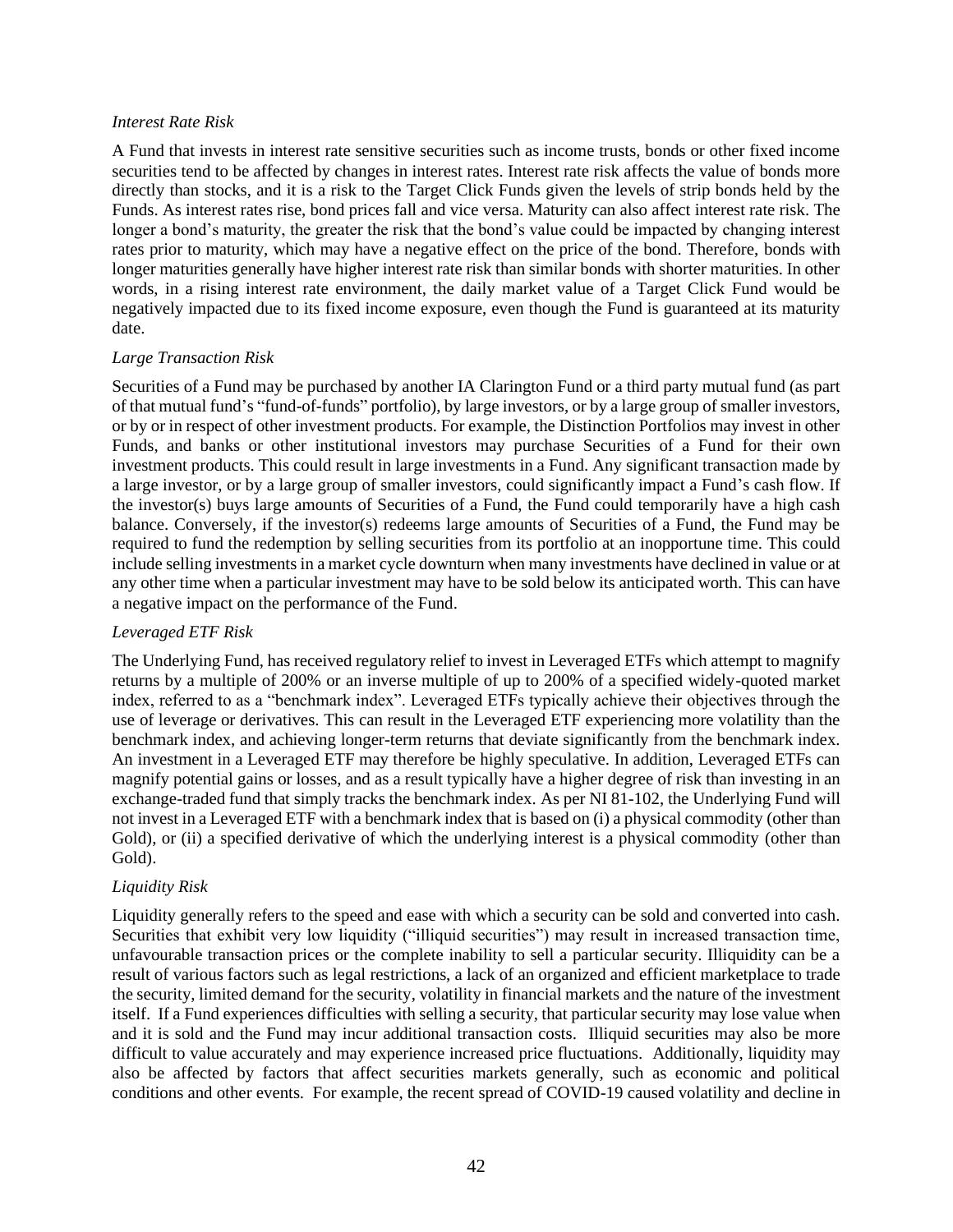global financial markets, as well as significant disruptions to global business activity, which caused losses for some investors. The impact of unanticipated market disruptions, including COVID-19, may affect the performance of mutual funds, the value of securities in which they invest and may lead to an increase in the amount of redemptions experienced by the mutual funds (including redemptions by large investors (see "*Large Transaction Risk*"). Each of these effects may lead to illiquidity and losses on your investment.

#### *Loss Restrictions Risk*

If a Fund experiences a "loss restriction event" (i) the Fund will be deemed to have a year-end for tax purposes (which could result in the Fund being subject to tax unless it distributes its income and capital gains prior to such year-end), and (ii) the Fund will become subject to the loss restriction rules generally applicable to corporations that experience an acquisition of control, including a deemed realization of any unrealized capital losses and restrictions on their ability to carry forward losses. Generally, the Fund will be subject to a loss restriction event when a person becomes a "majority-interest beneficiary" of the Fund, or a group of persons becomes a "majority-interest group of beneficiaries" of the Fund, as those terms are defined in the affiliated persons rules contained in the Tax Act, with appropriate modifications. Generally, a majority-interest beneficiary of the Fund will be a beneficiary who, together with the beneficial interests of persons and partnerships with whom the beneficiary is affiliated, has a fair market value that is greater than 50% of the fair market value of all the interests in the income or capital, respectively, in the Fund. Generally, a person is deemed not to become a majority-interest beneficiary, and a group of persons is deemed not to become a majority interest group of beneficiaries, of a Fund if the Fund meets certain investment restrictions and qualifies as an "investment fund" under the rules.

#### *Series Risk*

The Funds are available in more than one series of Units. Each series has its own fees and expenses, which the Fund tracks separately. If, for any reason, a Fund cannot pay the expenses of one series using its proportionate share of the Fund's assets, the Fund will be required to pay those expenses out of the other series' proportionate share of the assets. This could lower the investment return of the other series.

#### *Transaction Costs Risk*

The asset allocation process used by the Underlying Fund may result in additional transaction costs. This process can have an adverse effect on the performance of the Underlying Fund during periods of increased equity market volatility. In addition, the investment strategy used by the Underlying Fund may result in the Underlying Fund having a higher portfolio turnover rate. Portfolio turnover refers to the frequency of portfolio transactions and the percentage of portfolio assets being bought and sold during the year, which may increase overall costs.

#### *U.S. Tax Risk*

Funds that invest in specific U.S. debt securities may be considered to be engaged in a U.S. trade or business causing such Funds to be subject to U.S. income tax. In order to mitigate these tax consequences, the Manager of such Funds has established investment guidelines for investments in such U.S. debt securities.

#### *Zero-Coupon Securities Risk*

The Passive Component of the Target Click Funds may include investments in zero-coupon securities. The Tax Act generally requires that a holder of a zero-coupon security accrue a portion of the discount at which the security was purchased as taxable income each year, even though the holder receives no interest payment on the security during the year. Because each Target Click Fund must distribute all of its net income (including non-cash income attributable to zero-coupon securities) to its investors each year for income tax purposes, this accrued discount would also be taken into account in determining the amount of taxable distributions to investors. Zero-coupon securities also tend to be more highly sensitive to interest rate fluctuations than securities with similar terms to maturity that pay a coupon because all the interest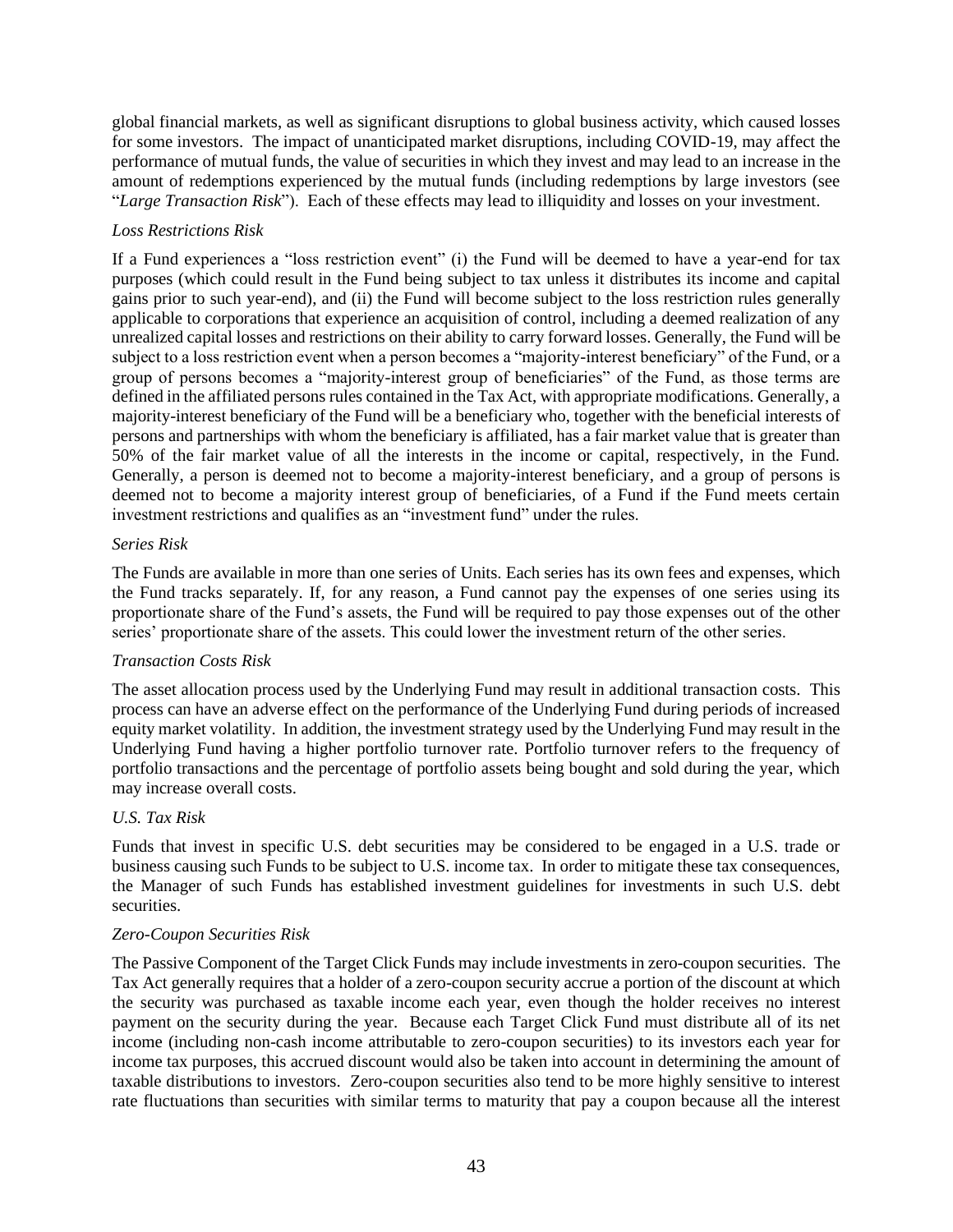payments of zero coupon bonds are accumulated and paid at maturity. In other words, in a rising interest rate environment, the daily market value of a Target Click Fund would be negatively impacted due to its fixed income exposure, even though the Fund is guaranteed at its maturity date.

#### <span id="page-46-0"></span>**Investment Restrictions**

The Funds are subject to the standard investment restrictions and practices contained in securities legislation, including NI 81-102. This legislation is designed, in part, to ensure that the investments of the Funds are diversified and relatively liquid and to ensure the proper administration of the Funds. Except as set out under the heading "**Exemptions and Approvals**" on page [33,](#page-35-0) the Funds adhere to these standard investment restrictions and practices.

#### <span id="page-46-1"></span>**Description of Units**

Each Target Click Fund offers two series of Units: Series A and Series F Units.

Series A Units are only available to existing Series A investors, except those purchasing through a discount broker.

Series F Units are only available to existing Series F investors whose dealer has signed a Series F agreement with us (generally, investors who participate in fee-based programs through their dealer). Instead of paying sales charges, these investors pay a fee, determined between the investor and dealer, to their dealer for investment advice and other services or may pay their discount broker a fee for services and any tools or other assistance they provide. We may collect the dealer advisor fee from you on behalf of your dealer. We do not pay any commission to dealers who sell Series F Units, which means that we can charge a lower management fee.

The GEEF offers only institutional series of Units available for purchase by other mutual funds or institutional investors only.

The consideration that you and other investors pay to purchase Units of any series is tracked on a series-by-series basis in your Fund's administration records. However, the assets of all series of a Fund are combined in a single pool to create one portfolio for investment purposes.

Each Fund generally derives its value from the portfolio assets held by it and the income earned in respect thereof. A separate NAV is calculated daily in respect of each series of units issued of each Fund. The NAV of each Fund and of each series of units is determined as described under "**Valuation of Portfolio Securities**" on pag[e 10](#page-12-3) and "**Calculation of Net Asset Value**" on page [12.](#page-14-0)

Each Target Click Fund has a scheduled Maturity Date on which the Fund will be terminated. At any time prior to the Maturity Date of a Fund, unitholders can redeem all or any of their units at the series NAV of those units as described under "**How to Redeem Funds**" on page [17.](#page-19-0) iAIFS has provided a guarantee (the "**Guarantee**") to the Target Click Funds that, on the Maturity Date of each Fund, the Fund will have sufficient assets to pay to investors an amount for each outstanding unit equal to the greatest of the following three values: (i) \$10.00 per unit (the series NAV per unit of each series on the start date of the Fund), (ii) the highest month-end series NAV per unit during the period from the start date of the Fund until the Maturity Date of the Fund, and (iii) the series NAV per unit on the Maturity Date of the Fund (the "**Guaranteed Value**"). As a result of the Guarantee, investors that redeem their units on the Maturity Date will receive the Guaranteed Value for each redeemed unit. All units that are not redeemed on the scheduled Maturity Date of a Target Click Fund will be automatically switched to Series A or Series F Units of IA Clarington Money Market Fund, as applicable, based on the Guaranteed Value. Please see "**Guaranteed Value for the Target Click Funds**" on page [32.](#page-34-0)

If the Maturity Date is accelerated, then unitholders can redeem their units at the greater of the series NAV per unit on the accelerated Maturity Date of the Fund or the "Net Present Value of the Guaranteed Value" of that series of units of the Fund (the "**Accelerated Guaranteed Value**"), less any applicable redemption or other charges. "Net Present Value of the Guaranteed Value" in respect of a series of units of a Target Click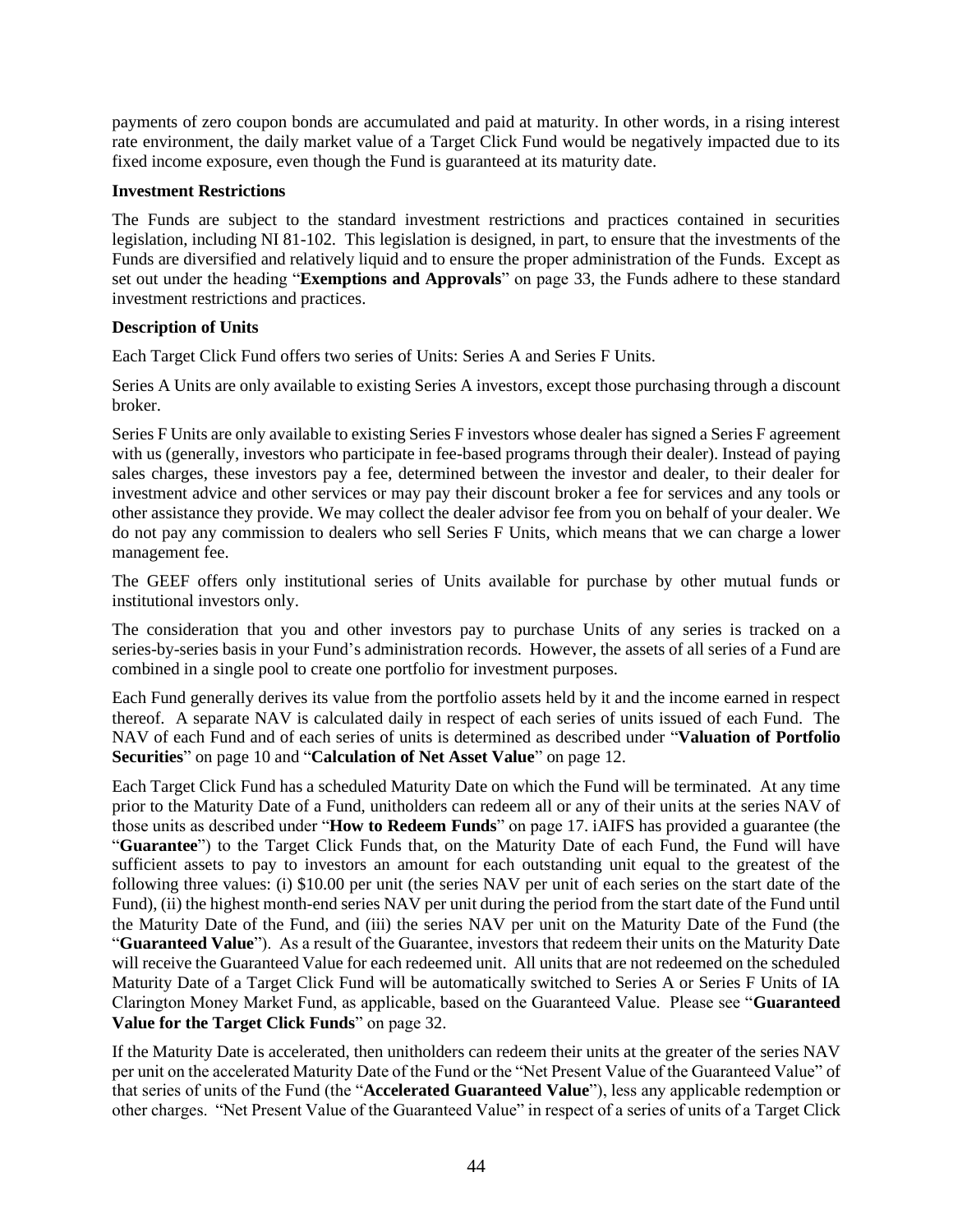Fund refers to the amount determined on the accelerated Maturity Date, if any, of the Fund by applying discount rates based on the internal rates of return of the fixed income securities held in the passive component of the Fund to the Guaranteed Value in effect on the date of the notice to investors advising of the accelerated Maturity Date of the Fund. All units that are not redeemed on the accelerated Maturity Date of a Target Click Fund will be automatically switched to Series A or Series F units, as applicable, of IA Clarington Money Market Fund based on the Accelerated Guaranteed Value. Please see "**Guaranteed Value for the Target Click Funds**" on page [32.](#page-34-0)

All units of each series are treated equally with respect to distributions and on the winding-up of a Fund based on the relative NAV of each series.

All units of a Fund are fully paid and non-assessable when issued. Units of any series of a Fund may be switched at any time into securities of the same series of any other IA Clarington Fund. See "**Switching Units of the Funds**" on page [14.](#page-16-0) However, it is not possible to switch into Series A units of a Fund under the low load purchase option during the last three years prior to the scheduled Maturity Date of the Target Click Fund or into Series A units of a Target Click Fund under the deferred sales charge purchase option during the last seven years prior to the scheduled Maturity Date of the Fund.

Fractions of units may be issued. Fractional units carry the rights and privileges, and are subject to the restrictions and conditions, applicable to whole units in the proportions which they bear to one unit; however, the holder of a fractional unit is not entitled to vote in respect of such fractional unit.

All units are transferable without restriction.

Unitholders of the GEEF can redeem all or any of their units at the net asset value of those units as described under "**How to Redeem Funds**" on page [17.](#page-19-0)

The rights and conditions attached to the units of the Funds may be modified only in accordance with the provisions attached to such units and the provisions of the Master Declaration of Trust or the GEEF Declaration of Trust.

The Funds do not hold regular meetings. Investors of a Fund are permitted to vote on all matters that require unitholder approval under NI 81-102 or under the Master Declaration of Trust or the GEEF Declaration of Trust. These matters are:

- a change in the basis of the calculation of a fee or expense that is charged to the Fund or its unitholders that could result in an increase in charges to the Fund or its unitholders, unless: (i) the person or company charging the fee or expense is at arm's length to the Fund, and (ii) the unitholders of the Fund are given at least 60 days' written notice of the proposed change,
- the introduction of a fee or expense to be charged to the Fund or directly to its unitholders by the Fund or the Manager that could result in an increase in charges to the Fund or to its unitholders,
- a change of the Manager, unless the new manager is an affiliate of the Manager,
- a change in the fundamental investment objectives of the Fund,
- a decrease in the frequency of the calculation of the NAV per each series of units of the Fund,
- a material reorganization of the Fund, other than a reorganization that may be and is approved by the IRC of the Funds in accordance with securities legislation, and
- the appointment of a successor trustee of the Fund in certain circumstances.

The IRC of the Funds may only approve a reorganization or transfer with another mutual fund managed by us if it meets the criteria set out for such approval in NI 81-102 and the Fund sends written notice of the change to its securityholders at least 60 days prior to making the change.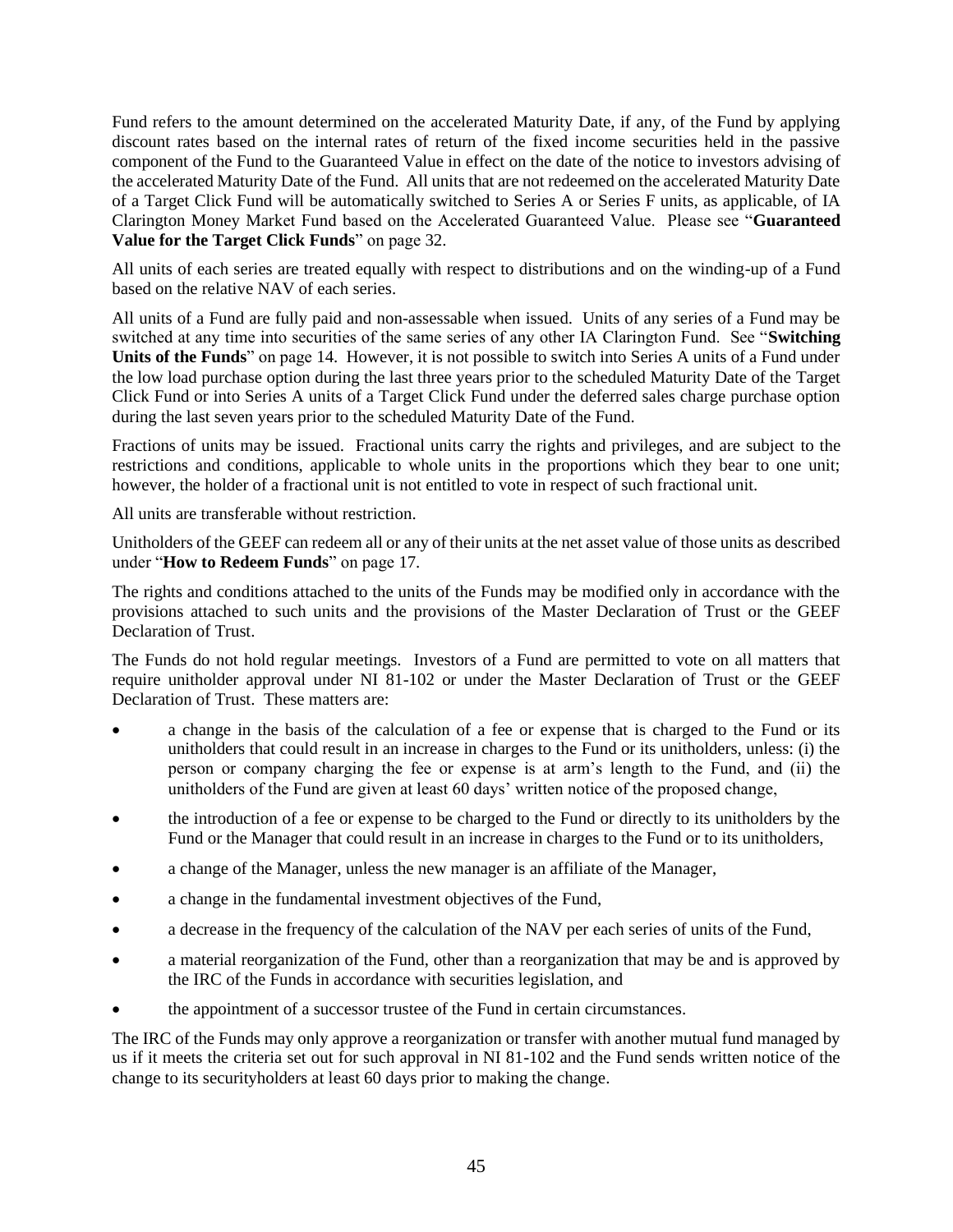#### <span id="page-48-0"></span>**Formation and History of the Funds**

The Fund's offices are located at 522 University Avenue, Suite 700, Toronto, Ontario M5G 1Y7.

Each of IA Clarington Target Click 2025 Fund and IA Clarington Target Click 2030 Fund is an open-end mutual fund trust established under the laws of Ontario by the Master Declaration of Trust as described on page [6.](#page-8-2)

Under the Master Declaration of Trust, each Target Click Fund will automatically terminate on its scheduled maturity date (the "**Maturity Date**"). In certain circumstances, the Maturity Date of a Target Click Fund may be accelerated.

IA Clarington Global Equity Exposure Fund is an open-end mutual fund trust established under the laws of Ontario by the GEEF Declaration of Trust as described on page [6](#page-8-3).

The schedules to or regulations under the Master Declaration of Trust and the GEEF Declaration of Trust may be amended from time to time. The Declaration of Trust provides that the Trustee may terminate the GEEF as of a date not earlier than 60 days following the mailing of notice of termination to unitholders.

Effective November 30, 2011, the Manager replaced the Target Click Funds' guarantee from Fortis Bank S.A./N.V. ("**Fortis Bank**") with a guarantee in favour of each Fund from its parent company, iAIFS. The guarantee provided by iAIFS is on substantially the same terms as the guarantee that was provided by Fortis Bank.

Effective December 5, 2011, the portfolio manager of the Target Click Funds changed from BNP Paribas Investment Partners Canada Ltd., to an affiliate of the Manager, iAIM (the "**Portfolio Manager**"), and BNP Paribas Asset Management SAS ceased to act as sub-advisor of the Funds.

Effective June 20, 2017, the Target Click Funds were closed to new investors. Investors who currently hold securities of the Funds may purchase additional units.

iA Clarington manages several other funds which are offered for sale under a separate simplified prospectus dated June 15, 2022. The Funds and any other mutual funds managed by us are collectively referred to as the "**IA Clarington Funds**".

#### <span id="page-48-1"></span>*The IA Clarington Target Click Funds*

The Target Click Funds are a group of mutual funds aimed at investors who want to preserve and potentially grow their capital over a specified period of time. Unlike the other IA Clarington Funds, each Target Click Fund has a set Maturity Date on which the Target Click Fund will be terminated. In addition, each Target Click Fund has obtained a Guarantee that, on the Maturity Date of the Target Click Fund, the Target Click Fund will have sufficient assets to pay to investors an amount for each outstanding unit equal to the greatest of the following three values: (i) \$10.00 (the NAV per unit of each series on the start date of the Target Click Fund), (ii) the highest month-end series NAV per unit during the period from the start date of the Target Click Fund until the Maturity Date of the Target Click Fund, and (iii) the series NAV per unit on the Maturity Date of the Target Click Fund. We call this the Guaranteed Value. A separate Guaranteed Value will be calculated for each series of Units of each Target Click Fund. For example, the scheduled Maturity Date for IA Clarington Target Click 2030 Fund is June 30, 2030. If the series NAV of the Series A Units of this Fund on the start date of the Fund is \$10.00, increases to an all-time month-end high of \$15.00 during the term of the Fund and subsequently decreases in value to \$14.00 prior to the scheduled Maturity Date, the Guaranteed Value for the Series A Units of this Fund will be \$15.00. Therefore, as a result of the Guarantee, investors who remain in the Fund until the scheduled Maturity Date will receive \$15.00 per Series A unit. However, investors who redeem their Units prior to the scheduled Maturity Date will not benefit from the Guarantee and will receive the series NAV per unit (less applicable redemption fees and other charges) as of the date of redemption, which may be less than the Guaranteed Value. Therefore, to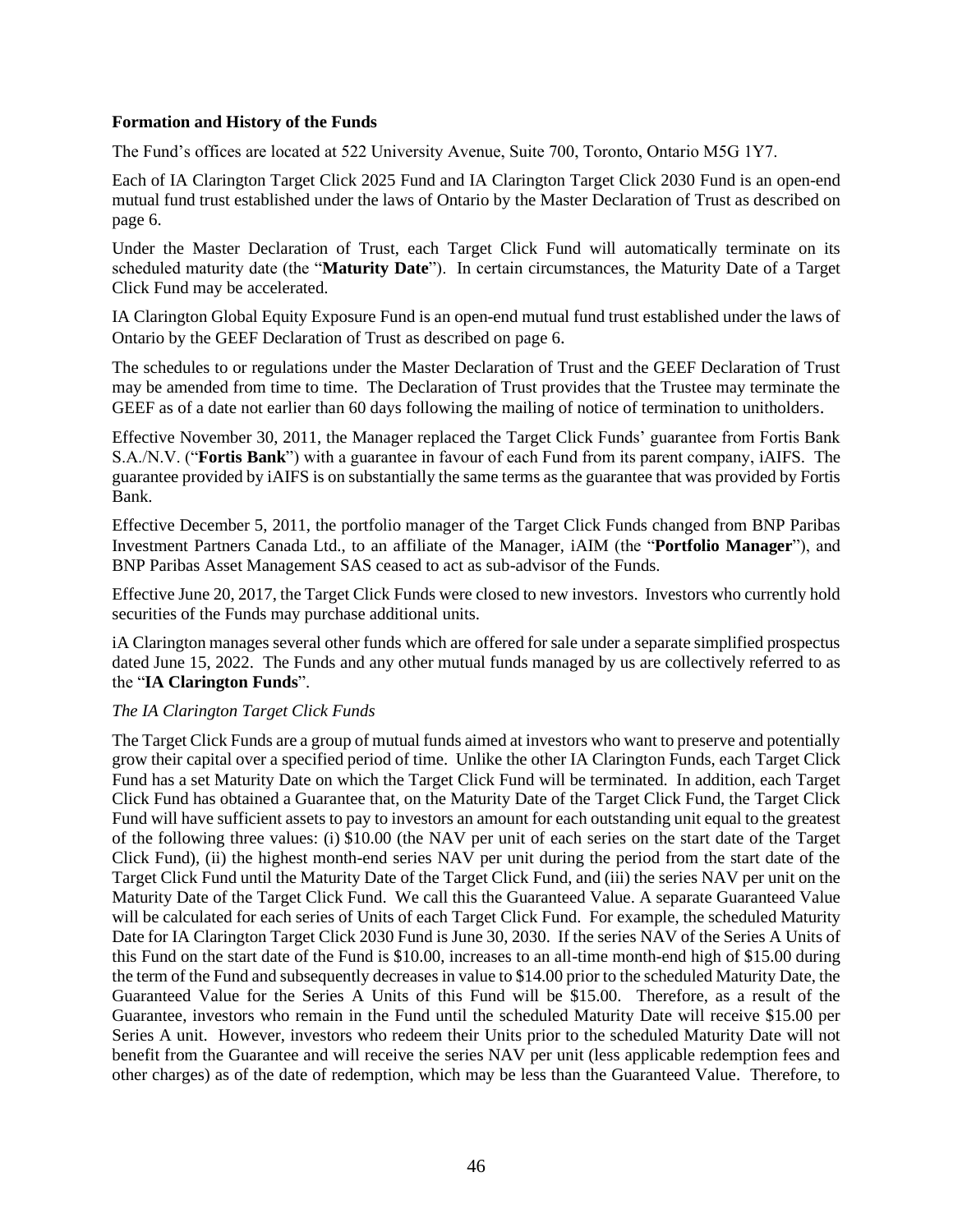benefit from the Guarantee, investors should select the appropriate Fund by matching their investment horizon with the scheduled Maturity Date of the appropriate Fund.

Investors should note that a mid-month series NAV may be higher than the Guaranteed Value, as the Guaranteed Value is only reset on the last business day of each month. The Guaranteed Value is the same for each investor in the same series of Units of a Fund, regardless of when during the term of the Fund the investor purchased his or her Units.

iA Clarington has retained iAIM to act as the portfolio manager of the Funds. iAIFS provides the Guarantee to the Target Click Funds. iAIFS is a leading financial institution in Canada and an industry leader in the insurance and financial services sector. For further information on the Guaranteed Value of each series of Units of each Target Click Fund, how the amount of the Guaranteed Value is calculated, and for other important information on the Target Click Guarantee, please see "**Guaranteed Value for the Target Click Funds**" on page [32.](#page-34-0) For further information on the risks of the Guarantee, see "*Guarantee Risk*" on page [41.](#page-43-0)

The Target Click Funds will invest in units of the Underlying Fund and Cash Equivalents, referred to as the "Active Component". The Target Click Funds will also invest in fixed income securities issued by the Canadian federal or provincial governments and Cash Equivalents, referred to as the "Passive Component". The allocation between the Active Component and the Passive Component of a Target Click Fund's portfolio will be determined by the Portfolio Manager for each Fund and will be based on a number of factors, including the remaining time until the scheduled Maturity Date and the amount of the Fund's portfolio required to cover the Guaranteed Value. As the scheduled Maturity Date of a Target Click Fund approaches, the Fund will be increasingly invested in the Passive Component. Should there be a significant decline in interest rates, equity market values or both during the term of a Target Click Fund, the investment strategy may significantly reduce or eliminate the Fund's equity exposure well before the Fund's scheduled Maturity Date. This could accelerate the Maturity Date of the Fund. See "*Accelerated Maturity Date Risk*" on page [38.](#page-40-1)

Information about each Fund is summarized on the following pages. Here is an explanation of what you will find under each heading.

## **Fund Details**

In each Fund summary, you will find a chart that looks like this one. It contains the information described below.

#### **Fund Details**

## **What does the Fund invest in?**

This section is divided into two parts: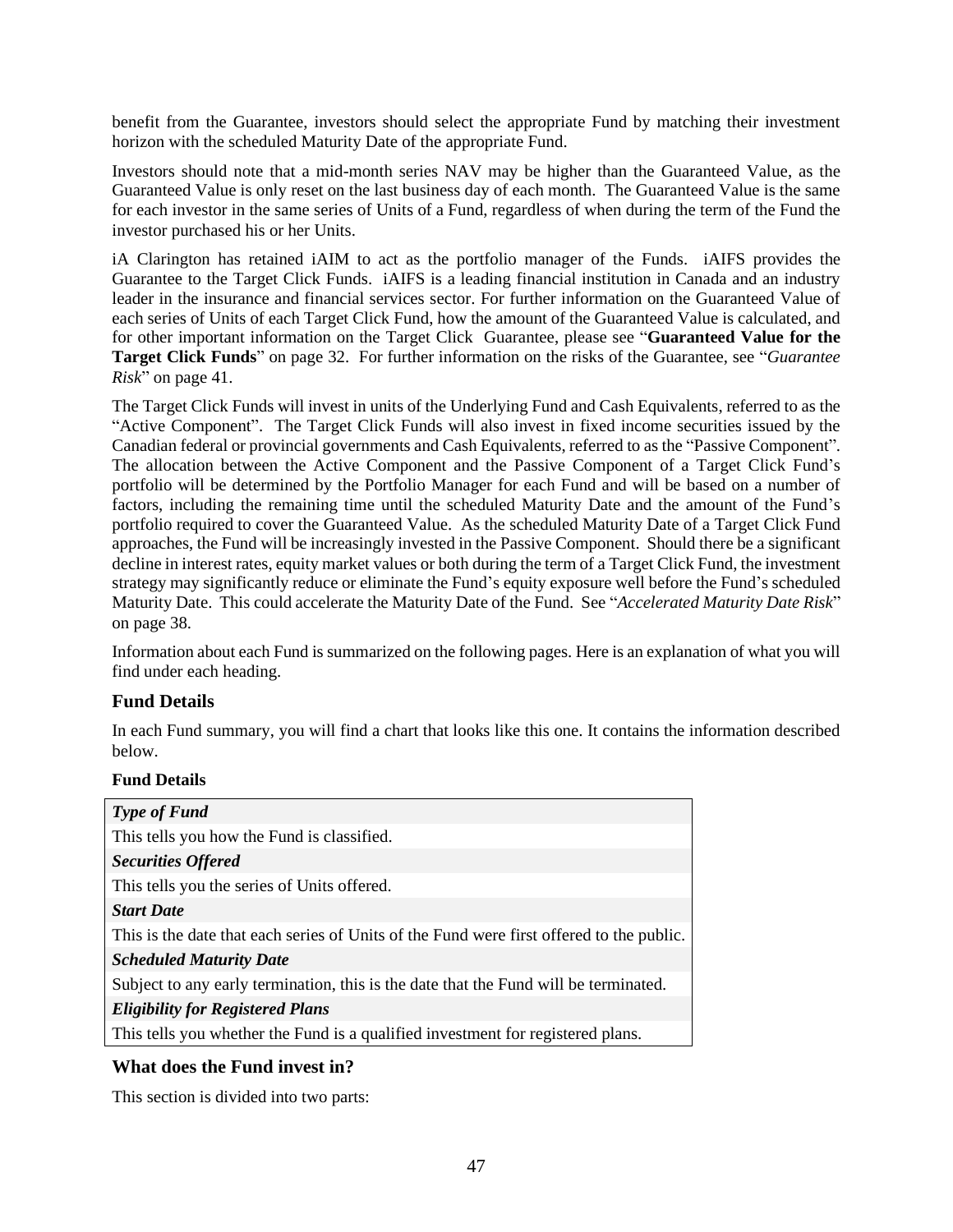#### **Investment Objective**

The investment objective of each Fund is described, including the kinds of securities it uses to achieve this objective. In order to change its fundamental investment objective, each Fund needs the majority approval of its securityholders at a meeting called to consider the change.

#### **Investment Strategies**

This explains how a Fund plans to achieve its investment objective. Except as set out under "**Exemptions**  and Approvals" on page [33,](#page-35-0) the Funds follow the standard investment restrictions and policies established by Canadian securities regulators.

## **What are the Risks of Investing in this Fund?**

This is where the specific risks of the Fund are set out. For details about the meaning of each risk, see *"What are the Specific Risks Associated with Mutual Funds?"* beginning on pag[e 38](#page-40-0) of this document.

## <span id="page-50-0"></span>**Investment Risk Classification Methodology**

Each Fund's investment risk level is based on the standard deviation of the Fund's investment returns. The use of standard deviation as a measurement tool allows for a reliable and consistent quantitative comparison of the Fund's relative volatility and related risk. Standard deviation is widely used to measure volatility of return.

Each Fund's risk is required to be determined in accordance with a standardized risk classification methodology that was adopted by the Canadian Securities Administrators. The methodology is based on the mutual fund's historical volatility as measured by a 10-year standard deviation of the returns of the mutual fund. The standard deviation represents, generally, the level of volatility in returns that a mutual fund has historically experienced over the 10-year period. For new Funds or Funds which have a historical performance of less than 10 years, we are required to use an appropriate benchmark index, or composite of indices, to estimate the expected volatility and therefore risk level of the Fund.

The different risk levels of the Funds are:

- Low standard deviation of 0 to 6 percentage points; typically associated with money market funds or Canadian fixed income funds;
- Low to Medium standard deviation of 6 to 11 percentage points typically associated with balanced funds or global or high yield fixed income funds;
- **Medium** standard deviation of 11 to 16 percentage points; typically associated with equity funds that are diversified among larger Canadian or global equities;
- **Medium to High** standard deviation of 16 to 20 percentage points; typically associated with equity funds that have concentrated investments in specific regions or economic sectors, or in smaller companies; and
- **High** standard deviation over 20 percentage points; typically associated with equity funds that may have concentrated investments in specific regions and/or in particular sectors of the economy where there is a considerable risk of loss.

Each Fund's risk level is reviewed at least once a year and each time a material change is made to the Fund's investment strategies and/or investment objective.

Details of the methodology used are available on request, at no cost by calling us toll-free at **1-800-530-0204** or e-mailing us at **[funds@iaclarington.com](mailto:funds@iaclarington.com)** or by writing to us at the address on the back cover of this document.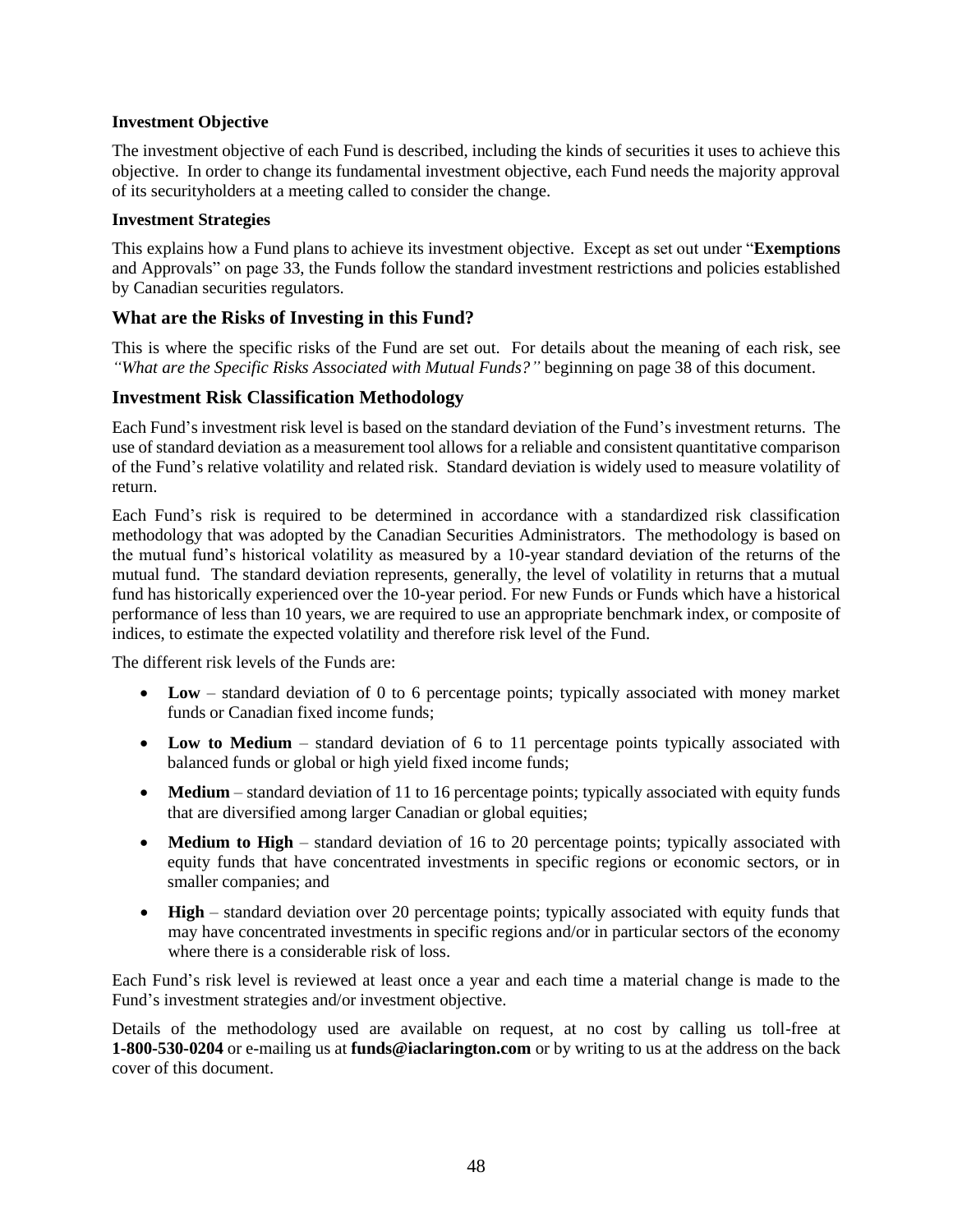## **Distribution Policy**

This section tells you how and when distributions are paid by the Fund. We automatically reinvest distributions in additional Units. Following each distribution, the number of your outstanding Units will be immediately consolidated, so that you will hold the same number of Units after the distribution as you held before the distribution. The history of distributions paid by a Fund is no indication of future distribution payments.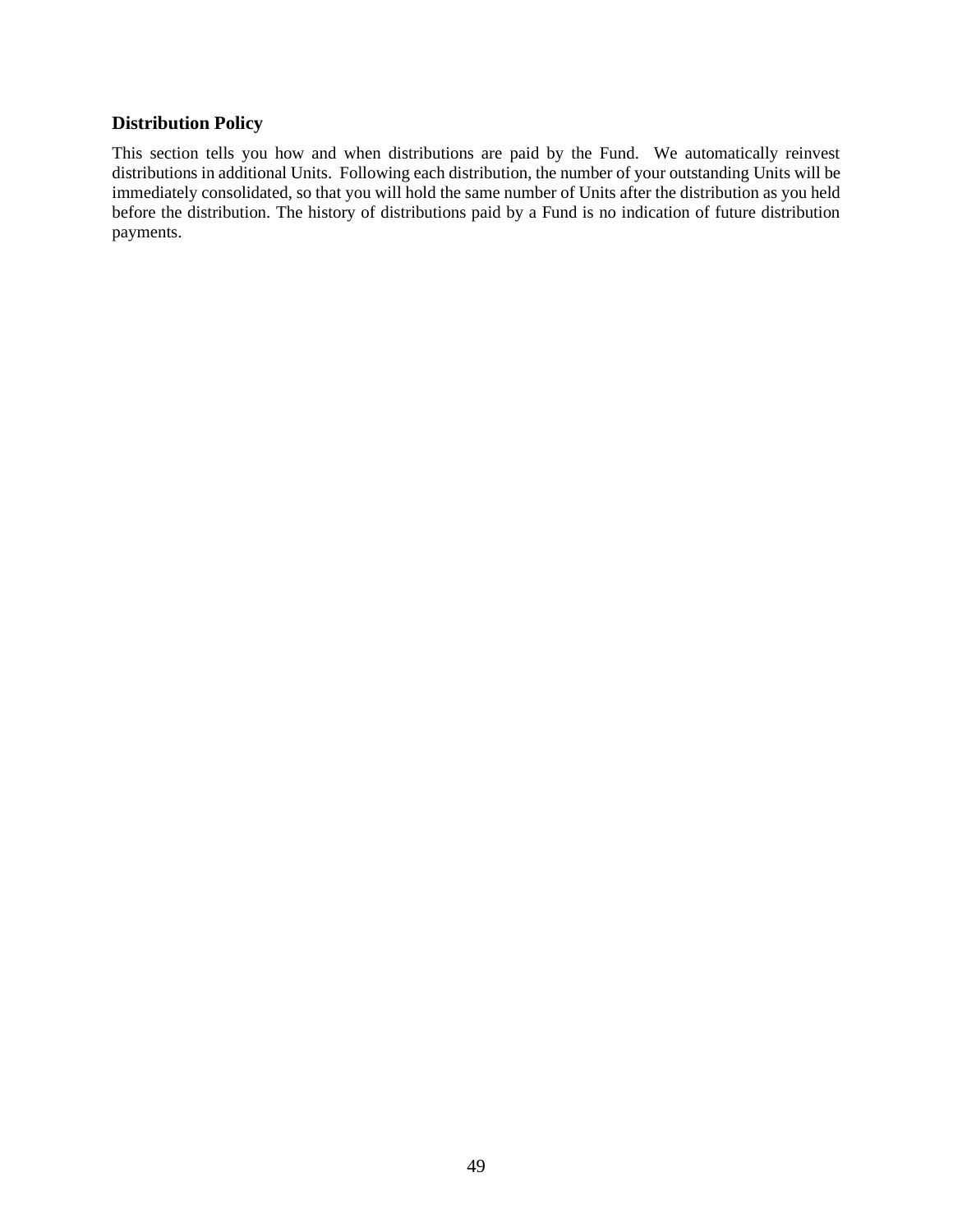# <span id="page-52-0"></span>**IA Clarington Target Click 2025 Fund**

## **Fund Details**

| <b>Type of Fund</b>                                             |
|-----------------------------------------------------------------|
| <b>Target Date</b>                                              |
| <b>Securities Offered</b>                                       |
| Series A and Series F Units of a mutual fund trust <sup>*</sup> |
| <b>Start Date</b>                                               |
| February 14, 2005                                               |
| <b>Scheduled Maturity Date</b>                                  |
| June 30, 2025                                                   |
| <b>Eligible for Registered Plans</b>                            |
| Yes                                                             |

\* This Fund is closed to new investors. Investors who currently hold a series of this Fund may purchase additional Units. iA Clarington may re-open the Fund in its discretion. Series A Units are only available under the front-end purchase option.

## **What Does the Fund Invest In?**

#### **Investment Objective**

The Fund's objective is to provide the opportunity for capital appreciation during the term of the Fund and to pay, on the Maturity Date, an amount per unit equal to the greatest of the following three values: (i) \$10.00 (the NAV per unit of each series on the start date of the Fund), (ii) the highest month-end series NAV per unit during the period from the start date of the Fund until the Maturity Date of the Fund, and (iii) the series NAV per unit on the Maturity Date of the Fund (the "**Guaranteed Value**"). Please see the description of the Guarantee in favour of the Fund under "*Formation and History of the Funds - The IA Clarington Target Click Funds*" on page 46. The Fund invests in an underlying fund that provides exposure to global equity markets through the use of derivatives, as well as in fixed income securities and Cash Equivalents. The Fund uses an asset allocation strategy to determine the balance between these assets.

The fundamental investment objective may only be changed with the approval of a majority of securityholders at a meeting called for that purpose.

#### **Investment Strategies**

The Fund:

- holds a portfolio consisting of an active and a passive component:
	- the Active Component invests in units of the Underlying Fund, a mutual fund that may be managed by iA Clarington or an affiliate or associate of iA Clarington, and Cash Equivalents, and
	- the Passive Component invests in fixed income securities issued by the Canadian federal or provincial governments, Canadian corporations and Cash Equivalents,
- allocates the Active Component between units of the Underlying Fund and Cash Equivalents as determined by the Portfolio Manager,
- uses an asset allocation strategy to determine the balance between the Active Component and the Passive Component, based on the remaining time until the Maturity Date and the amount of the portfolio required to cover the Guaranteed Value, and
- increases the Passive Component each time that the Guaranteed Value is "clicked up" in order to support the higher Guaranteed Value.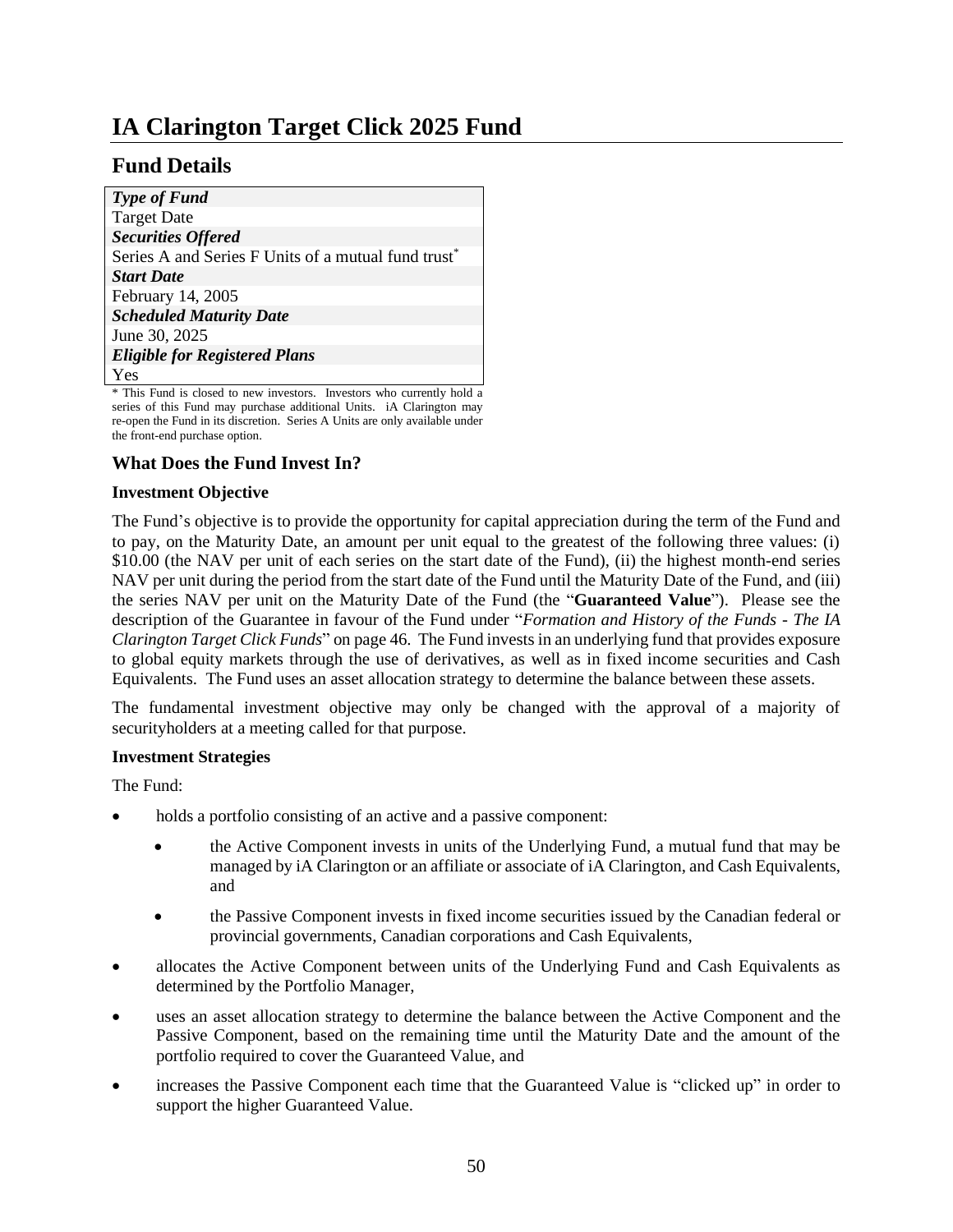## **IA Clarington Target Click 2025 Fund**

#### (continued)

Please refer to the Fund's Fund Facts under the heading "Investment mix" for information regarding the asset mix of the Fund.

The investment objective and investment strategies of the Underlying Fund are as follows:

#### *Investment Objective*

The Underlying Fund's objective is to achieve long-term capital appreciation by obtaining an enhanced exposure to equity markets around the world through the use of derivatives.

#### *Investment Strategies*

The Underlying Fund:

- obtains exposure to global equity markets through an actively managed derivatives portfolio,
- will seek enhanced exposure (up to 2.5 times) to global equity markets through an actively managed derivatives portfolio and thereby earn a return larger than the return of such markets,
- will generally seek to invest its portfolio between, Europe, Australasia and the Far East (EAFE) and the Americas. The portfolio manager may vary the allocation depending on market conditions,
- may invest in Underlying ETFs provided that no more than 20% of the net assets of the Underlying Fund, taken at market value at the time of the transaction, can consist of a combination of securities of Underlying ETFs and all securities sold short by the Underlying Fund,
- may invest in ETFs (which qualify as index participation units under NI 81-102) or other securities in a manner consistent with the Underlying Fund's investment objective and other strategies;
- may from time to time invest a portion of its net assets in units or shares of other mutual funds that may be managed by iA Clarington or an affiliate. The criteria used for selecting mutual fund securities are consistent with the criteria for selecting individual securities, as described elsewhere in the Underlying Fund's investment objectives and strategies. There will be no duplication of management fees, incentive fees or sales charges between the mutual fund,
- will manage its market exposures to ensure at all times that only a net long exposure to any individual market will exist,
- will employ risk management techniques to hedge a portion of the risk of a sudden downward valuation of a market index,
- will hold a substantial portion of its assets in cash or short-term money market securities, and
- will use derivatives for hedging and non-hedging purposes. If used for non hedging purposes, the derivatives acquired will be consistent with the investment objectives of the Underlying Fund and securities law. Options acquired for non hedging purposes will not constitute more than 10% of the net assets of the Underlying Fund. When the Underlying Fund purchases derivatives for non hedging purposes, it holds sufficient positions, cash and cash equivalents to cover its positions.

The Underlying Fund has received regulatory relief to invest in Leveraged ETFs which attempt to magnify returns by a multiple of 200% or an inverse multiple of up to 200% of a specified widely-quoted market index, referred to as a "benchmark index". Leveraged ETFs typically achieve their objectives through the use of leverage or derivatives. This can result in the Leveraged ETF experiencing more volatility than the benchmark index and achieving longer-term returns that deviate significantly from the benchmark index. An investment in a Leveraged ETF may therefore be highly speculative. In addition, Leveraged ETFs can magnify potential gains or losses, and as a result typically have a higher degree of risk than investing in an exchange-traded fund that simply tracks the benchmark index. As per NI 81-102, the Underlying Fund will not invest in a Leveraged ETF with a benchmark index that is based on (i) a physical commodity (other than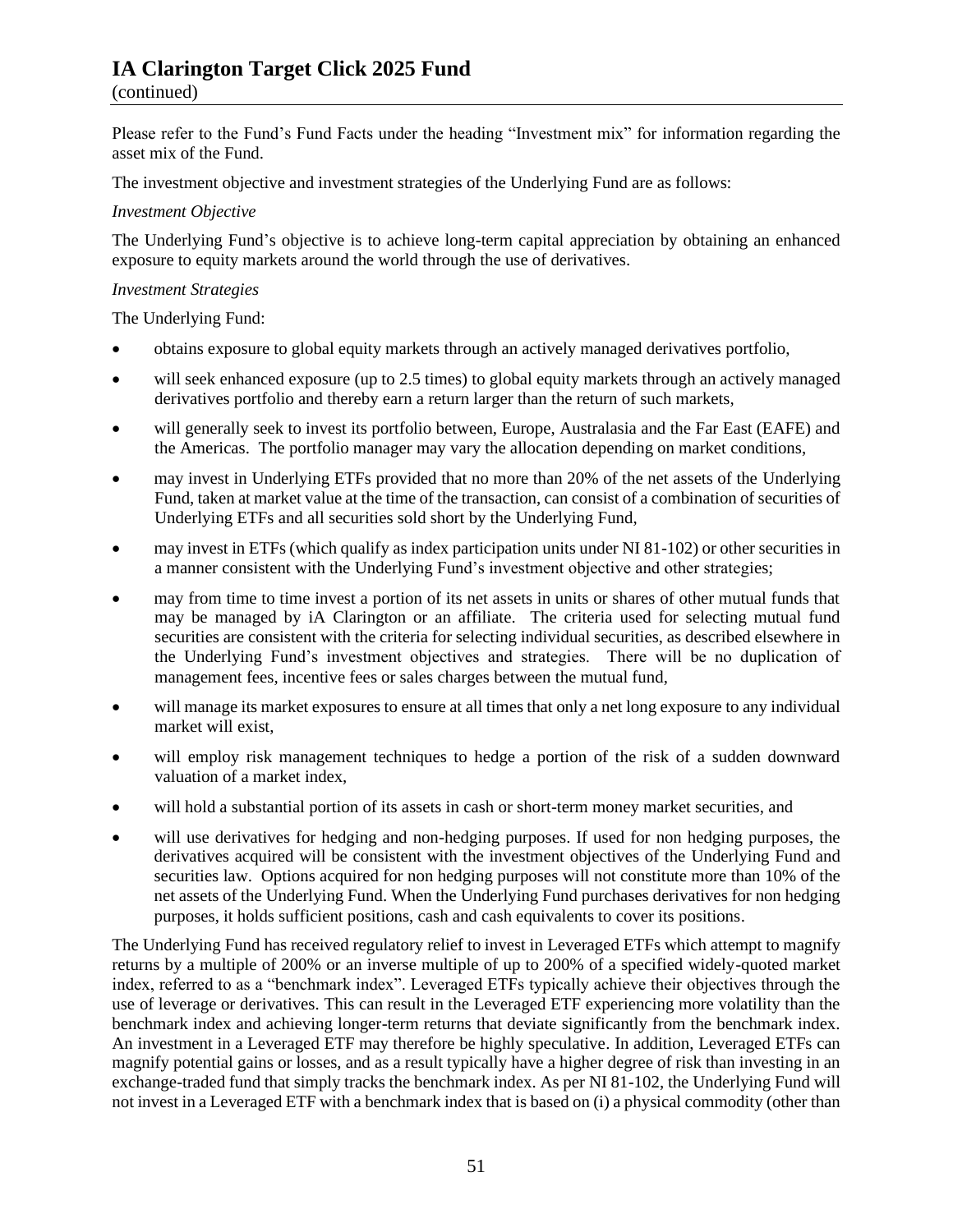## **IA Clarington Target Click 2025 Fund**

(continued)

Gold), or (ii) a specified derivative of which the underlying interest is a physical commodity (other than Gold).

## **What are the Risks of Investing in this Fund?**

The risks of investing in this Fund, and indirectly in the Underlying Fund, are:

- accelerated maturity date risk,
- concentration risk,
- credit risk.
- currency risk,
- derivatives risk,
- default risk,
- early redemption risk,
- equity market risk,
- ETF risk,
- foreign investment risk,
- fund of funds risk
- government securities risk,
- guarantee risk,
- interest rate risk,
- leveraged ETF risk,
- liquidity risk,
- loss restrictions risk,
- series risk,
- transaction costs risk, and
- zero-coupon securities risk.

You will find an explanation of each risk under "*What are the Specific Risks Associated with Mutual Funds?*" beginning on pag[e 38](#page-40-0) of this document.

## **Investment Risk Classification Methodology**

The Fund's risk level is low. Please refer to "**Investment Risk Classification Methodology**" on page [48](#page-50-0) for more information about how we determine the Fund's risk level.

## **Distribution Policy**

The Fund will distribute any income and capital gains annually in December such that it is not liable for income tax under the Tax Act. We will automatically reinvest these distributions in additional Units of the Fund. Following each distribution, the number of outstanding Units will be immediately consolidated, so that the number of outstanding Units after the distribution is the same as the number of outstanding Units before the distribution.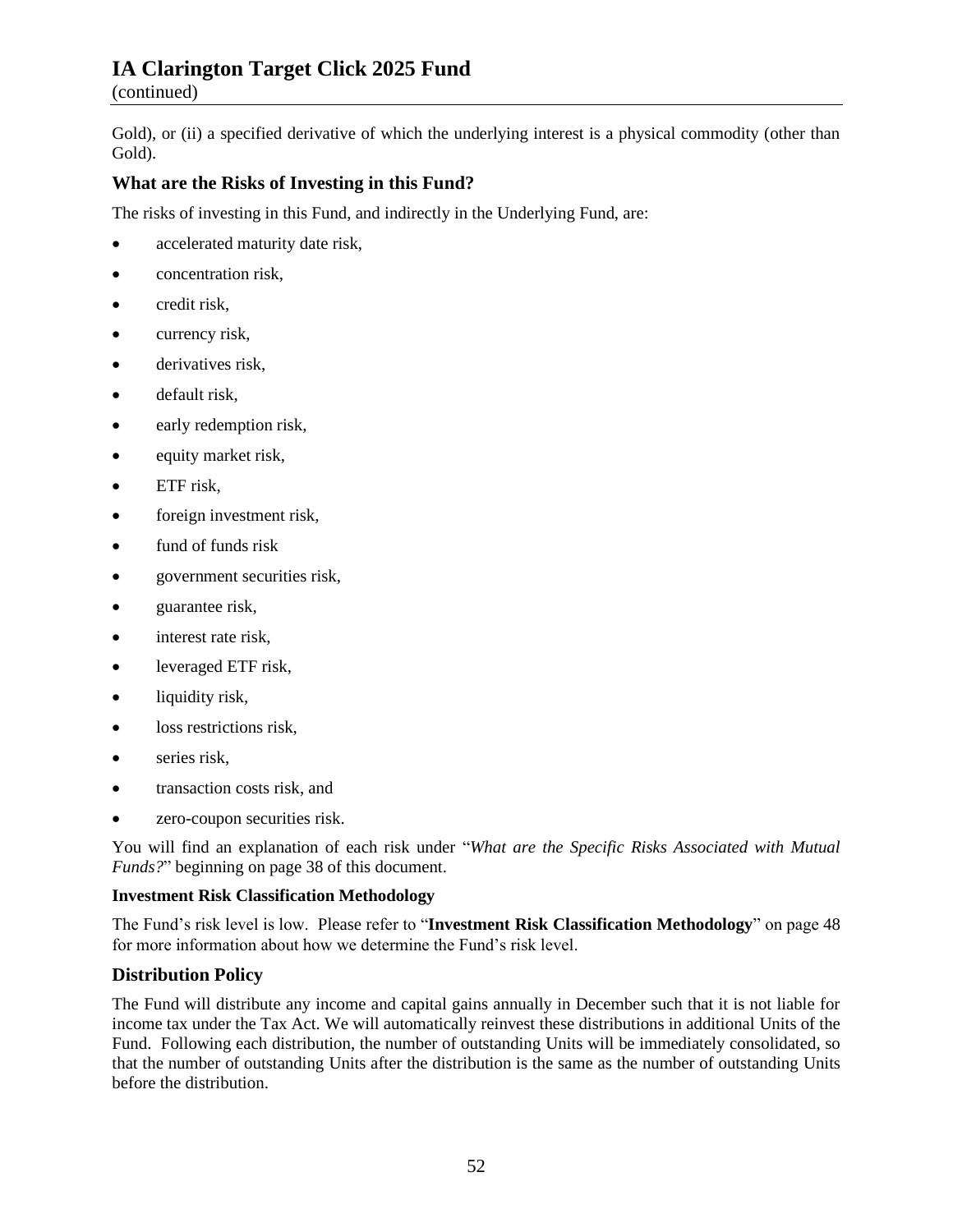# <span id="page-55-0"></span>**IA Clarington Target Click 2030 Fund**

## **Fund Details**

| <b>Type of Fund</b>                                             |
|-----------------------------------------------------------------|
| <b>Target Date</b>                                              |
| <b>Securities Offered</b>                                       |
| Series A and Series F Units of a mutual fund trust <sup>*</sup> |
| <b>Start Date</b>                                               |
| July 4, 2008                                                    |
| <b>Scheduled Maturity Date</b>                                  |
| June 30, 2030                                                   |
| <b>Eligible for Registered Plans</b>                            |
| Yes                                                             |

\* This Fund is closed to new investors. Investors who currently hold a series of this Fund may purchase additional Units. iA Clarington may re-open the Fund in its discretion. Series A Units are only available under the front end purchase option.

## **What Does the Fund Invest In?**

#### **Investment Objective**

The Fund's objective is to provide the opportunity for capital appreciation during the term of the Fund and to pay, on the Maturity Date, an amount per unit equal to the greatest of the following three values: (i) \$10.00 (the NAV per unit of each series on the start date of the Fund), (ii) the highest month-end series NAV per unit during the period from the start date of the Fund until the Maturity Date of the Fund, and (iii) the series NAV per unit on the Maturity Date of the Fund (the "**Guaranteed Value**"). Please see the description of the Guarantee in favour of the Fund under "*Formation and History of the Funds - The IA Clarington Target Click Funds*" on pag[e 46.](#page-48-1) The Fund invests in an underlying fund that provides exposure to global equity markets through the use of derivatives, as well as in fixed income securities and Cash Equivalents. The Fund uses an asset allocation strategy to determine the balance between these assets.

The fundamental investment objective may only be changed with the approval of a majority of securityholders at a meeting called for that purpose.

#### **Investment Strategies**

The Fund:

- holds a portfolio consisting of an active and a passive component:
	- the Active Component invests in units of the Underlying Fund, a mutual fund that may be managed by iA Clarington or an affiliate or associate of iA Clarington, and Cash Equivalents, and
	- the Passive Component invests in fixed income securities issued by the Canadian federal or provincial governments, Canadian corporations and Cash Equivalents,
- allocates the Active Component between units of the Underlying Fund and Cash Equivalents as determined by the Portfolio Manager,
- uses an asset allocation strategy to determine the balance between the Active Component and the Passive Component, based on the remaining time until the Maturity Date and the amount of the portfolio required to cover the Guaranteed Value, and
- increases the Passive Component each time that the Guaranteed Value is "clicked up" in order to support the higher Guaranteed Value.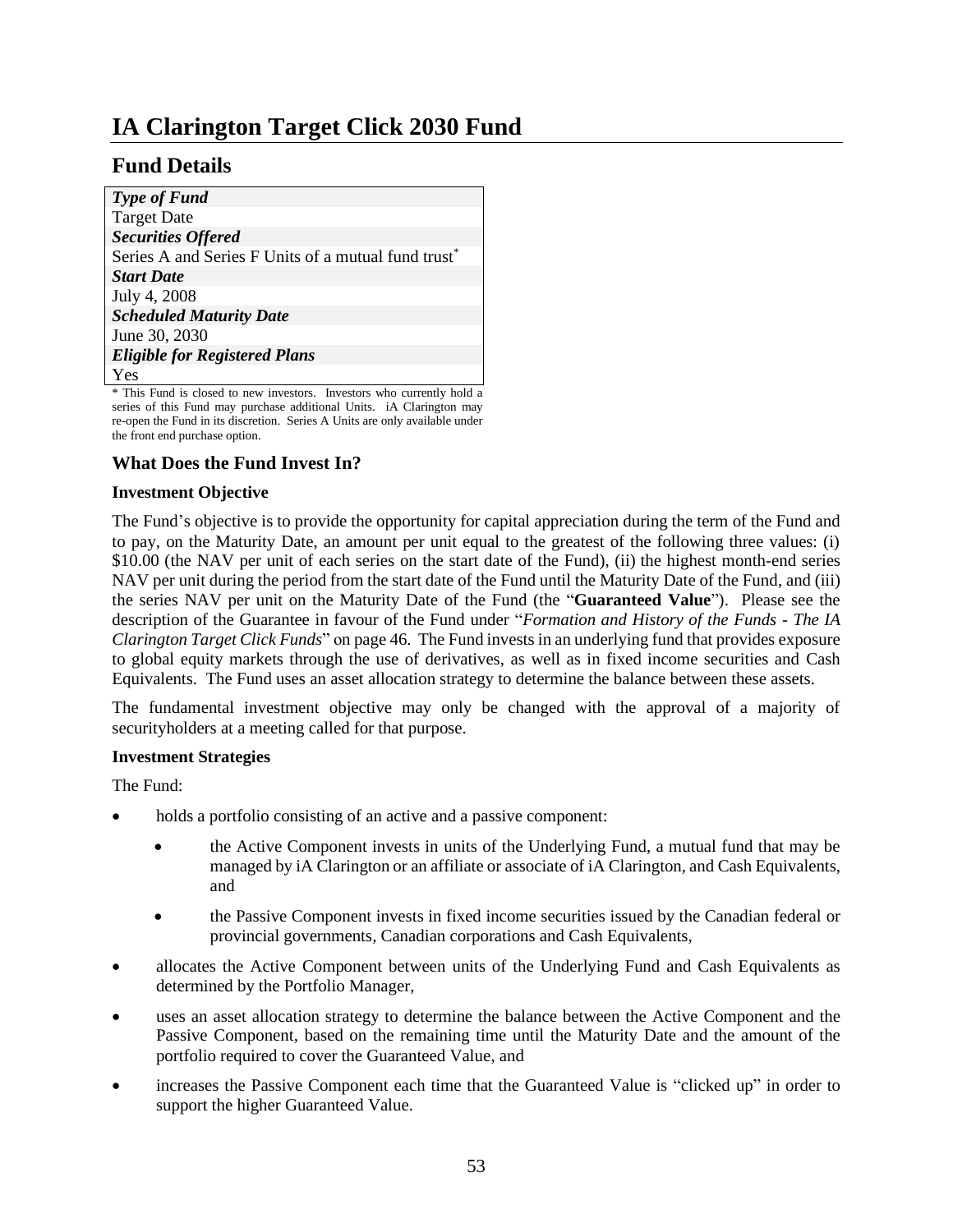## **IA Clarington Target Click 2030 Fund**

#### (continued)

Please refer to the Fund's Fund Facts under the heading "Investment mix" for information regarding the asset mix of the Fund.

The investment objective and investment strategies of the Underlying Fund are as follows:

#### *Investment Objective*

The Underlying Fund's objective is to achieve long-term capital appreciation by obtaining an enhanced exposure to equity markets around the world through the use of derivatives.

#### *Investment Strategies*

The Underlying Fund:

- obtains exposure to global equity markets through an actively managed derivatives portfolio,
- will seek enhanced exposure (up to 2.5 times) to global equity markets through an actively managed derivatives portfolio and thereby earn a return larger than the return of such markets,
- will generally seek to invest its portfolio between, Europe, Australasia and the Far East (EAFE) and the Americas. The portfolio manager may vary the allocation depending on market conditions,
- may invest in Underlying ETFs provided that no more than 20% of the net assets of the Underlying Fund, taken at market value at the time of the transaction, can consist of a combination of securities of Underlying ETFs and all securities sold short by the Underlying Fund,
- may invest in ETFs (which qualify as index participation units under NI 81-102) or other securities in a manner consistent with the Underlying Fund's investment objective and other strategies;
- may from time to time invest a portion of its net assets in units or shares of other mutual funds that may be managed by iA Clarington or an affiliate. The criteria used for selecting mutual fund securities are consistent with the criteria for selecting individual securities, as described elsewhere in the Underlying Fund's investment objectives and strategies. There will be no duplication of management fees, incentive fees or sales charges between the mutual fund,
- will manage its market exposures to ensure at all times that only a net long exposure to any individual market will exist,
- will employ risk management techniques to hedge a portion of the risk of a sudden downward valuation of a market index,
- will hold a substantial portion of its assets in cash or short-term money market securities, and
- will use derivatives for hedging and non-hedging purposes. If used for non hedging purposes, the derivatives acquired will be consistent with the investment objectives of the Underlying Fund and securities law. Options acquired for non hedging purposes will not constitute more than 10% of the net assets of the Underlying Fund. When the Underlying Fund purchases derivatives for non hedging purposes, it holds sufficient positions, cash and cash equivalents to cover its positions.

The Underlying Fund has received regulatory relief to invest in Leveraged ETFs which attempt to magnify returns by a multiple of 200% or an inverse multiple of up to 200% of a specified widely-quoted market index, referred to as a "benchmark index". Leveraged ETFs typically achieve their objectives through the use of leverage or derivatives. This can result in the Leveraged ETF experiencing more volatility than the benchmark index and achieving longer-term returns that deviate significantly from the benchmark index. An investment in a Leveraged ETF may therefore be highly speculative. In addition, Leveraged ETFs can magnify potential gains or losses, and as a result typically have a higher degree of risk than investing in an exchange-traded fund that simply tracks the benchmark index. As per NI 81-102, the Underlying Fund will not invest in a Leveraged ETF with a benchmark index that is based on (i) a physical commodity (other than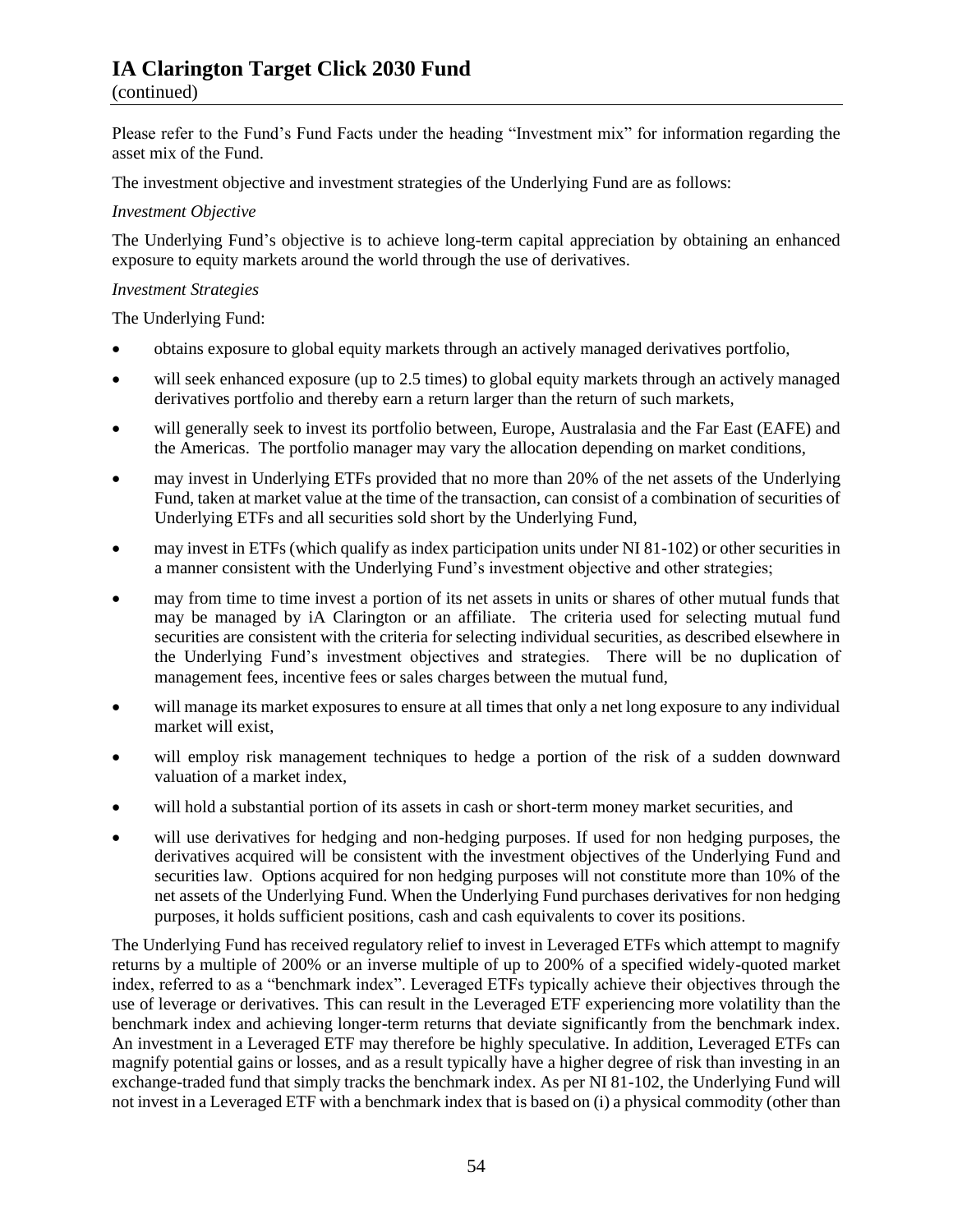## **IA Clarington Target Click 2030 Fund**

(continued)

Gold), or (ii) a specified derivative of which the underlying interest is a physical commodity (other than Gold).

## **What are the Risks of Investing in this Fund?**

The risks of investing in this Fund, and indirectly in the Underlying Fund, are:

- accelerated maturity date risk,
- concentration risk,
- credit risk.
- currency risk,
- default risk,
- derivatives risk,
- early redemption risk,
- equity market risk,
- ETF risk,
- foreign investment risk,
- fund of funds risk
- government securities risk,
- guarantee risk,
- interest rate risk,
- leveraged ETF risk,
- liquidity risk,
- loss restrictions risk,
- series risk,
- transaction costs risk, and
- zero-coupon securities risk.

You will find an explanation of each risk under "*What are the Specific Risks Associated with Mutual Funds?*" beginning on pag[e 38](#page-40-0) of this document.

## **Investment Risk Classification Methodology**

The Fund's risk level is low to medium. Please refer to "**Investment Risk Classification Methodology**" on page [48](#page-50-0) for more information about how we determine the Fund's risk level.

## **Distribution Policy**

The Fund will distribute any income and capital gains annually in December such that it is not liable for income tax under the Tax Act. We will automatically reinvest these distributions in additional Units of the Fund. Following each distribution, the number of outstanding Units will be immediately consolidated, so that the number of outstanding Units after the distribution is the same as the number of outstanding Units before the distribution.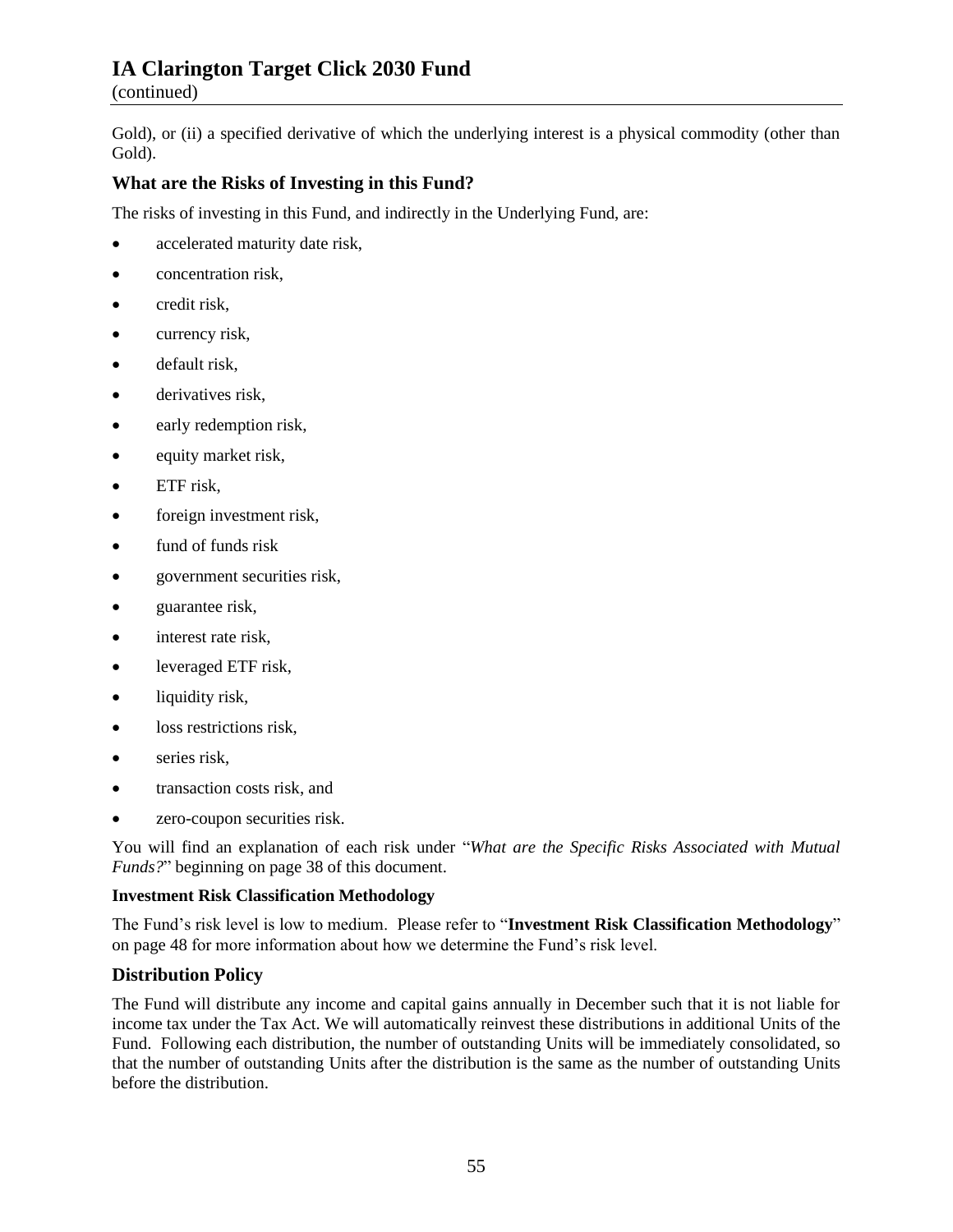# <span id="page-58-0"></span>**IA Clarington Global Equity Exposure Fund**

## **Fund Details**

| <b>Type of Fund</b>                               |
|---------------------------------------------------|
| <b>Global Equity</b>                              |
| <b>Securities Offered</b>                         |
| <b>Trust Units</b>                                |
| <b>Start Date</b>                                 |
| February 4, 2005                                  |
| <b>Eligible for Registered Plans</b>              |
| No.                                               |
| Material adverse tax consequences will arise if a |
| RRSP, RRIF, DPSP, RESP, RDSP or TFSA acquires     |
| units                                             |
|                                                   |

## **What Does the Fund Invest In?**

#### **Investment Objective**

The Fund's objective is to achieve long-term capital appreciation by obtaining an enhanced exposure to equity markets around the world through the use of derivatives.

The fundamental investment objective may only be changed with the approval of a majority of securityholders at a meeting called for that purpose.

#### **Investment Strategies**

The Fund:

- obtains exposure to global equity markets through an actively managed derivatives portfolio,
- will seek enhanced exposure (up to 2.5 times) to global equity markets through an actively managed derivatives portfolio and thereby earn a return larger than the return of such markets,
- will generally seek to invest its portfolio between, Europe, Australasia and the Far East (EAFE) and the Americas. The portfolio manager may vary the allocation depending on market conditions,
- may invest in Underlying ETFs provided that no more than 20% of the net assets of the Fund, taken at market value at the time of the transaction, can consist of a combination of securities of Underlying ETFs and all securities sold short by the Fund,
- may invest in ETFs (which qualify as index participation units under NI 81-102) or other securities in a manner consistent with the Fund's investment objective and other strategies;
- may from time to time invest a portion of its net assets in units or shares of other mutual funds that may be managed by iA Clarington or an affiliate. The criteria used for selecting mutual fund securities are consistent with the criteria for selecting individual securities, as described elsewhere in the Fund's investment objectives and strategies. There will be no duplication of management fees, incentive fees or sales charges between the mutual fund,
- will manage its market exposures to ensure at all times that only a net long exposure to any individual market will exist,
- will employ risk management techniques to hedge a portion of the risk of a sudden downward valuation of a market index,
- will hold a substantial portion of its assets in cash or short-term money market securities, and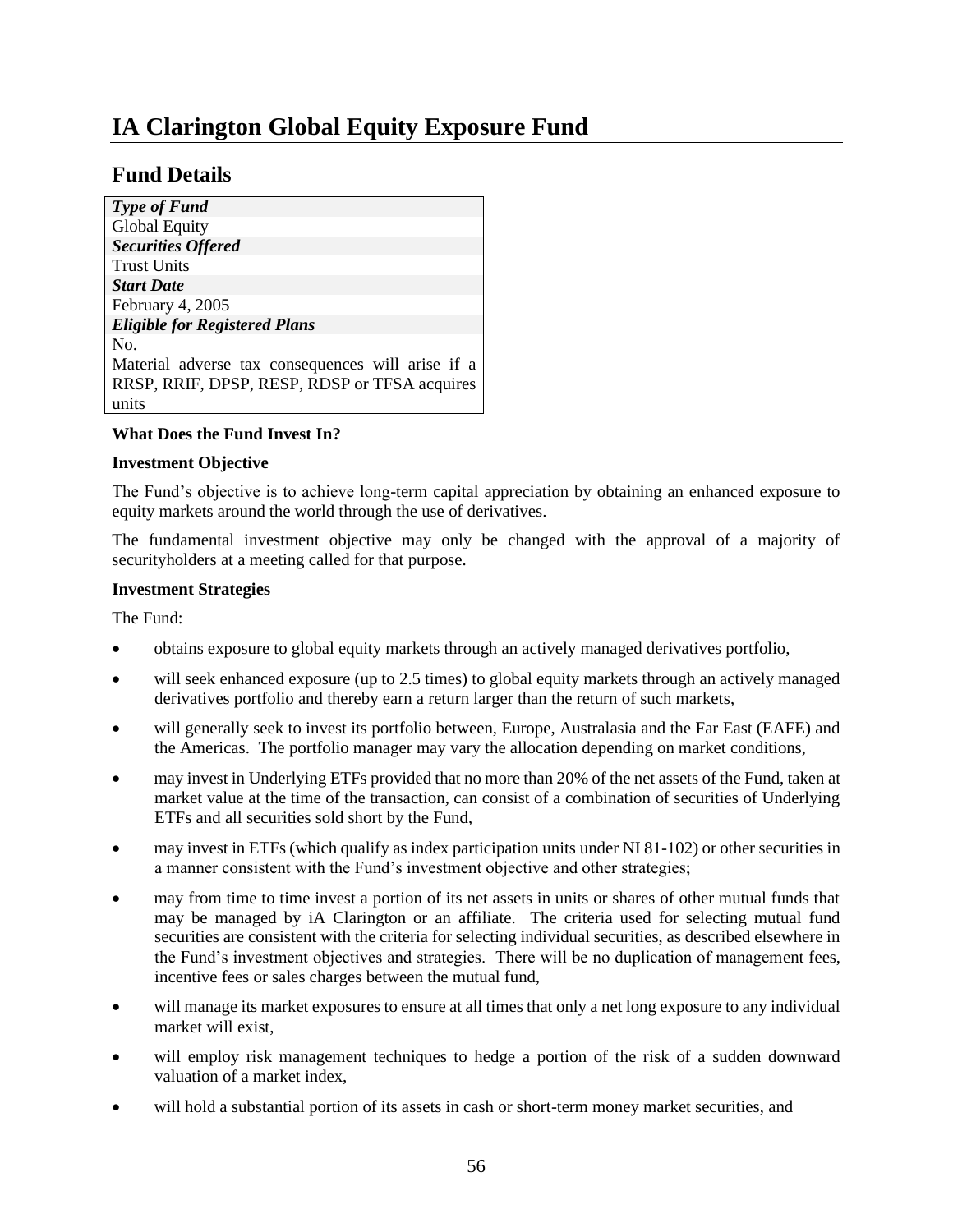## **IA Clarington Global Equity Exposure Fund**

## (continued)

will use derivatives for hedging and non-hedging purposes. If used for non hedging purposes, the derivatives acquired will be consistent with the investment objectives of the Fund and securities law. Options acquired for non hedging purposes will not constitute more than 10% of the net assets of the Fund. When the Fund purchases derivatives for non hedging purposes, it holds sufficient positions, cash and cash equivalents to cover its positions.

The Fund received exemptive relief from the Canadian securities regulatory authorities to permit it to invest in securities of Underlying ETFs. Please see page [3](#page-5-2) for the definition of this term. The Fund may only invest in a Leveraged ETF that is rebalanced daily to ensure that its performance and exposure to its underlying index will not exceed +/-200% of the corresponding daily performance of its underlying index. The Fund may not invest in an Underlying ETF if, immediately after the transaction, its aggregate investment in Underlying ETFs would exceed 10% of the net assets of the Fund. Furthermore, the Fund may not invest in an Underlying ETF if its aggregate investment in Underlying ETFs, together with all securities sold short by the Fund, would exceed 20% of the net assets of the Fund. Investment in Underlying ETFs entails certain risks, including risk in relation to the performance of the underlying index and derivatives risk in relation to the use of financial instruments by the ETFs. The Fund may only invest in Underlying ETFs that are listed on a stock exchange in Canada or the United States. See "*Leveraged ETF Risk*" on pag[e 42](#page-44-0) for a description of the risks associated with such investment.

## **What are the Risks of Investing in this Fund?**

- credit risk,
- currency risk,
- derivatives risk.
- equity market risk,
- ETF risk.
- foreign investment risk,
- fund of funds risk.
- interest rate risk,
- large transaction risk,
- leveraged ETF risk,
- loss restriction risk,
- transaction costs risk,
- U.S. tax risk

You will find an explanation of each risk under "*What are the Specific Risks Associated with Mutual Funds?*" beginning on pag[e 38](#page-40-0) of this document.

As at May 18, 2022, two mutual funds managed by us held 38.9% and 53.7%. respectively of the Fund. Please see "*Large Transaction Risk*" on page 42 for details of the risk associated with a possible redemption of Securities of the Fund by these investors.

## **Investment Risk Classification Methodology**

The Fund's risk level is high. Please refer to "**Investment Risk Classification Methodology**" on page [48](#page-50-0) for more information about how we determine the Fund's risk level.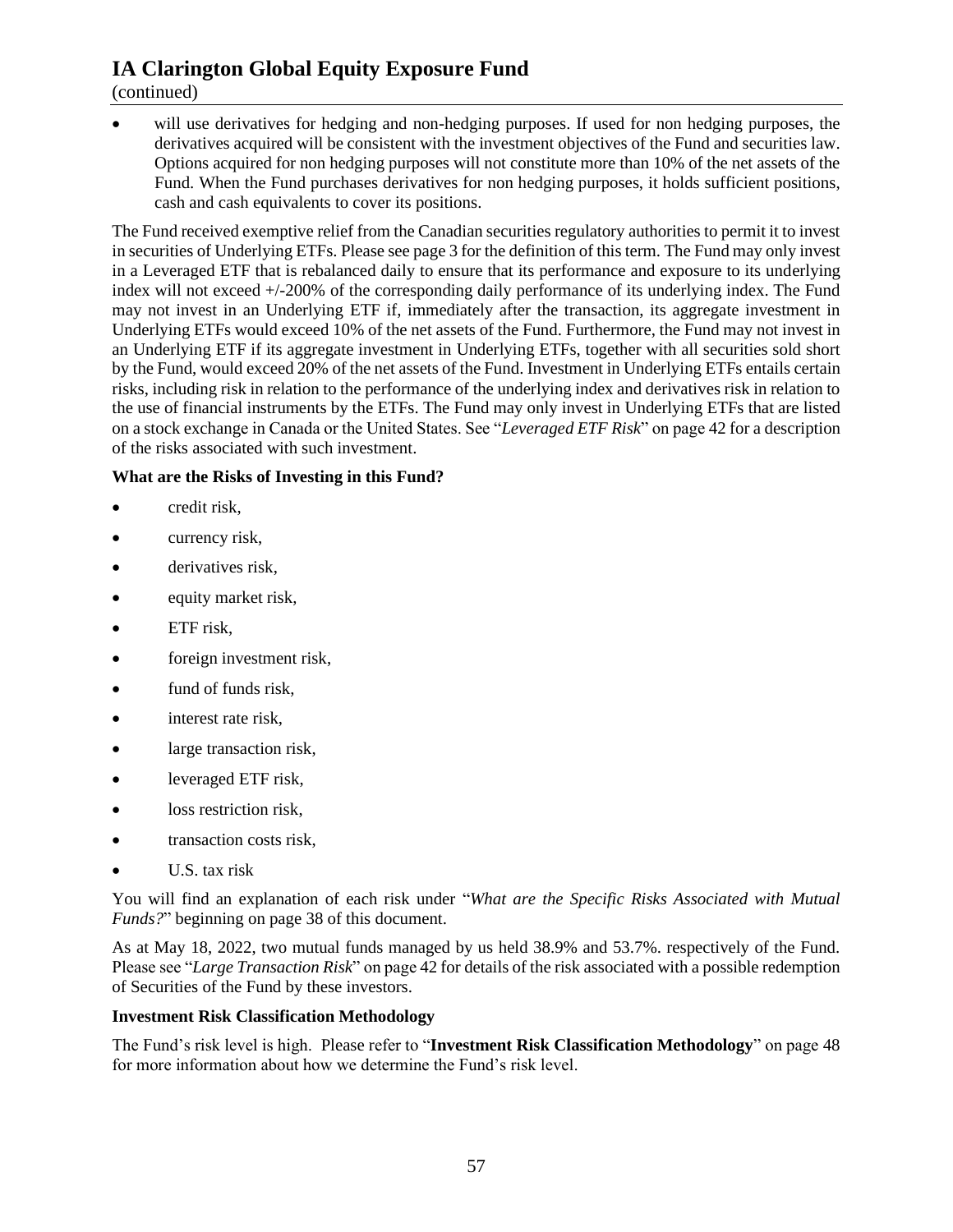## **IA Clarington Global Equity Exposure Fund**

(continued)

## **Distribution Policy**

The Fund will distribute any income and capital gains annually in December. The Fund may also make distributions of income, capital gains and capital at such other times as we consider appropriate. We automatically invest Fund distributions in additional units of the Fund.